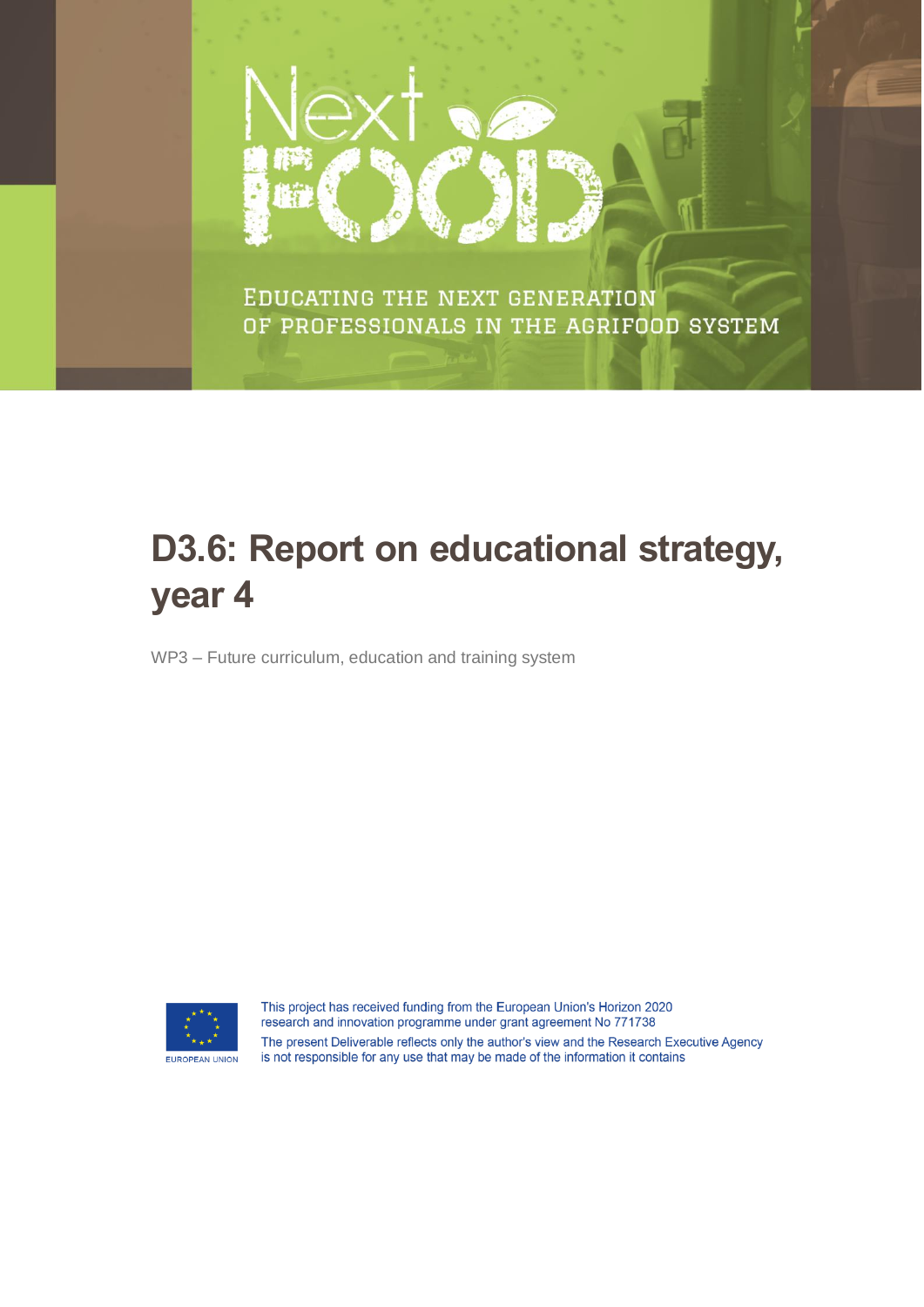# Document Information

| <b>Grant Agreement</b>    | <b>NextFOOD</b><br>771738<br>Acronym                                                                         |                 |    |
|---------------------------|--------------------------------------------------------------------------------------------------------------|-----------------|----|
| <b>Full Project Title</b> | Educating the next generation of professionals in the agrifood system                                        |                 |    |
| <b>Start Date</b>         | 15/03/2018                                                                                                   | <b>Duration</b> | 48 |
| <b>Authors</b>            | Marie Henriksen Bogstad, Lutgart Lenaerts, Kristiane Brudevoll, Geir<br>Hofgaard Lieblein, Tor Arvid Breland |                 |    |
| <b>Contributors</b>       | Martin Melin, Paola Migliorini, Natalia Rastorgueva                                                          |                 |    |

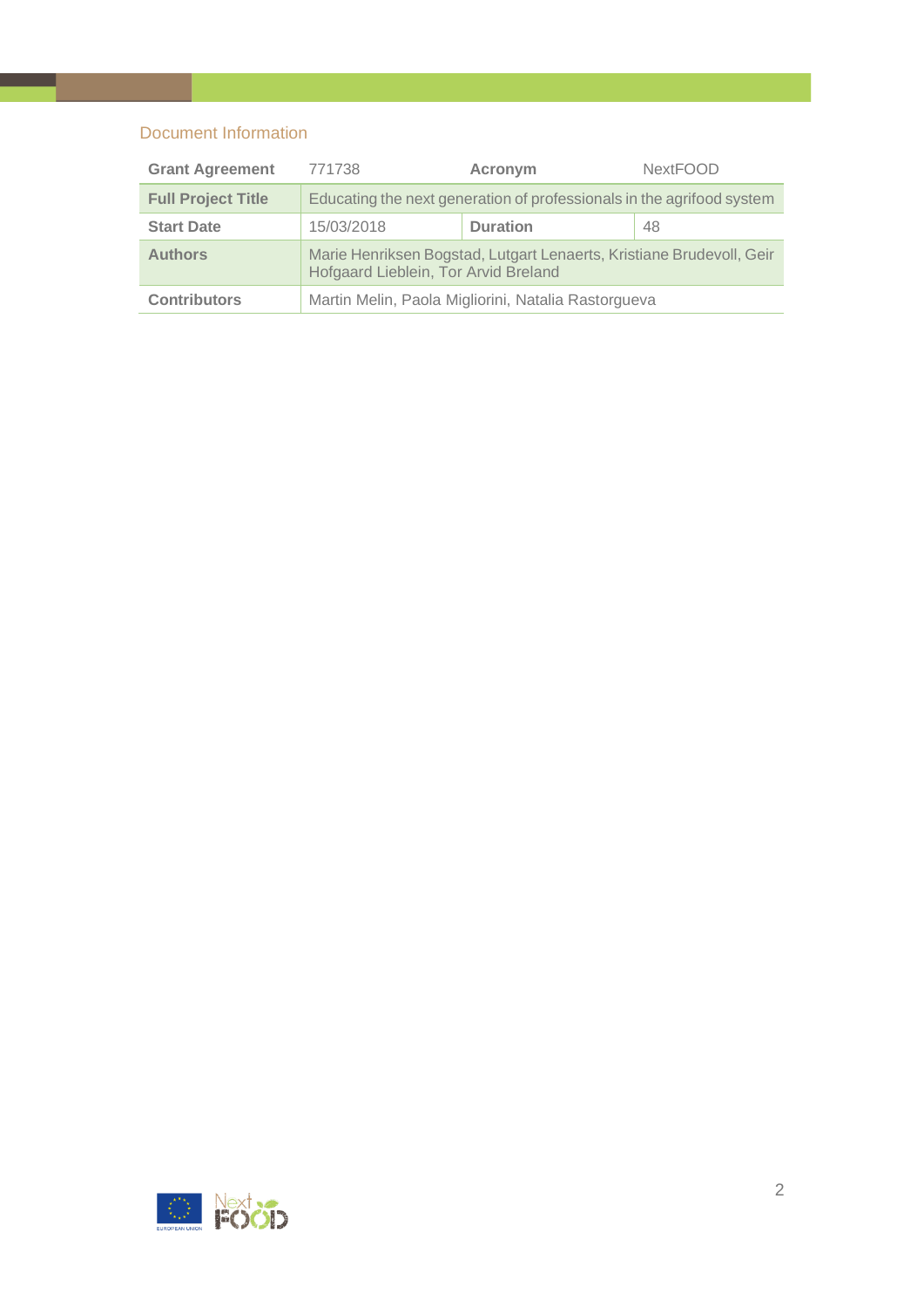# Table of Contents

| $\mathbf{1}$   |                |                                                                                           |  |
|----------------|----------------|-------------------------------------------------------------------------------------------|--|
|                | 1.1            | Introduction 1, 5                                                                         |  |
|                | 1.2            |                                                                                           |  |
|                | 1.3            |                                                                                           |  |
|                | 1.3.1          | Students' perceptions, learning and competence development in twelve cases in             |  |
|                |                |                                                                                           |  |
|                | 1.3.2          |                                                                                           |  |
|                | 1.3.3          | Concluding remarks on the case development since the previous reporting 10                |  |
| $\overline{2}$ |                |                                                                                           |  |
| 3              |                |                                                                                           |  |
| 4              |                | Students' learning and competence development: findings and discussion  18                |  |
|                | 4.1            |                                                                                           |  |
|                | 4.1.1          |                                                                                           |  |
|                | 4.1.2          |                                                                                           |  |
|                | 4.1.3          |                                                                                           |  |
|                | 4.1.4          |                                                                                           |  |
|                | $4.2^{\circ}$  | To what extent does action learning enhance the students' competences? 24                 |  |
|                | 4.2.1          |                                                                                           |  |
|                | 4.2.2          |                                                                                           |  |
|                | 4.2.3          |                                                                                           |  |
|                | 4.2.4          |                                                                                           |  |
|                | 4.2.5          |                                                                                           |  |
|                | 4.2.6          |                                                                                           |  |
| 5              |                | The process of case development towards the Nextfood approach: findings and discussion 35 |  |
|                | 5.1            | What are supporting and hindering forces for change towards the Nextfood approach with    |  |
|                |                |                                                                                           |  |
|                |                |                                                                                           |  |
|                | 5.1.2          |                                                                                           |  |
|                | 5.1.3          | From syllabus to supporting literature/a diversity of learning sources  40                |  |
|                | 5.1.4<br>5.1.5 |                                                                                           |  |
|                | 5.1.6          |                                                                                           |  |
|                |                |                                                                                           |  |
|                | 5.2            |                                                                                           |  |
|                | 5.2.1          |                                                                                           |  |
|                | 5.2.2          |                                                                                           |  |
|                | 5.2.3          |                                                                                           |  |
|                | 5.3            | Teachers' perceptions of the greatest challenges to achieving a change to the Nextfood    |  |
|                |                |                                                                                           |  |

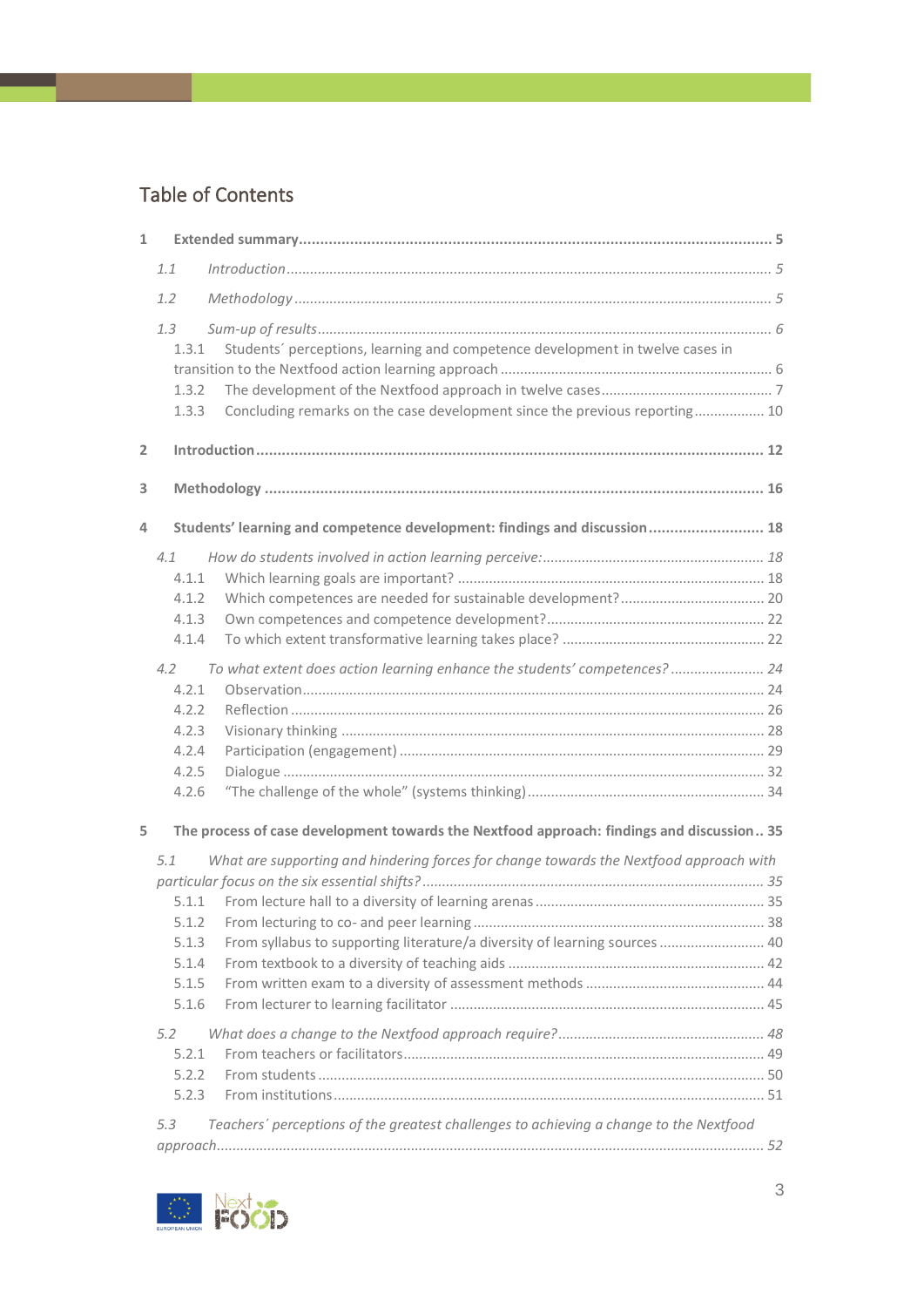|                | 5.4   | Reflections towards the end of the project on the two overarching shifts 54              |
|----------------|-------|------------------------------------------------------------------------------------------|
|                | 5.4.1 | What has been accomplished to shift from theory to phenomenon (experience) in            |
|                |       | agrifood- and forestry systems as the starting point for the learning process?  54       |
|                | 5.4.2 | What has been accomplished to shift from transmission of knowledge to the                |
|                |       | development of key competences needed to support sustainable development in agrifood and |
|                |       |                                                                                          |
|                |       | What are the prerequisites for making a successful shift from theory to phenomenon       |
|                |       |                                                                                          |
|                | 5.4.3 | What is your concrete advice on the shift from simple knowledge transmission to the      |
|                |       |                                                                                          |
|                | 5.4.4 |                                                                                          |
| 6              |       |                                                                                          |
|                |       |                                                                                          |
|                | 6.1   |                                                                                          |
|                | 6.1.1 |                                                                                          |
|                | 6.1.2 |                                                                                          |
|                | 6.1.3 | Lessons learned from the inspiring experiences and from dealing with the challenges . 63 |
|                | 6.1.4 |                                                                                          |
|                | 6.2   |                                                                                          |
| $\overline{7}$ |       |                                                                                          |

# Table of Figures

[Figure 1: What the change requires from students, teachers and institutions](#page-48-1) ...........49

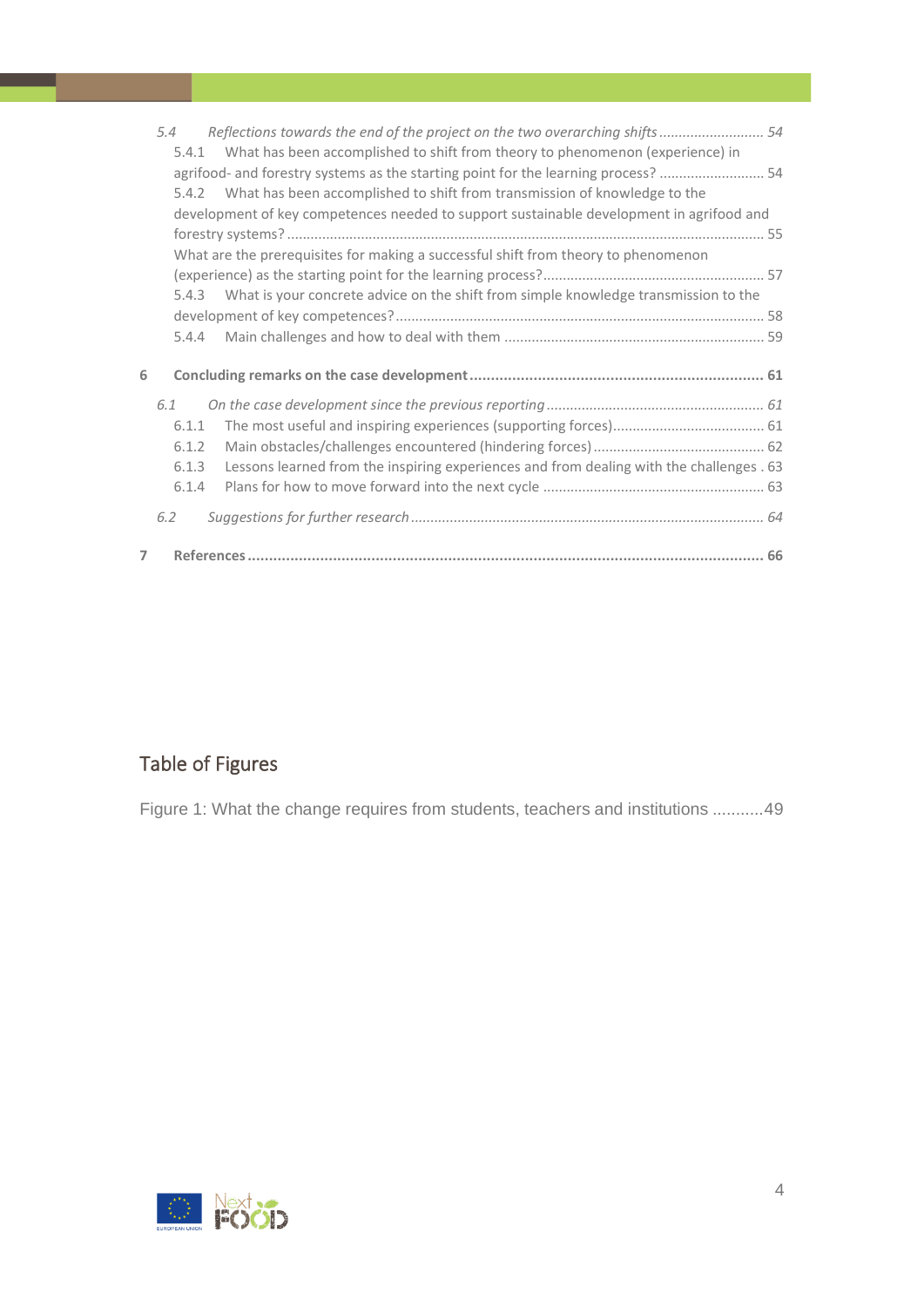# <span id="page-4-0"></span>**1 Extended summary**

# <span id="page-4-1"></span>1.1 Introduction

The complex and often wicked sustainability challenges in farming, food and forestry systems call for an education fostering a systems approach and competences needed to take informed action. The Nextfood project (2018–2022) responds to this call by conducting action research in twelve educational cases in transition to experiential education where interactions between students, teachers and stakeholders "in the field" form the starting point for learning. In this report, the results from the last cycle of action research are reported. The cases are all at various stages of implementing the "Nextfood approach" to action learning in formal courses and other types of educational activities within agrifood and forestry systems. The Nextfood project suggests that two overall shifts are needed to meet the needs posed by the sustainability challenges:

From theory to phenomenon (experience) as the starting point for the learning process.

From transmission of knowledge to the development of key competences as the educational goal

This report is structured according to the research questions of Nextfood's work packages two and three. In summary, those regard experiences and competence development of students involved in action learning and the overall process of case development, which includes supporting and hindering forces for implementing the approach.

# <span id="page-4-2"></span>1.2 Methodology

The data material for this report consists of all the Nextfood cases' annual case development reports for the fourth year of Nextfood. In these reports, the cases reported their findings from the last cycle of action research on their educational activity. Collecting these data entailed guiding the cases in how to follow the research protocol as presented in D2.1 "Research protocol (M14)" and providing them with instructions for data analysis and further training and guidance on how to conduct action research. The case-specific methodology is reported in the deliverable D2.8 "Annual case development report (year 4, M48)".

The case development reports were subject to qualitative content analysis with an inductive approach (Bernard 2006) in the software NVivo (QSR International). The case development reports were structured according to the WP2 and 3 research questions, which enabled comparison across cases.

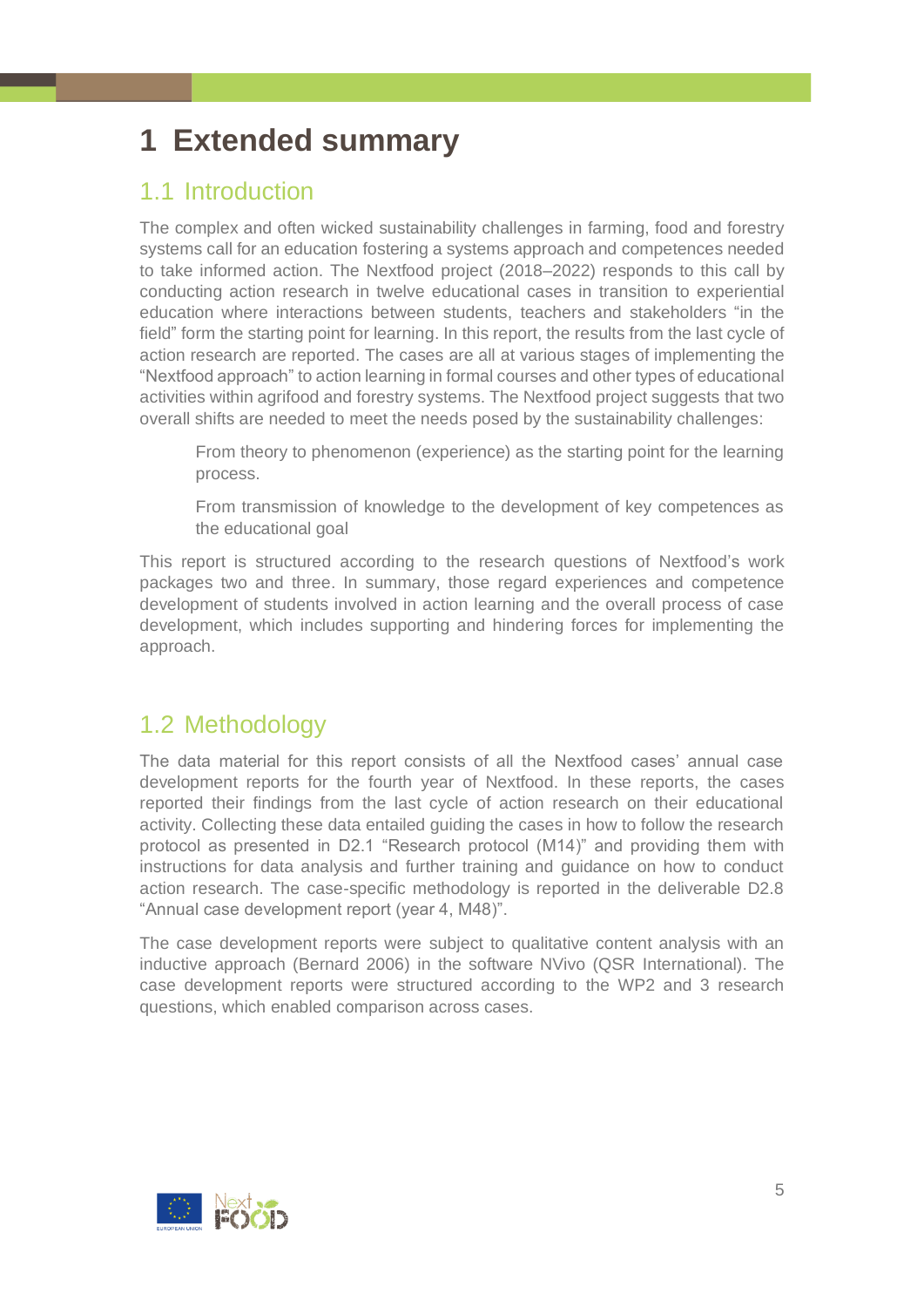# <span id="page-5-0"></span>1.3 Sum-up of results

- <span id="page-5-1"></span>1.3.1 Students´ perceptions, learning and competence development in twelve cases in transition to the Nextfood action learning approach
- *1.3.1.1 How do students involved in action learning perceive what are important learning goals, which competences are needed for sustainable development, own competences and competence development, and whether transformative learning takes place?*

The learning goals of the students in the different cases seemed to vary to a large degree based on the topic of the courses. A difference was registered in how much learners emphasised action learning competences (i.e., the Nextfood core competences of observation, reflection, participation, dialogue, and visionary thinking) compared to topical knowledge. Furthermore, the learners perceived that activities in the field helped them to identify their knowledge gaps and, thus, to inform their direction of knowledge acquisition.

Learners' focus on sustainability competences was influenced by multiple factors, such as the duration of the course and to what extent the course emphasised competences for sustainable development. Collaborative skills, know-how and knowledge about agrifood and forestry systems, critical thinking and holistic thinking were competences mentioned by many as important for sustainability.

The learners' self-assessment at the beginning and end of the courses suggested that they considered to improve significantly on the five core competences of Nextfood. Visioning tended to receive a lower score than the others, but the increase during the courses was similar for all competences.

When it comes to learner transformation, there are some differences in how the cases have reported but, there are some recurring findings. For example, many cases mentioned how their learners through the participatory and reflective activities in the course saw their past experiences with traditional, conventional education in a new light, and even with "distrust". When engaging in this novel approach, they changed their perception of learning. This was supported by reports that learners developed an ability of self-questioning and became more autonomous and less reliant on teacher instructions. Lastly, it seemed that learners changed their attitude towards groupwork, and became more open to engage and interact with peers.

# *1.3.1.2 To what extent do educational activities enhance the students' competences in observation, reflection, visionary thinking, participation (engagement), dialogue and dealing with "the challenge of the whole" (systems thinking)?*

For the development of all core competences, learners seemed to especially benefit from the participatory character of the courses and the engagement in fieldwork. Furthermore, targeted exercises for each competence in combination with reflection enabled cultivation of the competences. Visionary thinking is an example of one competence that was particularly developed this way, especially when the learners also were given the possibility of facilitating visionary thinking sessions, e.g., for stakeholders in the field. To enhance proficiency in dialogue, structured reflection activities and support from facilitators was important. Many learners struggled to understand reflection, and it was sometimes challenging to get them to reflect.

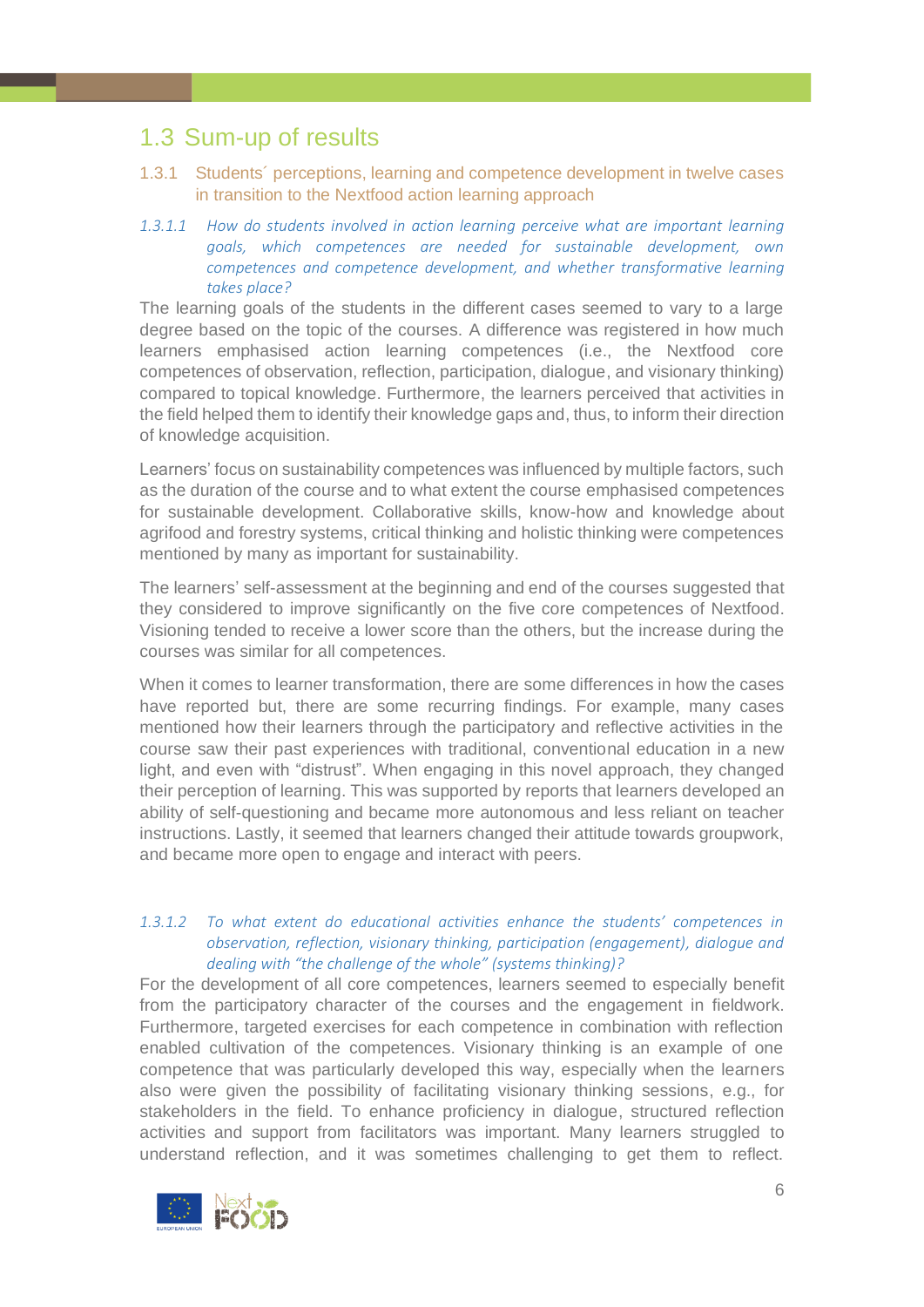However, setting off time to reflect and providing structure for doing so, either through plenary sessions, written reflection logs and documents or allocating time for individual reflection, enhanced the learners' competence in this regard. In interaction with stakeholders in the field and with peers in group work, the learners got to practice dialogue, and in doing so they were able to distinguish dialogue from other forms of communication, such as debate or discussion.

Nevertheless, a common tendency among cases was that many learners struggled to distinguish between the everyday activity related to the competences and the cognitive and intentional act of practicing them. For example, many students spoke of communication, without specifying intentionally using the guidelines for dialogue, and others "observed" without mindfully suspending judgement. The same goes for visionary thinking, where learners reported "imagining the future", without explicitly practicing visionary thinking as a competence with all that it entails. These findings represent one important challenge of implementing the approach: The introduction of the core competences as competences and the facilitation of competence cultivation among learners.

# <span id="page-6-0"></span>1.3.2 The development of the Nextfood approach in twelve cases

# *1.3.2.1 What are the supporting and hindering forces for change towards the Nextfood approach in education?*

The shift from lecture hall to a diversity of learning arenas was reportedly supported by:

- External stakeholders' involvement,
- the discovery and more intense use of online learning arenas due to the Covid-19 pandemic,
- the discovery of new learning arenas close to or on campus due to the pandemic,
- students' appreciation of the diversity,
- involvement of the entire teaching team in the diversification process,
- availability of diverse field sites, and
- institutional support.

Hindering forces were:

- external stakeholders' lack of involvement,
- restrictions because of the pandemic making field visits impossible or difficult to organise, and
- institutions' lack of support or even resistance to a shift towards more diversity of learning arenas.

The shift from lecturing to co-and peer learning was supported by:

- a good size and combination of skills in the group of teachers and facilitators,
- diversity in the student group, and
- a non-hierarchical structure combined with openness and trust-building.

Hindering forces were:

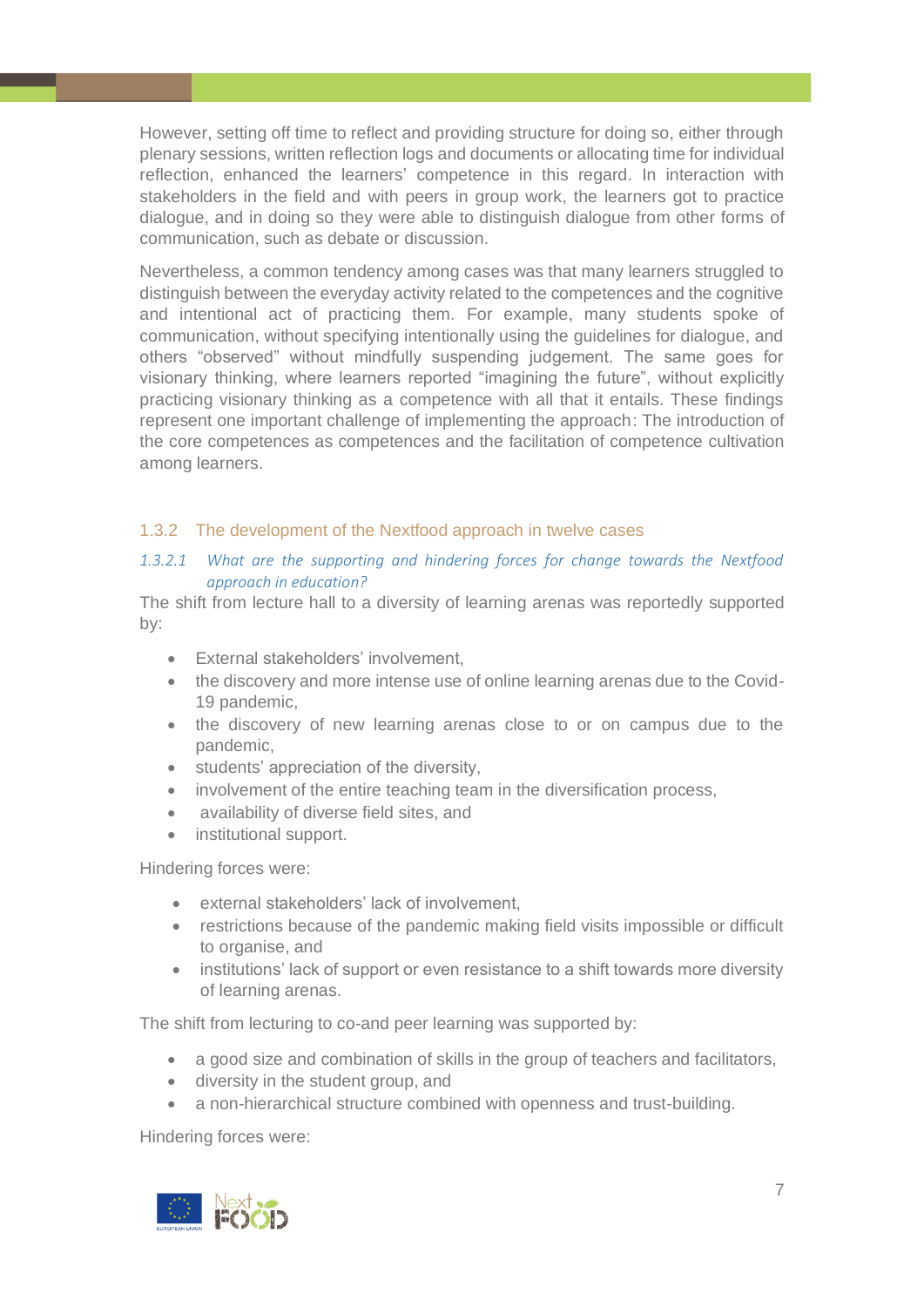- students' challenges to adapt to the approach and
- conflicts amongst students.

The shift from syllabus to supporting literature or a diversity of learning sources was supported by:

- providing students with a bibliography and links to other sources at the start of the course or educational activity,
- technical and online solutions to find and share learning sources,
- student's learning along the way in finding and selecting learning sources, and
- everyone's motivation in diversifying the learning sources and supporting literature.

Hindering forces were:

- teachers finding a syllabus convenient,
- lack of clear instructions from teachers to students on how to find and select literature and learning sources,
- challenges for students to find and use learning sources such as a weak internet connection,
- students' variable levels of understanding of English and academic language, and
- institutional constraints such as strict requirements for having a specific syllabus in all courses.

The shift from textbook to a diversity of teaching aids was supported by:

- online learning environments and
- having already developed a wide range of diverse teaching aids developed over the past Nextfood years.

Hindering forces were:

- a lack of sufficient time to develop or select new teaching aids and
- students' feeling insecure about using a diversity of teaching aids.

The shift from written exam to a diversity of assessment methods was supported by:

- including a final group presentation at the end of the casework as assessment methods because it creates inspiration and motivation for all involved, and
- time to establish new assessment methods over the years (of Nextfood and beyond).

Hindering forces were:

- difficulties of teachers and students to let go of the traditional methods,
- unclarities or doubts for both teachers and students about what evaluation consists of in the new methods, and
- students not easily filling in forms from new assessment methods if they participate voluntarily in the course or educational activity.

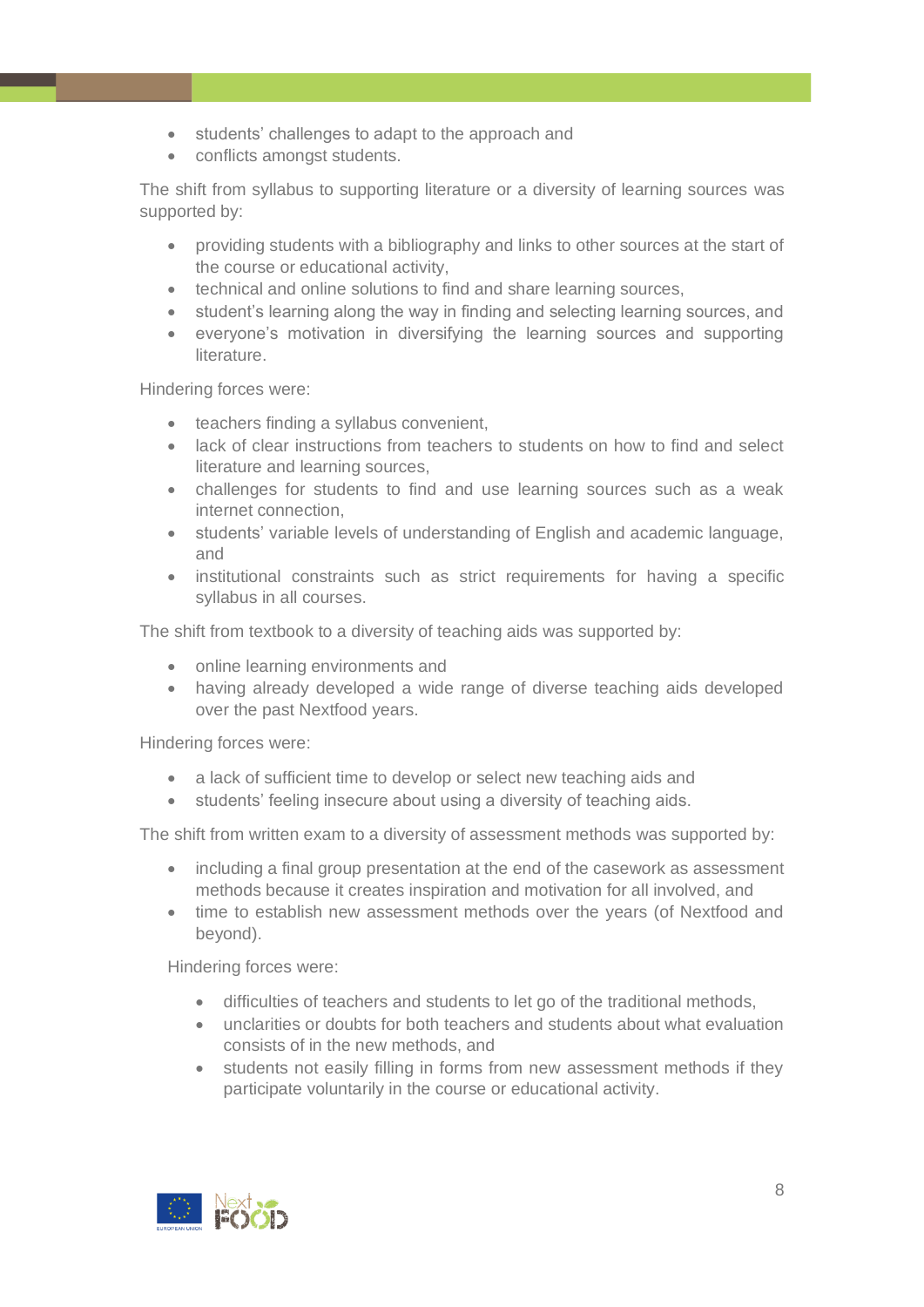The shift from lecturer to learning facilitator was supported by:

- teachers that were already facilitators from the start or have become facilitators throughout the Nextfood project,
- being in a group of facilitators with complementary skills and competences and the possibility to collaborate closely,
- having enough time to be involved in the course or educational activity,
- the non-hierarchical dynamics inherent to the approach, and
- good communication between participants in groups.

Hindering forces were that:

- facilitation of group work is particularly challenging,
- it takes a long time to change the mindset of students and teachers, and
- students need much time to become confident enough to interact with facilitators.

# *1.3.2.2 What does a shift to the Nextfood approach require from teachers, students and institutions?*

From teachers, the shift requires:

- improved communication,
- attention to group dynamics particularly helping students to build trust in groups and managing conflicts and diversity, and
- self-training in the core competences.

From students, the shift requires:

- embracing change and stepping out of the comfort zone,
- self-organisation,
- self-awareness, and
- the courage to communicate and interact with all others involved in the course or educational activity.

From institutions, the shift requires:

- providing enough resources and teachers' training,
- a shared vision for sustainable education, and
- allowing a certain degree of self-managed teacher teams.

# *1.3.2.3 What do the teachers perceive as the greatest challenge to achieving a shift to the Nextfood approach?*

Lack of time was the greatest overall challenge perceived by teachers, both during the course or educational activity and for development of a case. Furthermore, teachers perceived limited resources and lack of support as the main challenge related to institutions; lack of training as the main challenge related to teachers and facilitators; clear communication (particularly regarding expectations) and diversity in the student group as the main challenges related to students; and involvement, uncertainties as well as motivation and lack of communication skills as the main challenges related to stakeholders.

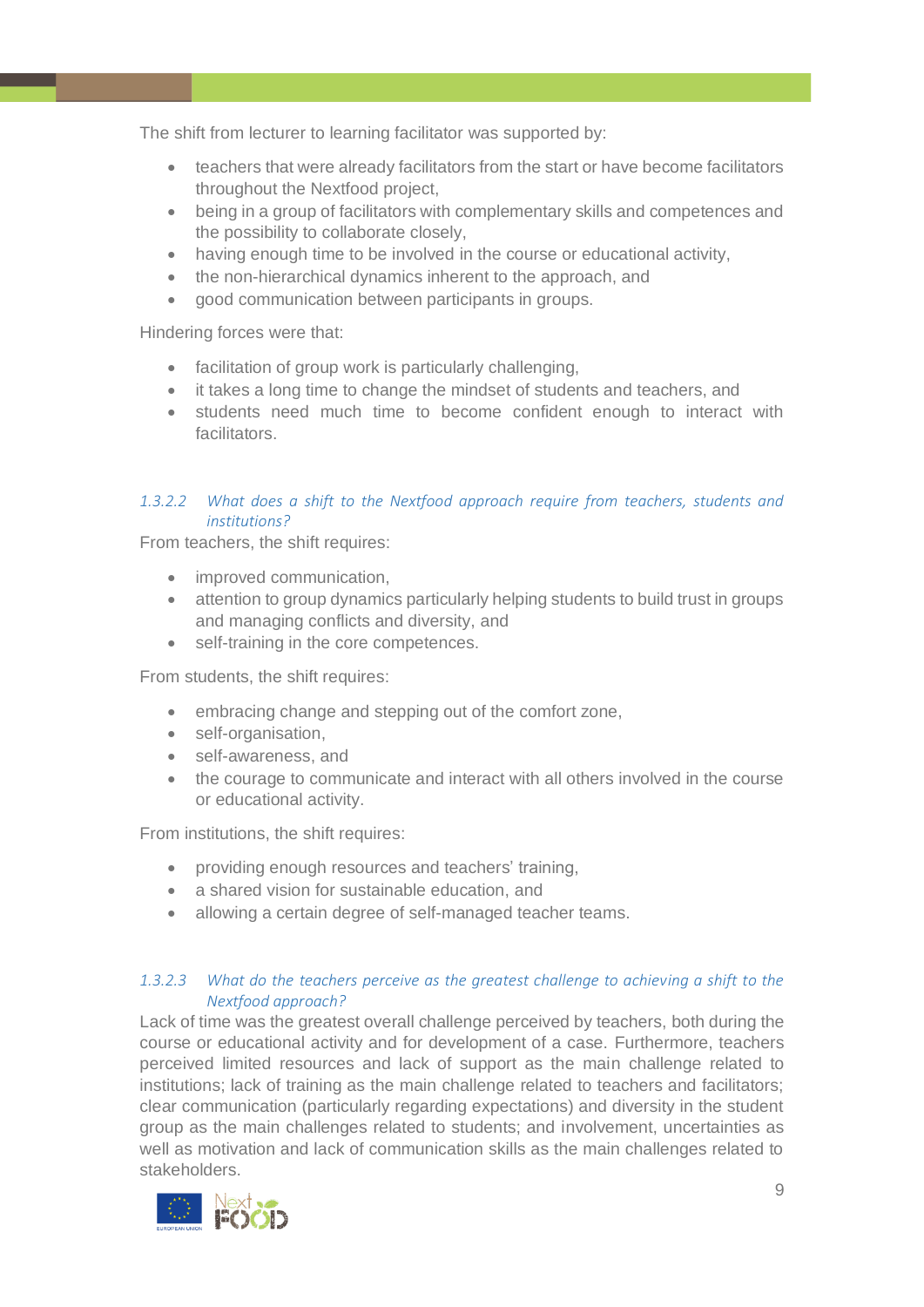# *1.3.2.4 What do the cases perceive to be the main outcomes of the Nextfood project with regards to making the overarching shifts?*

Towards the end of the project, all cases were asked to reflect on the whole project period and assessing their accomplishments regarding the two overarching shifts. This reflection was used to define main challenges and ideas to overcome them.

The shift from theory to phenomenon as starting point for the learning process was done by involving students in real-life cases. Training the competences was highlighted as important for making this shift. Moreover, participation in the Nextfood project had helped cases to make progress. Applying a diversity of innovative learning activities and involving stakeholders in courses were other helpful measures. Based on their experience, cases provided each their list of prerequisites for making the shift, including prerequisites for institutions, teachers, students, and other stakeholders.

The shift from transmission of knowledge to development of key competences for sustainable development was pursued through inclusion of real-life situations and action-based activities in the courses. The different cases focused on the competences to a varying degree in their courses, and their experiences with making this shift differed accordingly. However, while making the shift, teachers in the cases improved their facilitation competence, which further allowed them to support students in developing their competences. For this shift, the cases made lists of advice based on their experience. A major advice was to focus on the development of core competences. Another one was to train the teachers as facilitators.

The cases' challenges were manifold, but when analysing the identified main challenges, most of them pertained to how to spread action learning in one way or another, as in communicating and motivating for the approach. Ideas to overcome the challenges pertained mainly to communication (including dissemination), involvement of relevant actors, and building of a competent network of action learning practitioners. Some ideas were quite general, while others were more specific in terms of actors to involve and actions to make. All in all, the case reports of these final reflections towards the end of the Nextfood project shed light on their experiences and can provide valuable recommendations for others who are keen on implementing the Nextfood approach.

# <span id="page-9-0"></span>1.3.3 Concluding remarks on the case development since the previous reporting

# *1.3.3.1 What do the cases perceive as the most useful and inspiring experiences, the main challenges, and the lessons learnt from dealing with those during the last cycle?*

Enthusiasm from all involved in the course or educational activity is without doubt the most inspiring experience. Restrictions due to the Covid-19 pandemic and limited time and resources were main challenges. Lessons learnt were that good planning, the core competences, training of teachers in facilitation, and continuous and clear communication amongst all involved are key. Additionally, to implement a multistakeholder approach, a diverse range of stakeholders should be invited to engage with students, and good relationships with stakeholders are a must.

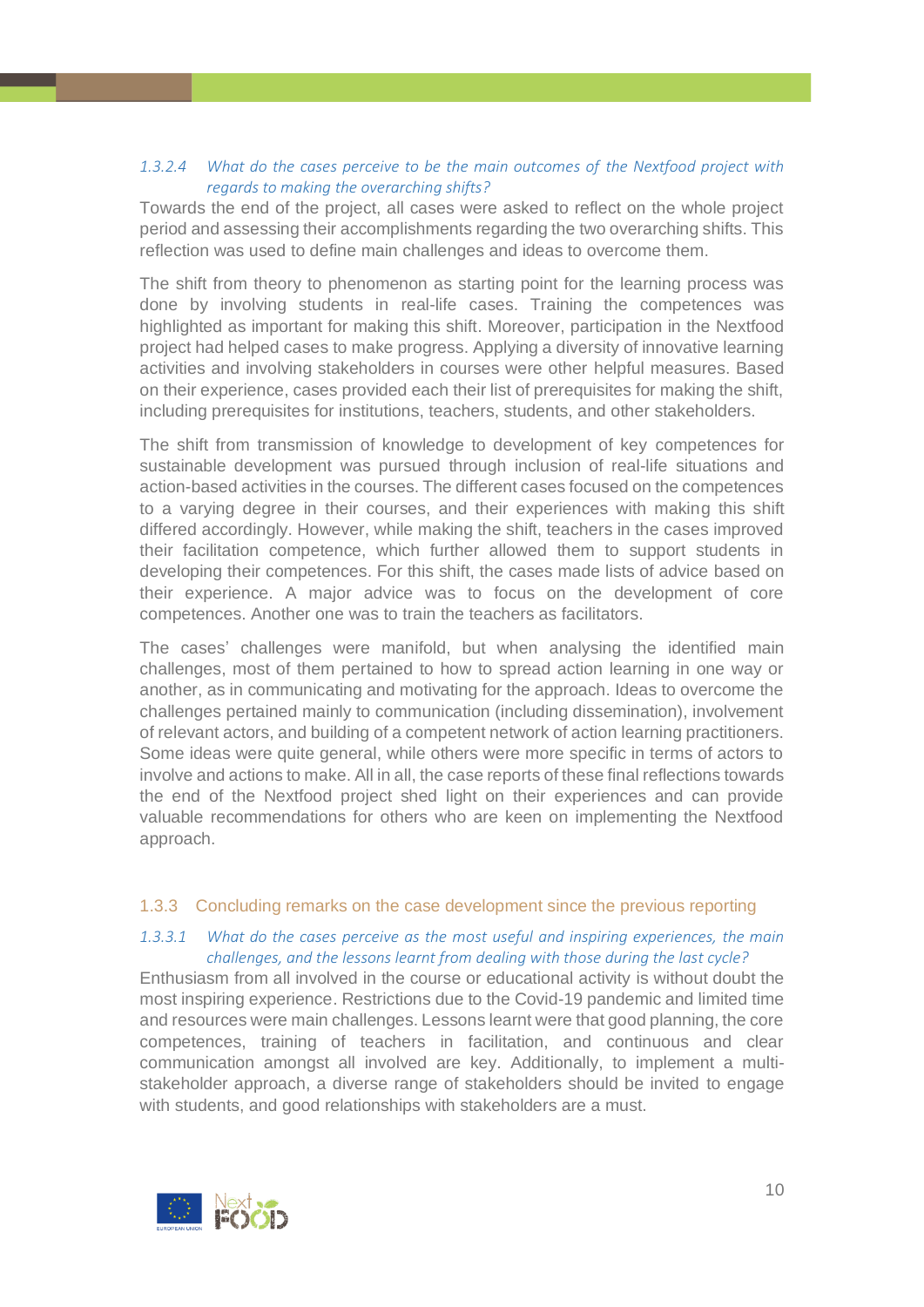# *1.3.3.2 How do the cases plan to move forward after Nextfood?*

Some cases would like to disseminate results and share experiences to convince others of the usefulness of the approach. Others would like to improve further on implementing a multi-stakeholder approach. Most cases plan to continue with the approach. Some have searched networks and funding to do so, whereas others plan to continue with parts of the approach that require less resources and time.

# *1.3.3.3 Suggestions for further research*

- How can the action learning approach be adapted to different types of learners?
- What are prerequisites for becoming a facilitator of learning and how can these be met?
- How can stakeholders contribute to and benefit from their involvement in action-oriented education?
- How can the action learning approach be implemented at a whole-institution level?

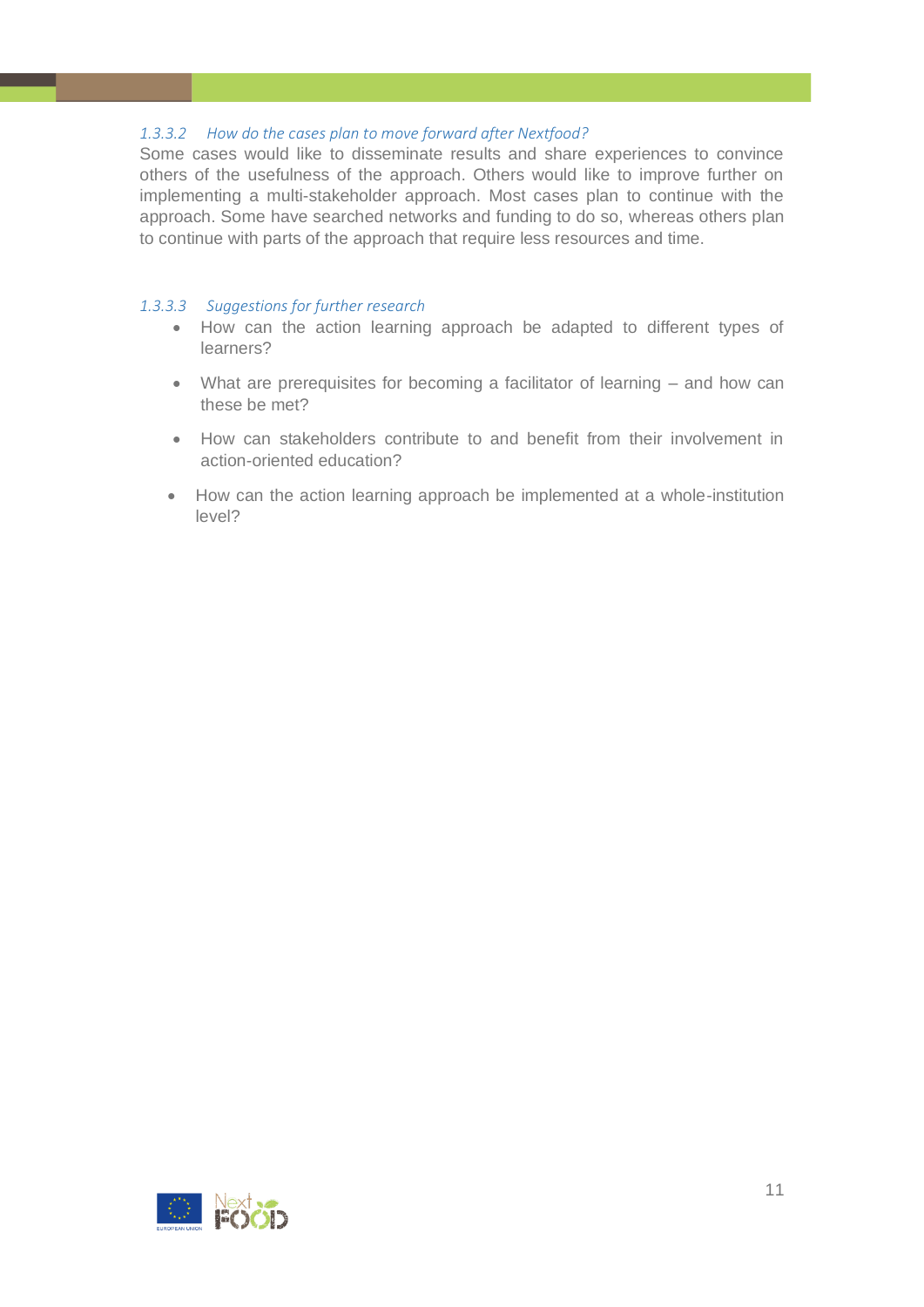# <span id="page-11-0"></span>**2 Introduction**

Human activities, e.g., in agrifood and forestry systems, pose a plethora of challenges ranging from relatively simple technical problems to entangled ones and problems that may even be difficult to define, particularly when involving stakeholders with different views and interests. This is frequently called a messy situation with wicked problems (Batie, 2008; Hjortso et al., 2005). The sustainable development goals of the UN pertain to such situations, which require a system perspective (Weitz et al., 2018). This may be termed "the challenge of the whole" (Schmidt-Bleek et al., 2014). "Embarking on the path of sustainability will require a profound transformation of how we think and act" (UNESCO, 2017). It requires not only subject-specific knowledge and technical skills, but also cross-cutting competences related to human interaction and development (UNESCO, 2017), so-called 'sustainability' competences (Frisk & Larson, 2011). As competences cannot be learnt but must be trained, the dominant, often knowledge-centred education is insufficient for developing the capacity for facilitating change, e.g., at various levels of agrifood and forestry systems (D3.1 "Educational approaches").

There is ample evidence of the need for a shift towards action-oriented and studentcentred learning to train the competences required for dealing with sustainability challenges (D3.1 "Educational approaches"). There is also substantial knowledge about what constitutes such learning within an overall education for sustainability approach (UNESCO, 2017). What we need more knowledge about is (A) the outcomes in terms of the learner's knowledge acquisition and competence development during and after the educational transition process and (B) what the implementation phase during such a shift in education entails and requires. The latter also goes for the policies needed to support the transition process and further development of the education.

The major objective of Nextfood WP2 and WP3 is to contribute to bridging some of these knowledge gaps by conducting action research (Levin and Ravn, 2007) in twelve educational cases at various stages of transition from mainstream, theory-based teaching to the Nextfood approach, which is a phenomenon-based, action-oriented approach to learning aimed at a transformative cultivation of the competences required for sustainable development (D3.1 "Educational approaches"). In Nextfood, actionlearning has been used in a broad sense (McGill and Beaty, 2001). Action learning build on the works of Revans (1998), and also on experiential (Dewey, 1916 transformative (Mezirow, 2000) learning.

The Nextfood approach has a student-centred emphasis on cross-cutting core competences or so-called soft skills (*wiz*., observation, participation, dialogue, visionary thinking, reflection, and systems thinking), and it makes use of diverse learning arenas, co- and peer learning activities, learning sources, teaching aids and assessment methods. The approach implies a shift from teaching to facilitating learning and competence development. This sums up to two overarching shifts for education to develop towards the Nextfood approach (D3.1 "Educational Approaches"):

From theory to phenomenon (experience) as the starting point for the learning process.

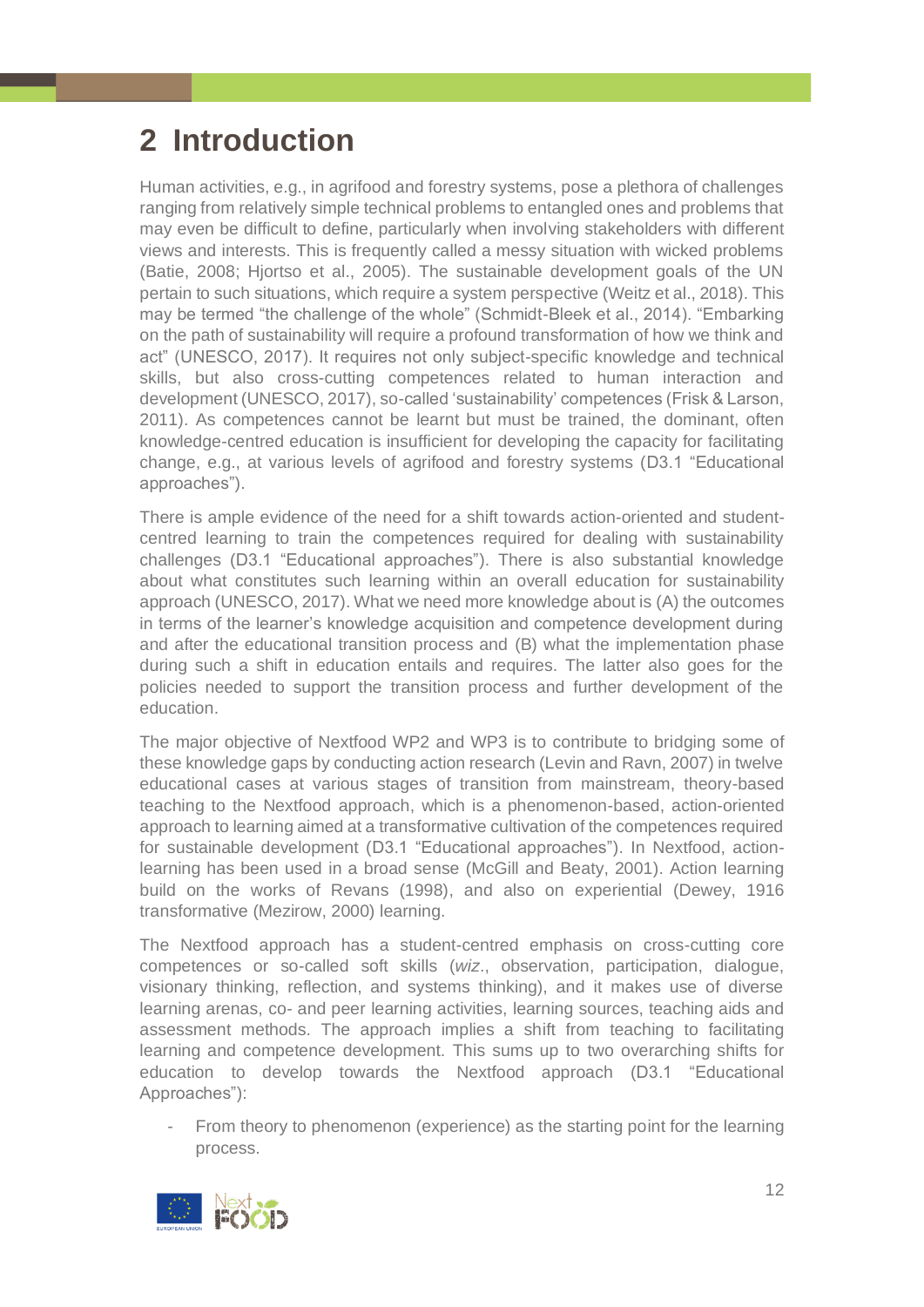From transmission of knowledge to the development of key competences as the educational goal

In WP2 and WP3, the two main knowledge gaps mentioned above, have been addressed with the following research questions:

*A. Students´ learning and competence development in twelve cases in transition to the Nextfood action learning approach*

- How do students involved in action learning perceive:
	- o Which learning goals are important?
	- o Which competences are needed for sustainable development?
	- o Own competences and competence development?
	- o To which extent transformation into active, reflective, life-long learning takes place?
- To what extent do educational activities enhance the students' competences in observation, reflection, visionary thinking, participation (engagement), dialogue and dealing with "the challenge of the whole" (systems thinking)?
- *B. The development of the Nextfood approach in twelve cases*
- What are supporting and hindering forces for change towards the Nextfood approach in education?
- How can we build on the supporting and address the hindering forces (reformulated as challenges) for change?
- What does a shift to the Nexfood approach require from teachers, students, involved stakeholders and institutions?
- What do the teachers perceive as the greatest challenge to achieving a shift to the Nexfood approach?

During the last period of reporting, the case development has also been addressed by the following additional questions:

- What has been accomplished to shift from theory to phenomenon (experience) in agrifood- and forestry systems as the starting point for the learning process?
- What has been accomplished to shift from *transmission of knowledge* to the *development of key competences* needed to support sustainable development in agrifood and forestry systems?
- What are the prerequisites for making a successful shift?
- What are concrete advice on the shift from simple knowledge transmission to the development of key competences?
- What are the main challenges and how to deal with them?

The present report covers data gathered in the twelve educational cases during the period since the previous report (D3.5 "Report on educational strategy, year 3") was delivered and constitutes a synthesis of the individual case development reports as compiled in the report D2.8 "Annual case development report (year 4, M48)"

Throughout the report, the authors will refer to both "learners" and "students", "teachers" and "facilitators". In the educational cases, all students are learners, but not all learners are students in terms of being enrolled in a regular course. All teachers are or train to become facilitators, but not all facilitators are teachers.

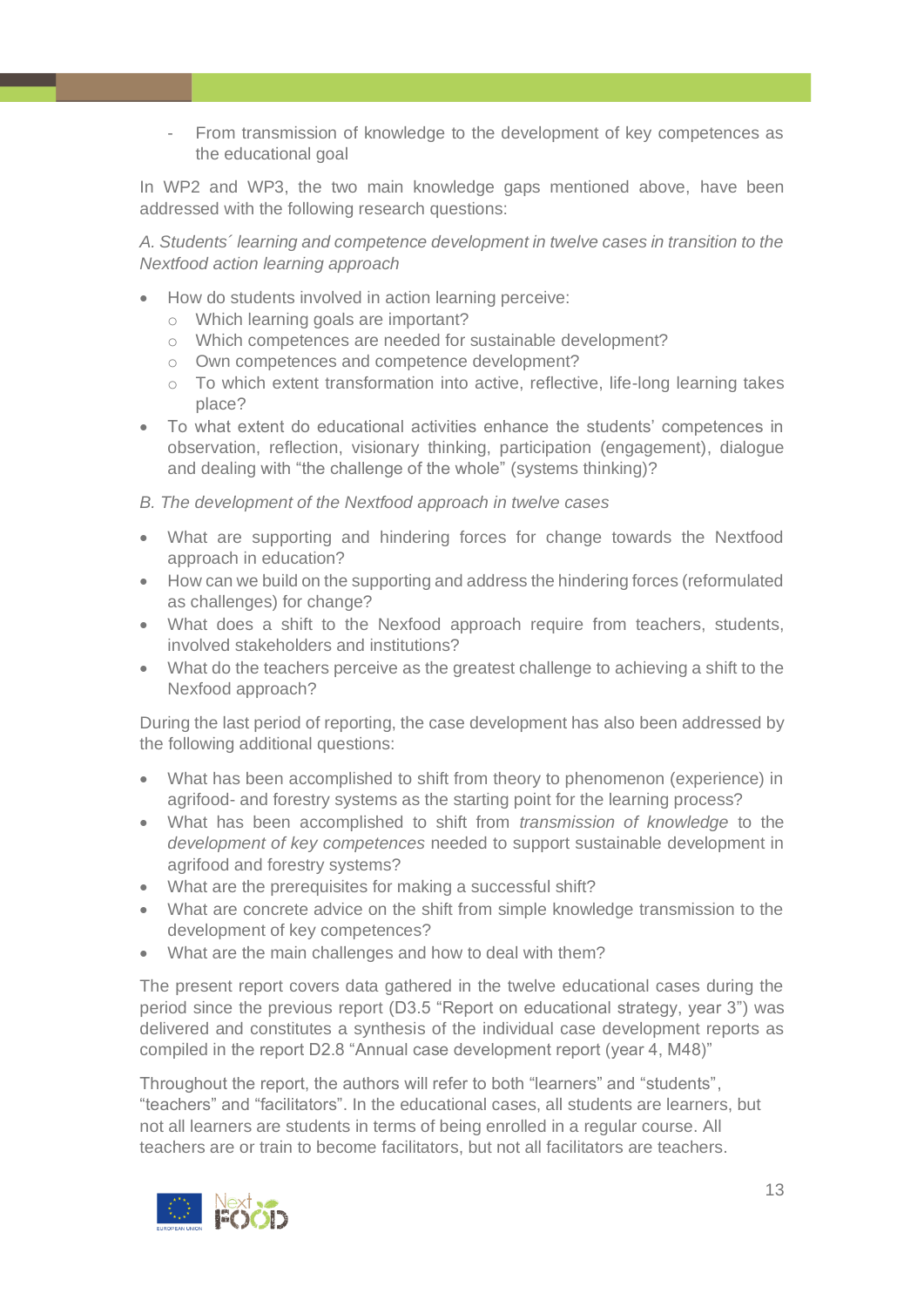Regardless, the terms will be used interchangeably. The cases, the course titles and duration and the level of the learners are presented in Table 1.

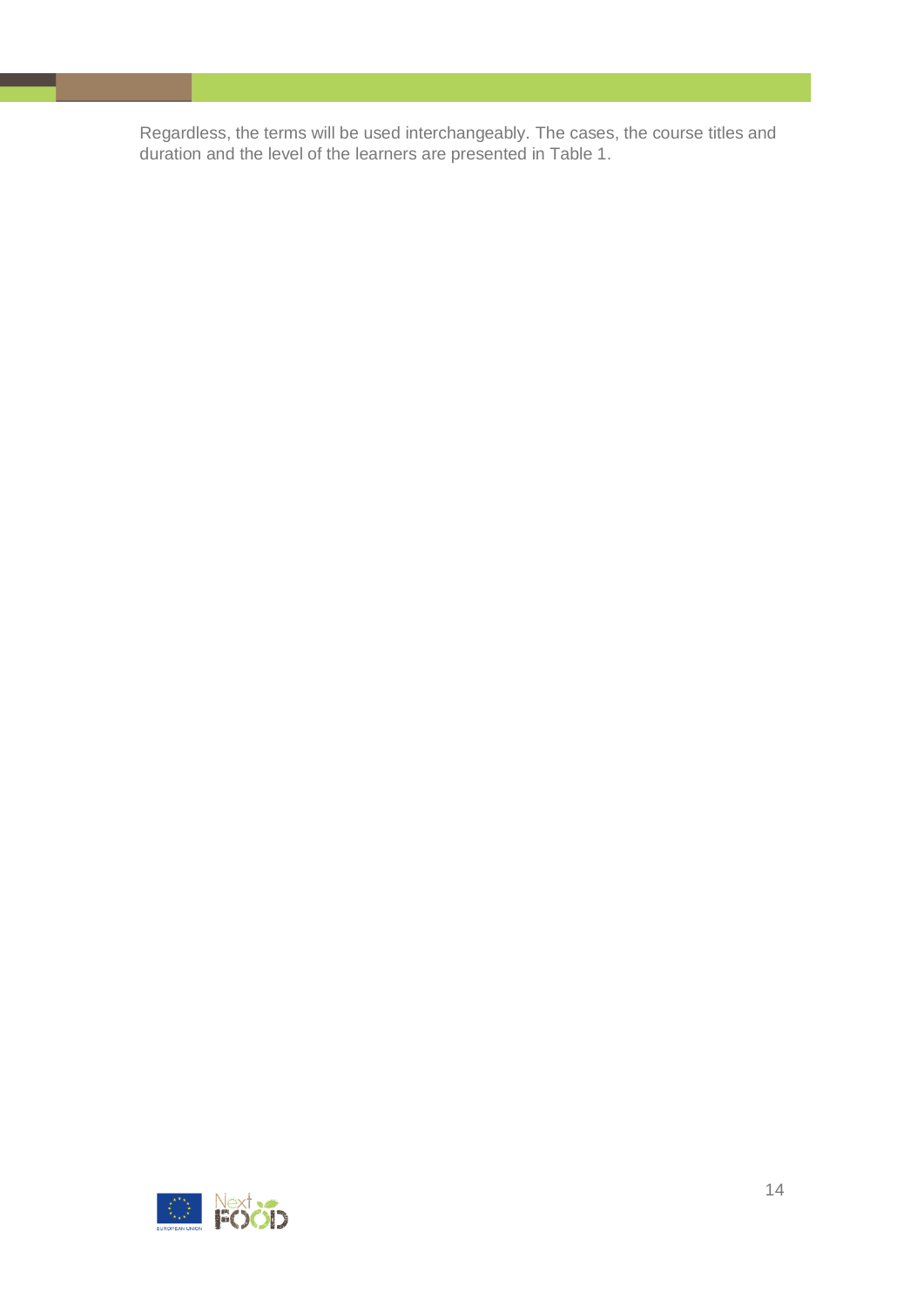*Table 1: Overview of the Nextfood cases and their courses.*

# **The Nextfood Cases**

| Case                                                                                                     | <b>Abbreviation</b>   | Title, duration                                                                                                                                      | Learners, level                                                   |
|----------------------------------------------------------------------------------------------------------|-----------------------|------------------------------------------------------------------------------------------------------------------------------------------------------|-------------------------------------------------------------------|
| Case 1: Norwegian<br><b>University of Life</b><br><b>Sciences, Norway</b>                                | NMBU                  | Agroecology: Action learning in<br>farming and food systems, 5<br>months                                                                             | 17, Master                                                        |
| <b>Case 2: University of</b><br>Oradea, Romania                                                          | <b>UNIOR</b>          | Students and farmers taking food<br>innovations from idea to market, 10<br>months                                                                    | 12, Mixed (high<br>school students,<br>undergraduates,<br>master) |
| Case 4: ISEKI Food<br><b>Association, Austria</b>                                                        | <b>ISEKI</b>          | FoodFactory-4-Us, 4 months                                                                                                                           | 16, Master                                                        |
| Case 5: American<br><b>Farm School and</b><br><b>International Hellenic</b><br><b>University, Greece</b> | <b>AFSIHU</b>         | Food Science and Technology +<br>Agricultural Technology, 6 months                                                                                   | 7, Undergraduate                                                  |
| Case 6: SKOGFORSK,<br>Sweden                                                                             | SKOG-<br><b>FORSK</b> | Towards a profitable and<br>sustainable forestry chain -<br>increased quality and number of<br>micro-habitats for enhanced<br>biodiversity, 5 months | 10, Vocational                                                    |
| <b>Case 7: University of</b><br>South Bohemia, Czech<br><b>Republic</b>                                  | <b>USB</b>            | Development of sustainable<br>farming systems, 3+3 months                                                                                            | 9, Master                                                         |
| Case 8: University of<br><b>Gastronomic Science,</b><br>Italy                                            | <b>UNISG</b>          | Master in Agroecology and Food<br>Sovereignty, 12 months                                                                                             | 16, Master                                                        |
|                                                                                                          |                       | One-week course of Agroecology<br>and Sustainable Agriculture, 1<br>week                                                                             | 23, Master                                                        |
| <b>Case 9: University of</b><br>Calcutta, India                                                          | UoC                   | One month online certificate course<br>for Food Entrepreneurs, 1 month                                                                               | 14, For bachelor's<br>degree holders                              |
| Case 10: SEKEM<br><b>Development</b><br><b>Foundation, Egypt</b>                                         | SEKEM                 | Biodynamic Agriculture Course,<br>2+2 weeks                                                                                                          | 36, Bachelor                                                      |
|                                                                                                          |                       | Entrepreneurship Program, 7<br>months part-time                                                                                                      | 20, Post-graduate                                                 |
| Case 11: CIHEAM Bari,<br><b>Italy</b>                                                                    | <b>CIHEAM</b>         | Mediterranean Organic Agriculture,<br>6 months                                                                                                       | 9, Master                                                         |
| Case 12: University of<br>Kerala, India                                                                  | UoK.                  | Certificate Course on Agroecology:<br>Action Research and Education, 1<br>month                                                                      | 8, Post-graduate                                                  |
| Case 13: University of<br>Chile, Chile                                                                   | UCH.                  | Linking agroecology with society, 4<br>months                                                                                                        | 6, Undergraduate                                                  |

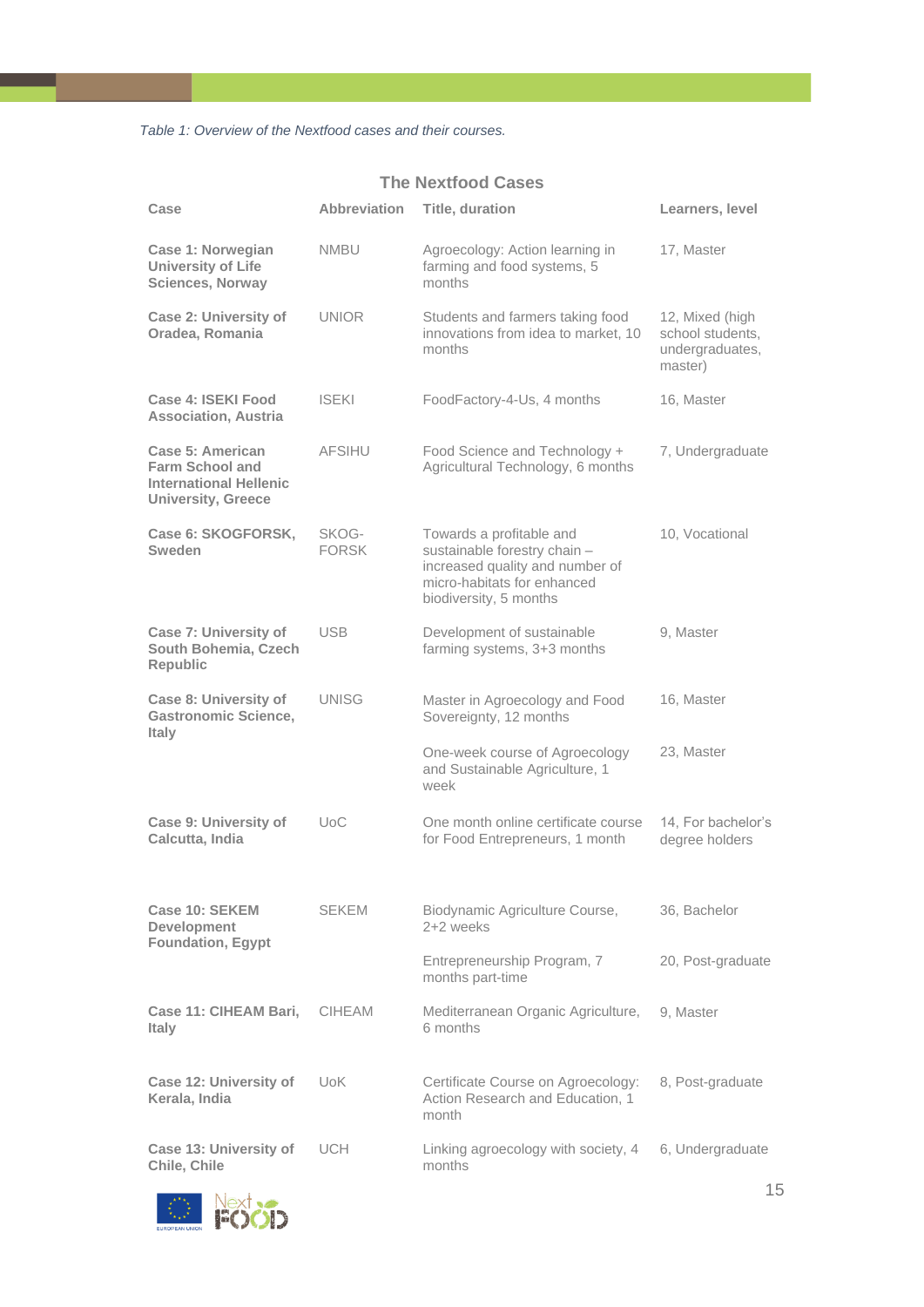# <span id="page-15-0"></span>**3 Methodology**

The cross-case analysis consists of three major parts: students' perceptions, learning and competence development, the overall process of case development, and concluding remarks from case leaders on the development of their case. The data for this cross-case analysis are the case development reports of 2022, as presented in D2.8 "Annual case development report (year 4, M48)".

Collecting the data consisted of guiding the cases in how to follow the research protocol as presented in D2.1 "Research protocol (M14)" and providing them with instructions for data analysis and further training and guidance on how to conduct action research. Additionally, to streamline data analysis and reporting, the cases were asked to use a template for their case development reports and feedback was given on draft reports. This feedback aimed at ensuring that all cases had analysed and reported on their action research in sufficient depth and that they had followed the template. D2.8 "Annual case development report (year 4, M48)" presents the results of this process of data collection and, thus, the data set for the present cross-case analysis. For details on how the respective cases collected and analysed their data, please visit the D2.8 deliverable.

The cases have to the best of their ability followed the guidance and instructions from the WP leaders. Nevertheless, variance in the extent to which cases have followed the instructions for data collection, analysis and reporting pose some limitation to the present cross-case analysis. Additionally, the cross-case analysis rests on the WP3 researchers' understanding of the case reports.

More specifically, the reliability of the results on **student perceptions, learning and competence development** as reported by the cases depends on the case researchers' interpretation and understanding of the instructions for data collection and analysis. Different traditions and practices related to how education is organised at the teaching institutions may have caused some variation. Even though efforts have been made to streamline this process to facilitate cross-case analysis, the diversity of cases and situational adaptations pose some limitations.

The reliability of the results on **the overall process of case development** also depends on the extent to which cases have followed the instructions. Not all cases have conducted a Force Field Analysis (FFA) at the end of their last cycle to reflect on the overall process of case development, and those that did so, varied in who participated (i.e., teachers, facilitators, students, alumni, mentors, institutional representatives, or external stakeholders) and how closely they followed the instructions for FFA. Therefore, in the cross-case analysis equal weight has not been given to all cases during the analysis of the overall process of case development. More specifically, more weight has been placed on the results presented by cases that had conducted a FFA than to those cases that had not.

The reliability of the results on **concluding remarks on case development** is for the first part (i.e., concluding remarks on the case development since the previous reporting) dependent on the extent to which the cases have conducted and reported a Force Field Analysis and whether they have done a reflection session covering the aspects of case development mentioned in that section. For the second part (i.e., reflections towards the end of the Nextfood project), the reliability of the results

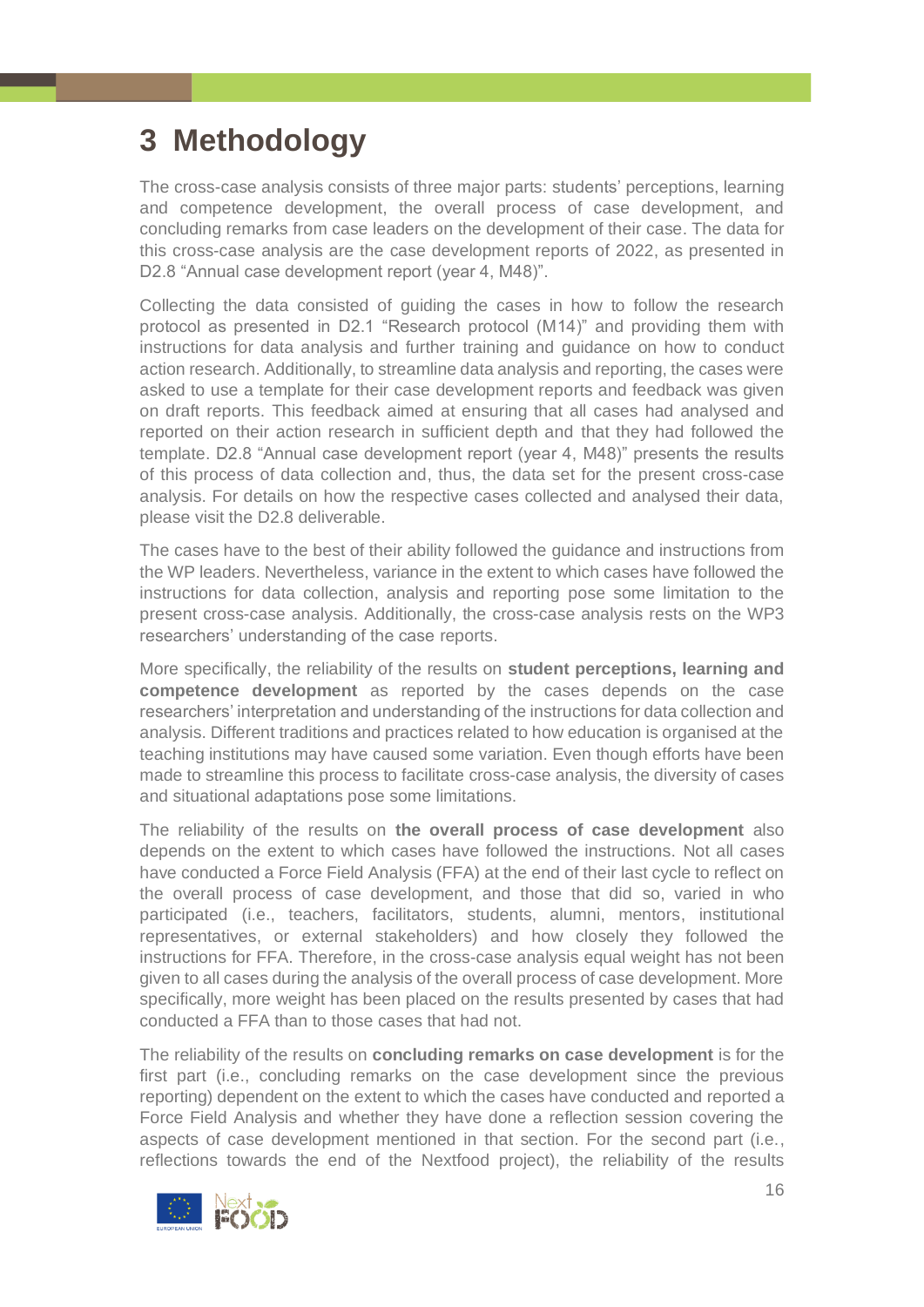depends on the depth of the cases' analysis and reporting, given that this part was based on workshops facilitated by the WP-leaders. Thus, all workshops were facilitated in a similar manner, and detailed notes were taken by the WP-leaders for all workshops and then shared with the cases for further analysis and reporting based on the provided template.

The cross-case analysis consisted of content analysis of the case development reports based on inductive coding (Bernard, 2006). Firstly, all individual case development reports were uploaded in the qualitative data analysis software NVivo (QSR International), and a cross-case report was generated per research question. This was a *de facto* restructuring of the dataset based on the titles and subtitles in the case development reports, which were aligned with the research questions phrased roughly as in the Introduction section above.

Secondly, all those cross-case reports were inductively coded for similarities and discrepancies across cases with reference to the respective research questions. Thirdly, similarities across two or more cases and discrepancies that were informative to respond to the respective research questions, were reported on. Three researchers were co-responsible for the cross-case analysis for the entire D3.6-deliverable, one for the "student learning"-related sections (subtitles 1 and 2 above), one for the "case development"-related sections (subtitles 3, 4 and 5 above) and one for the "overarching shifts"-related sections (subtitles 6 up to 10 above). To ensure reliability of the results, the three researchers had regular discussions of the results throughout the analysis process.

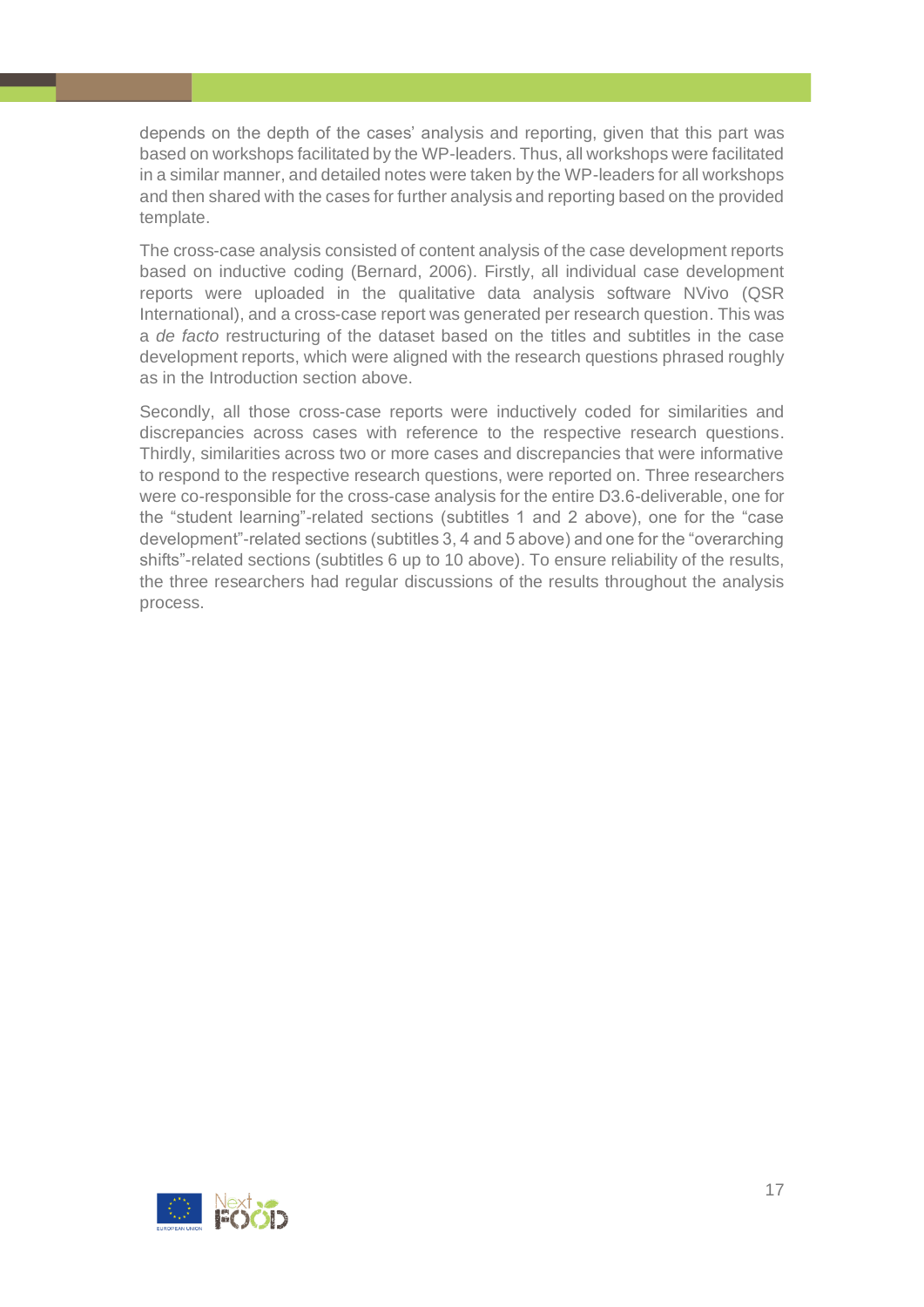# <span id="page-17-0"></span>**4 Students' learning and competence development: findings and discussion**

# <span id="page-17-1"></span>4.1 How do students involved in action learning perceive:

# <span id="page-17-2"></span>4.1.1 Which learning goals are important?

The learning goals of the students in the different cases varied to a large degree, seemingly depending on the topic of the course at hand and to which extent field activities were in the centre. Not all cases reported specifically about the students' own learning goals. Consequently, it is challenging to pinpoint specific commonalities across cases. However, there was a difference in how much students emphasised action learning competences in relation to topical knowledge. Field activities helped students to identify their gaps in knowledge.

All cases' educational activities have pre-set learning goals related to the topic of the course, e.g., "knowledge of farming and food systems" (NMBU), "identify and deal with real farm problems" (AFS/IHU Action learning set), and "increased knowledge about social capital as a component of organic agriculture" (CIHEAM). Not surprisingly, in most cases the students mentioned agrifood, forestry or sustainability-related learning goals. In some cases more than others, the students seemed to have adopted the objectives of action learning, e.g., learning how to learn, rather than to obtain subjectspecific knowledge. For example, at NMBU, students were more focused on "how to understand"—as in how to understand and how to act in farming and food systems rather than plainly "what is". Arguably, the course's aim of competence development rather than knowledge transfer is internalised by the students in their formulation of own learning goals. This is similar in the UoK case, where the students explicitly wanted to learn action research approaches to understand sustainability issues, and the ISEKI case, where the students' responses to the initial questions indicated that they would like to train skills for "navigating in a changing world" (ISEKI\_CDR\_2022).

In contrast, the students in both the SEKEM and the UoC case were seemingly solely concerned with the topical questions related to the course, i.e., related to organic farming and agricultural practices, business and account management, or consumer behaviour and marked economy. Notwithstanding, the UoC students did report having learned the Nextfood core competences at the end of the course, and they found these to be useful. Based on the cross-case comparison, one common denominator for most of the cases was how the activities "in the real world" contributed to students' learning and development, as exemplified in the below report quotes:

*"There are many examples in the reflection documents that confirm that the learners appreciated visiting different properties and hearing that particular forest owner's thoughts about her or his forest"* (Skogforsk\_CDR\_2022)

*"Students opine that they learned how to involve in field and this helped them to understand how hard it is to work in real life situations, compared to learning theories"* (UoK\_CDR\_2022)

*"Students mentioned that they learnt how to plan as well as get more detailed information about planning from experts and farmers which they mentioned is a great skill that will help them going forward in their students as well as in practice."*(USB\_CDR\_2022)

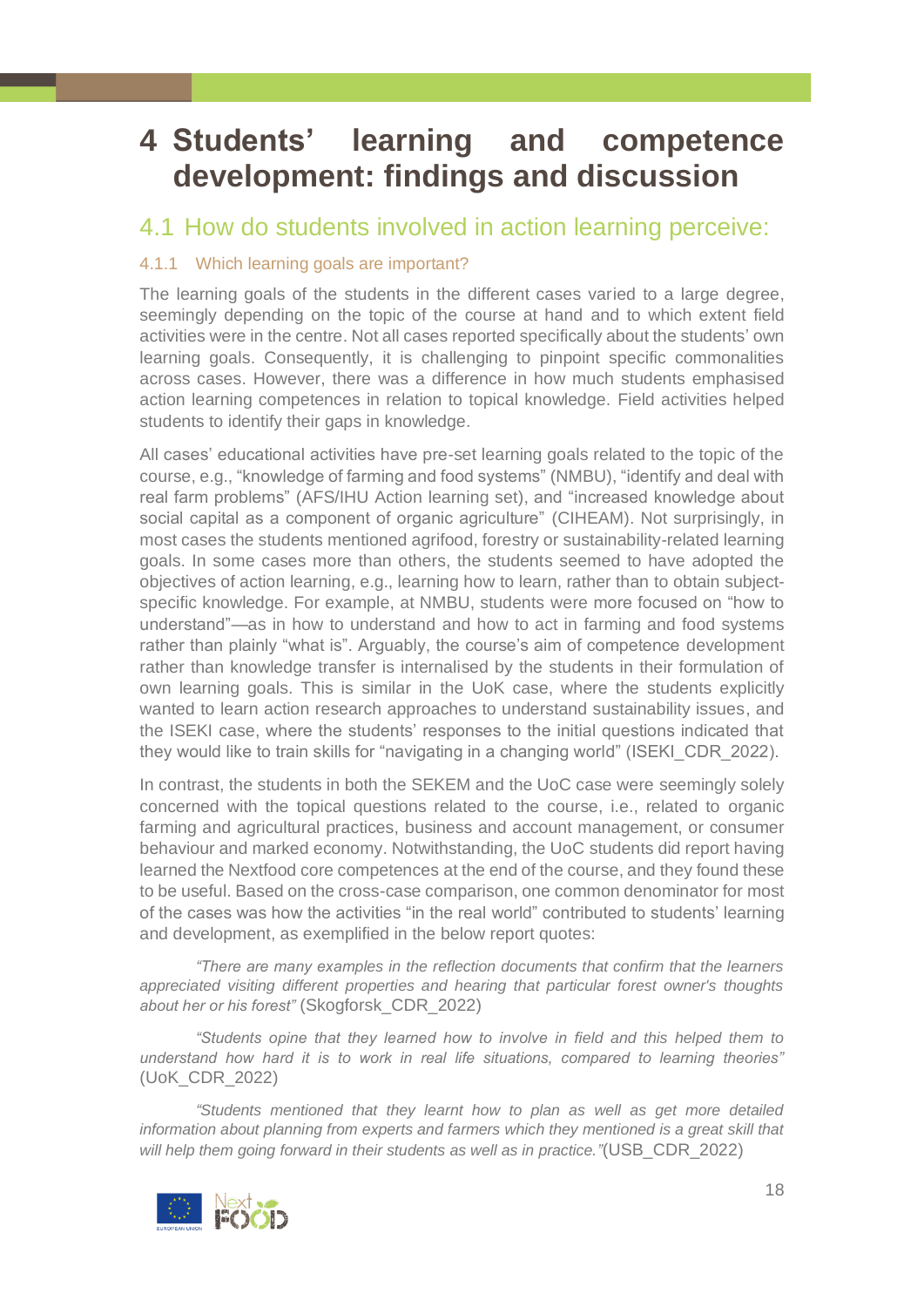*"At the end of the course technical competence have increased their weight, and the textual analysis of the single answers (that have been coded for easy visual presentation), show progress towards the course learning goals mainly in terms of acquired knowledge of organic agriculture and social capital understanding, acquisition of skills for interacting with stakeholders (dialogue, participation, context analysis ability) and problem solving."*  (CIHEAM\_CDR\_2022)

In CIHEAMs case, one could argue, or at least wonder, that the fact that students put more weight on the technical competence at the end of the course was due to them being able to identify knowledge gaps by interacting and participating in the field throughout the course, which rings true in other cases. For example, at NMBU, students' spoke of learning how to learn about farming and food systems, and how the fieldwork helped them to identify what kind of knowledge is needed. This resonates with what is reported from the UCH course in agroecology: Even though the students identified a need for more technical competence in the field of farming and food, they were still fuelled by a commitment to the stakeholder, which in turn made them realise the importance of a shift in education from knowledge transmission to competence development, co-creation and sharing.

*"During the last session, students also mentioned they lacked more technical and specific concepts about agroecology in order to have a better basis on their technical recommendations to the stakeholders. On the other hand, the students showed fully committed to the assignment, not only because this was an important part of the course final grade, but because they had a commitment with the involved stakeholders. In that sense, this is related to the third learning outcome of the course: Develop personal commitment and dedication when interacting with social actors and the teaching team, strengthening relationship skills in different cultural and/or community contexts. Thus, students know the value of interacting with social actors, in order to have a richer experience and a richer work in the field "Understand that we need to start using knowledge sharing and co-creation rather than knowledge transfer… Remember that we have 2 ears and 1 mouth, apply this in everyday life and particularly in qualitative research, but do not forget that one is part of this research by being inserted in the place that we are studying"* (Student\_2\_reflection document 2021)" (UCH\_CDR\_2022)

It also seemed that even if the students hadn't listed developing the core competences as learning goals, they experienced how the action learning approach applied in the courses contributed to their development of competences. The UNIOR report supported this notion:

*"According to the answers to the final questions, the practical activities included in the course covered all the stages of designing a food product and they admitted that they could work efficiently on the task they had to do. Even if there were students who at the beginning of the course wanted to learn something else, they admitted that this happened because at that moment they had no idea what kind of product they would like to do.*

*The reflection documents of the students also reveal that they succeeded in practicing extensively competences like: reflection, participation, visioning, observing, group work and critical thinking and they were content with the final result of the project considering it a very good experience. The several mentions of different activities meant to develop the five key competences are an example that can support this statement."* (UNIOR\_CDR\_2022)

Students' reported learning outcomes and competence development will be covered in more detail in section 3.2.2.2.

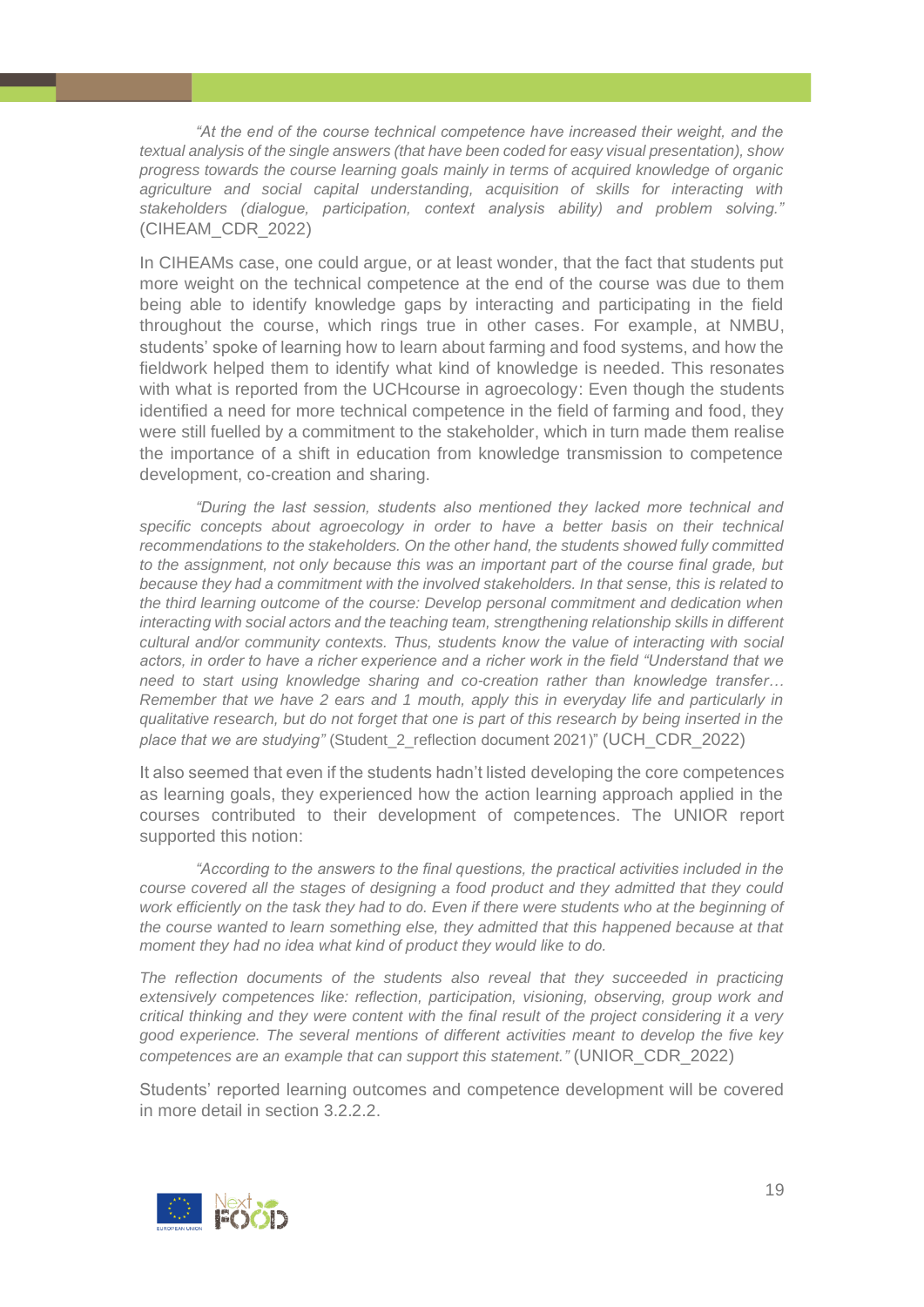# <span id="page-19-0"></span>4.1.2 Which competences are needed for sustainable development?

Students' understanding of sustainability competences was influenced by several factors such the length of the course and to what extent such competences were in focus. Collaborative skills, knowledge on agrifood systems, critical thinking and a holistic view were competences mentioned by many as important for sustainable development.

How the cases have reported on their students' view on competences needed for sustainable development varied between cases and depended on what data they had collected to answer the question. Not all cases collected data by the prescribed 4+5 initial and final questions from the D2.1 Action Research Protocol, which specifically ask students about what competences we need for sustainable development. I.e., for cases that did not collect this data, providing results on this was perhaps more challenging than for others. For example, in the AFS/IHU case, the learners were not asked these initial questions, and in the Skogforsk case the learners were asked about competences necessary for learning, not for sustainable development. The UNIOR case reported on the competences the students viewed as important for their future career, which arguably could be linked to sustainable development. However, the different ways of formulating the questions inevitably affected the reported findings and overall cross-case comparison.

Moreover, what the students emphasised as integral knowledge and skills for sustainable development depended on what the course focused on and how. For example, whether the students were introduced to the core competences before answering the four initial questions, and how much the core competences were "centre-stage" during the course most likely influenced the students' responses. Additionally, the students' views on competences needed for sustainable development varied depending on whether they were familiar with the concepts from before. In the case of AFS/IHU, it seemed as if the students were so unfamiliar with the core competences and action-based learning, that it was difficult for them to discuss sustainability concepts at all. However, they noted that the course module they were a part of in the "laid the ground" for developing sustainability competences.

There are a few commonalities across cases when it comes to learners' views on sustainability competences and their experiences with this throughout the educational activities:

• **Communication and collaboration** (teamwork, dialogue, empathy – "soft skills") was mentioned as important by students at NMBU, CIHEAM, ISEKI, UCH, UNISG (MAFS and MOG), UoK and USB – both at the start and at the end of the courses. Communication was also mentioned by the Skogforsk learners as a competence important for learning. Based on the cases' reports it does seem as if these interpersonal skills increased in importance at the end of the course. The excerpts from UCH's and CIHEAM's case development reports illustrate this quite well:

*"The answers were focused mainly on the ability of building a relationship with farmers and other stakeholders in the field, in order to exchange knowledge and learnings."* (UCH\_CDR\_2022)

*"The word frequency in the answers at the end of the cycle show a persistence of the term sustainability, organic agriculture, development, agri-food, which represent a general* 

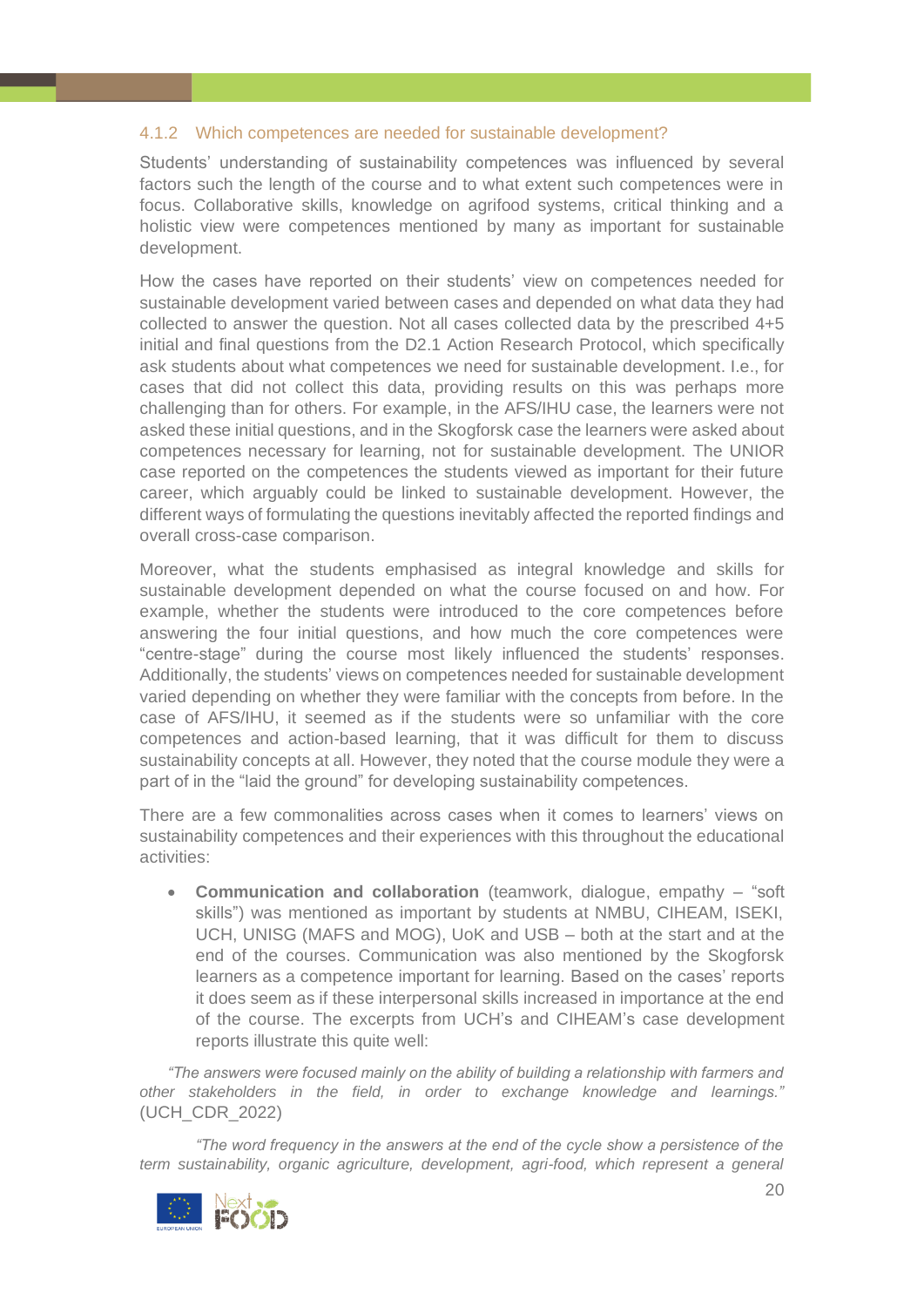*framework of reference for the students. It is interesting to note that at the end of the cycle a more prominent use of the terms participation, problem solving, dialogue, farmers, knowledge, communication is recorded, allowing to interpret the data as an indication of the stepping up in the scale of students' learning priorities of soft skills and the role of agricultural stakeholders."*(CIHEAM\_CDR\_2022)

The students in the cases viewed these so called "soft skills" or skills for "building relationships" as crucial for sustainable development, and at the same time they found that the courses at hand helped them develop these skills through participatory activities.

- **Knowledge of agrifood and forestry systems, including sustainability practices and "main concepts".** Almost all cases mentioned how their students viewed knowledge of farming, food or forestry systems as important for sustainable development, which is not surprising. Some cases had students also more focused on "how to learn" and obtain this knowledge, such as NMBU. In relation to sustainable practices, both NMBU, UoK, CIHEAM and UNIOR specifically mentioned how their students reported "learning from practice", "participation" or "action learning" as important sustainability competences or skills. ISEKI reported how their students had developed an increased awareness of sustainability in food systems through being exposed to bestpractice examples. As their students spoke more of interpretation and negotiation of sustainability towards the end, one could argue that this was due to the students' reported change in views on sustainability competences from start to end.
- **Problem-solving and critical thinking skills,** were also viewed by the students as important for sustainable development. To build on the previous example from the ISEKI report, one could argue that the students' enhanced awareness of sustainability issues through the course contributed to their development and emphasis on problem-solving and critical thinking skills as sustainability competences. As shown in the below quote:

*"Students are exposed to various best practice examples related to the competition topic and engage in discussion with peers. Exposure to the sustainability topic may have contributed to raise students' awareness of it, while also having improved their skills in problem-solving and thinking critically."* (ISEKI\_CDR\_2022)

Other cases also mentioned problem-solving and critical thinking as sustainability skills, such as CIHEAM, USB, NMBU, and UNISG – MAFS. Learners at Skogforsk, ISEKI, NMBU and UNISG also mentioned increased awareness as important, which can be linked to this point as well.

• **A systemic, holistic view** or approach is moreover emphasised by the students at UoC, NMBU, and UNISG – MOG, while UCH and NMBU students also mentioned trans- and interdisciplinarity as important for dealing with complex issues, such as those related to sustainability.

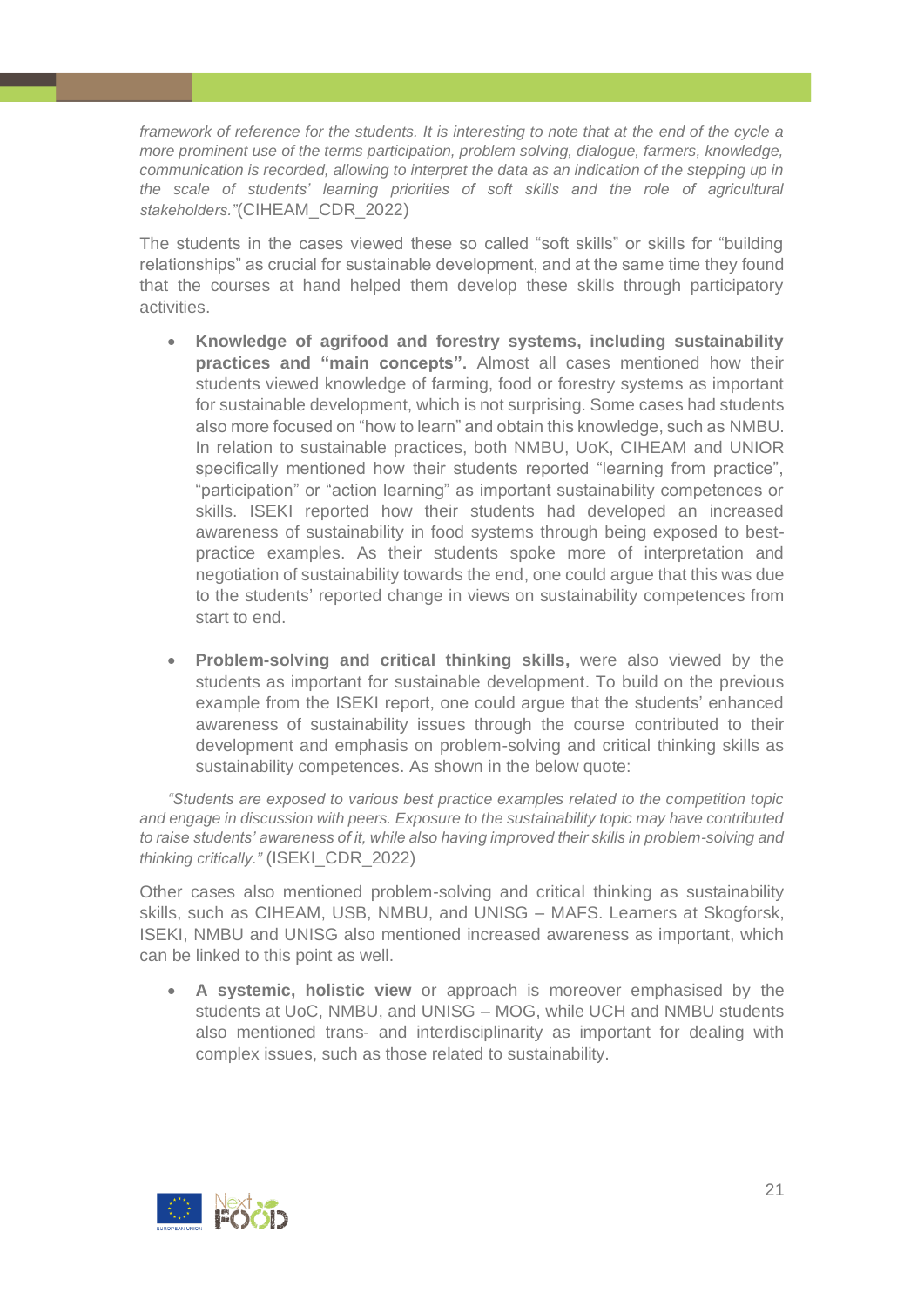# <span id="page-21-0"></span>4.1.3 Own competences and competence development?

How the students viewed their own competence level and competence development, was perhaps best illustrated in their self-assessment of the five core competences included in the NextFood approach. This might also shed light on the coming paragraph on transformation, or at least as an indication of what competences changed the most according to the students' own perception. Based on the combination of all the students' self-assessments across the 12 cases, a paired, twotailed t-test was conducted and the results are presented below in Table 2, showing a significant increase in all competences.

| Table 2: Self-assessment of the five core competences of the Nextfood educational approach across all |
|-------------------------------------------------------------------------------------------------------|
| cases (N=number of self-assessments conducted in the 12 cases, with UNISG and SEKEM reporting from    |
| two course each: Asterices indicate significance level of change: *** denotes p≤0,001)                |
|                                                                                                       |

|                   | <b>Start</b> | lEnd | Change     | Significance |
|-------------------|--------------|------|------------|--------------|
| Observation       | 4,37         | 6,28 | 1,91       | ***          |
| Participation     | 5,07         | 6,91 | $1,84$ *** |              |
| <b>Visioning</b>  | 3,88         | 5,75 | $1,88$ *** |              |
| <b>Reflection</b> | 4,84         | 6,59 | $1,75$ *** |              |
| <b>Dialogue</b>   | 4,66         | 6,52 | $1,87$ *** |              |
| $N = 14$          |              |      |            |              |

Visionary thinking had the lowest score at the start and end, while participation was the competence with the highest overall score, being the only competence almost at the level of "competent performer" at the end of the activities. This is indicative of how all cases catered to participatory activities and how the learners experienced being able to build this competence. Dialogue is another competence which was rated relatively low by the students at the beginning, but which saw an increase at the end. However, as will also be touched upon in the discussion of competences below, the dialogue competence was perhaps somewhat misunderstood by some learners as merely entailing "communication skills", which could nuance the results. Obviously, the results of the competence self-assessments depended entirey on the learners' interpretation of the competences and their judgement of own proficiency level.

# <span id="page-21-1"></span>4.1.4 To which extent transformative learning takes place?

Mezirow (2003) defined transformative learning as «learning that transforms problematic frames of reference—sets of fixed assumptions and expectations (habits of mind, meaning perspectives, mindsets)—to make them more inclusive, discriminating, open, reflective, and emotionally able to change.» As such, to look for transformative experiences in learners would imply looking for experiences that challenges their worldviews and understanding.

Most cases have asked the learners to fill in the 4+5 initial and final questions (according to D2.1 "Action Research Protocol"), which should provide some data to answer the question regarding students' experienced transformation. However, the diversity of how these findings were reported on in the respective case development reports poses challenges for cross-case comparison. Nevertheless, there are some findings that are recurring based on what the cases have collected from their students' experiences and narrations.

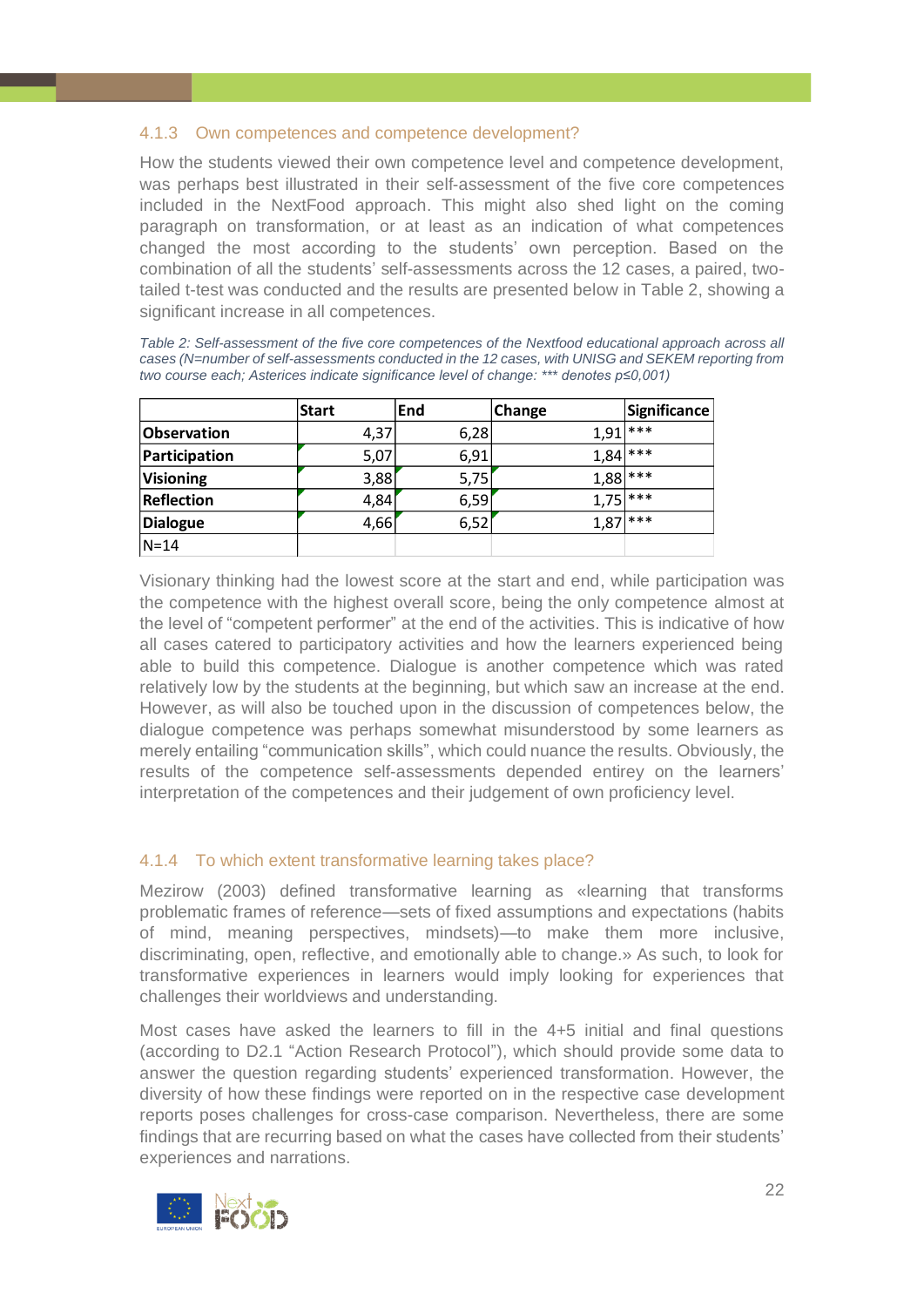To identify transformation in learners in action learning courses is a difficult task, something the cases' reporting reflected. Whether an experience has been transformational or transformative arguably requires a deeper personal change, as also highlighted in NMBU's case development report. To read from student responses if values or other "inner worldly" characteristics have changed is difficult, and crosscase analysis of such reporting is no easy feat either. Nonetheless, it can seem as though students in several of the mentioned cases underwent a change in perceptions and attitudes, if not on a deeper level, perhaps, a transformational seed has been sown in many.

The reports from CIHEAM, UCH and NMBU suggested interaction and deep, "realworld" engagement beyond institutional barriers as integral for transformation to happen. For example, the UCH team reported how some of their students expressed distrust in their past educational experiences based on their now experiential learning environment, their interactions with stakeholders in the field and how the theoretical knowledge from their academic background, not necessarily harmonised with the farmer's reality.

*"Students experienced a process to question their professional background, and also the educational system in which they were immerse. There were few conversations during the sessions, in which students manifested their concern about "wasting their time" and wondering if what they have been studying, and the way they have studying it, was the correct one. For example, one student after session 4, in which a stakeholder talked about his story on how he acquired his knowledges under experiential learning, said "I'm thinking, while I'm talking, I'm still emotional from your talk (to the stakeholder)… this distrust of my training came to me, it made me distrust what is happening…. These stories of the countryside, of effort, where the true value of life is seen…that is what make sense to me now" (Student 5\_notes from Session 4\_2021)."* (UCH\_CDR\_2022)

Furthermore, UCH communicated that perhaps self-questioning is the biggest transformation that the students underwent, as they learned to critically examine their assumptions and experiences in relation to the systems they work with, their inner worlds and the process of learning. This resonates with the findings from UNIOR and UoK where the students "started to critically evaluate the learning pedagogy they underwent in the previous years by comparing it with the educational activities the course provided." (UoK\_CDR\_2022) and where the course was said to be "a wake-up call" for action. At UNIOR the students seemed to experience a change not only in how they perceived the learning environment but also how they became more autonomous and less reliant on the teacher. One student from UNIOR wrote:

*"Many times at the end of a meeting, I regret that I did not have the chance to enjoy such an approach during the 4 years of student life. Maybe I would have been more motivated to learn more for certain subjects that I didn't like at the time." (LRD\_S10\_ 2021)"*  (UNIOR\_CDR\_2022)

At Skogforsk, the learners seemed to experience this type of change in perception towards learning, and one learner is quoted saying that they were initially hoping for "the older way of teaching" and they were worried about wasting their time. However, through the course the learner gained hope, joy and a "greater belief in [themselves] and what [they] stand for in the issue of forestry" (Skogforsk\_CDR\_2022). In this regard, one could argue that the students in many cases underwent some change in

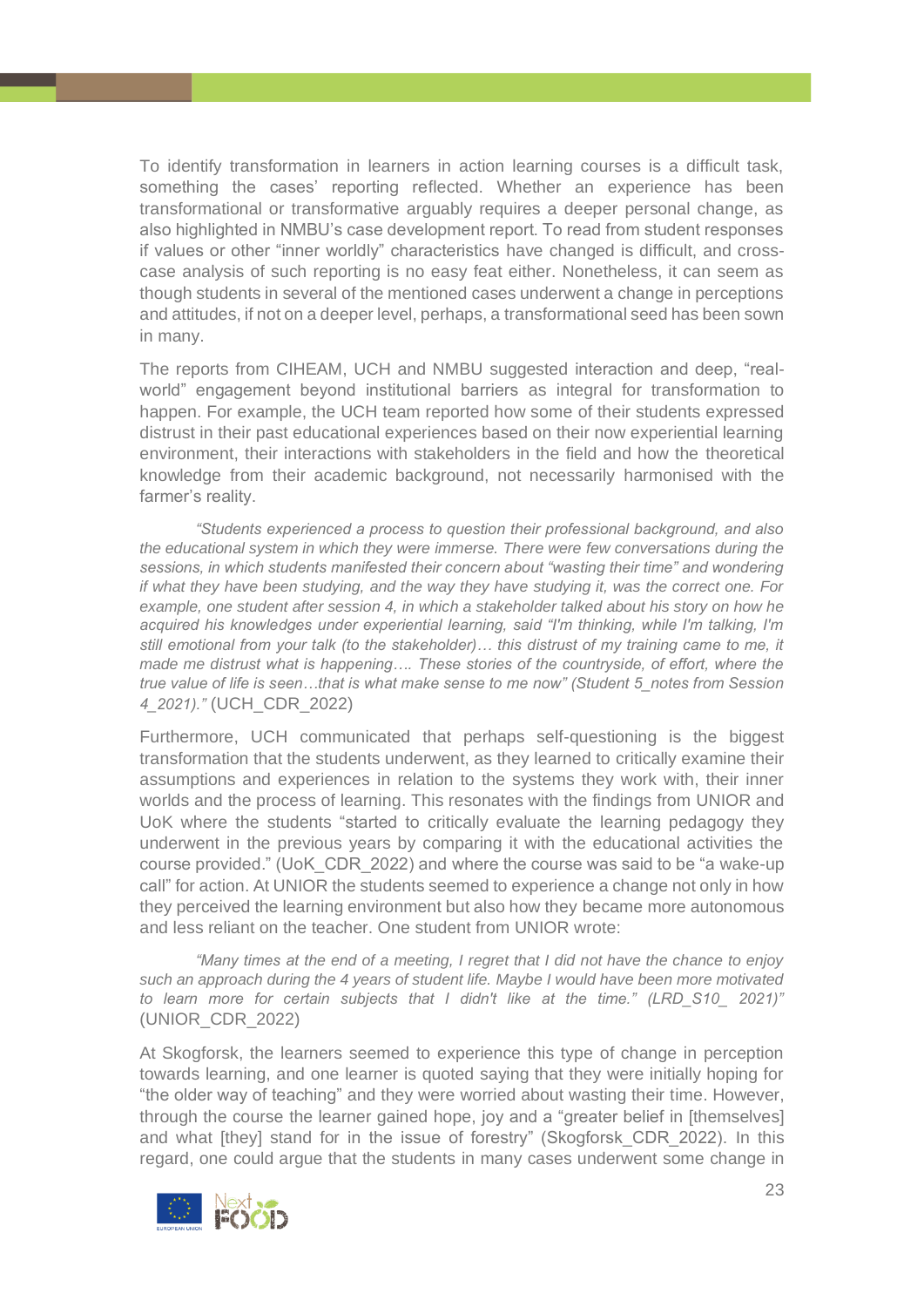mindset throughout the courses. This seemed to also be the case at AFS/IHUl. Reportedly, the students transformed their frames of reference, and were able to "engage in a different way". On the other hand, the AFS/IHU case also recorded a dramatic transformation in two of their students as their experiences in the course led them to understand how a career in agriculture is not for them, which it was possible for them to see only through their first-hand experience with the realities of the profession.

Students at SEKEM, Skogforsk, NMBU and other places, experienced transformations in their ability to work in groups and communicate with others. At UoK, the students developed their social skills and group behaviour, and at ISEKI and Skogforsk, the learners became increasingly confident. In the latter case, the learners voiced that reflection had a large impact on them. This rings true at NMBU as well, where the students spoke of "the power of the competences" and their role in enhanced understanding and personal growth. In this regard, for a number of students dialogue had a transformative effect on communication and group work, while reflection led to new insights and realisations.

*"The only thing I think has influenced me has been the reflection, it has probably made me able to think about things that were said at the meetings and adjust my opinion in comparison with if I did not reflect."* (Respondent 4 in Skogforsk\_CDR\_2022)

# <span id="page-23-0"></span>4.2 To what extent does action learning enhance the students' competences?

The action learning activities have had wide-ranging effects on the students' learning and development in the different cases. Below, each competence is reported on separately. Even though some cases are not mentioned in the results, this does not necessarily mean that their learners didn't experience the practice of the competence as described. Cases were included in this section depending on the quality of the data, the reporting from the case, and our understanding of how the authors of the case development reports have formulated their findings.

Some cases have written quite little about their learners' experiences with the competences, which could mean that they don't have the data to report on this, but it could also mean that it was hard to extract reliable findings from their data.

# <span id="page-23-1"></span>4.2.1 Observation

The students' experience of fieldwork or casework was an important opportunity to practice and enhance their proficiency in observation, according to most cases. At the Master of gastronomy (MOG) course at UNISG, for example, one student spoke of the "simple power of observation" when learning from the environment. Students also experienced being able to observe without bias and while suspending judgement, (CIHEAM, NMBU and UoK). At AFS, the students appreciated being able to experience first-hand what was previously only known to them through theory. At UoK, students—through observation walks—experienced the benefit of starting with the phenomena (rather than theory). This exercise was important as it increased their understanding of the competence. Similarly, students at Skogforsk and NMBU

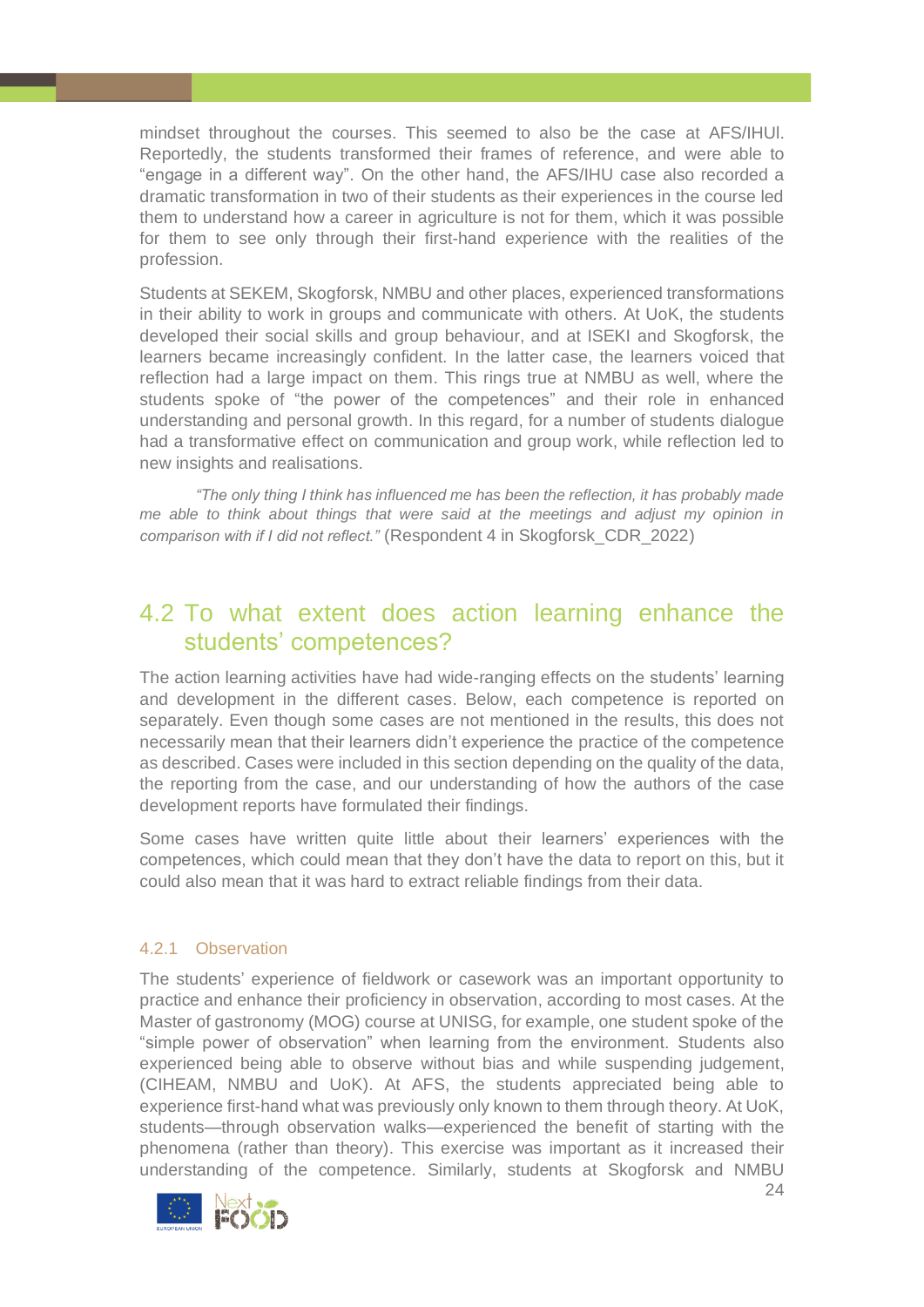experienced the observation walks as essential to train their ability to observe, and they built the competence by afterwards sharing and talking about their observation experiences. This made the learners aware of the benefits of the observation competence (Skogforsk). In the same regard, learners at Skogforsk, UoK and NMBU deliberately combined observation with reflection in different situations to train the competence of observation further and to process and capitalise on the observations. Reflecting after observing also helped the learners at UoK to understand the difference between observation and reflection competences.

In general, it seemed as if many students valued observation exercises such as the observation walk, and these were important to instil in them a sense of understanding of how to practice observation. In addition to the "observation walk" cases already mentioned, also ISEKI and UCH spoke of this in their report. They used paintings and videos as basis for exercises in observation. Also, other tools were used to train observation: UNIOR provided their students with an "observation sheet" for focused observation and at UoK, the students used photo novella exercises. At UoK, one student expressed that the photo novella helped them to improve their ability to think critically and analytically by "paying attention to the outside world" (UoK\_CDR\_2022). One could argue that exercises in observation also prompted the learners to observe without bias. However, one could still question the degree to which the learners had understood unbiased observation as distinguished from using cognitive abilities to understand a situation.

Students in the different cases also experienced how observation is linked to systems thinking and collective efforts, as individuals observed differently and emphasised different aspects of a system. Sharing different views in class and collaborating in groups was something the students experienced as important to better grasp the whole of a situation (UCH, UoK, NMBU, UNIOR). Observation was a great starting point for gaining multiple perspectives, and the students were able to experience —through sharing in plenary— how peers had made different observations of the same situation.

Most cases seemed to introduce and train the competence of observation explicitly, but as with many of the other cases, the students' understanding of what the competence entailed varied between and within cases. For example, ISEKI reported practicing an observation exercise with the students at the first session, and they trained the competence along with the others. Nonetheless, they were unsure whether the students understood the difference between observation and merely watching. This was seemingly also experienced in other cases, as judged on how they reported on the enhancement of observation proficiency in their students. This emphasises how crucial training of the competences throughout the course can be. One student at UCH experienced that the exercise of observing a chef making a meal made them realise the complexity of observation and the importance of observing without bias. An experience that "may dispose [them] to open [their] senses more when carrying out observation work (Student 4 reflection document 2021)" (UCH CDR 2022). Thus, these findings highlight the nuances of observation, namely, how it is different from "watching" due to its focus on reflexivity and suspending judgement, but also how it is different from reflection. As exemplified by both NMBU and UoK, reflection in combination with observation is central in order to make this distinction and reach a higher level of understanding of the competence.

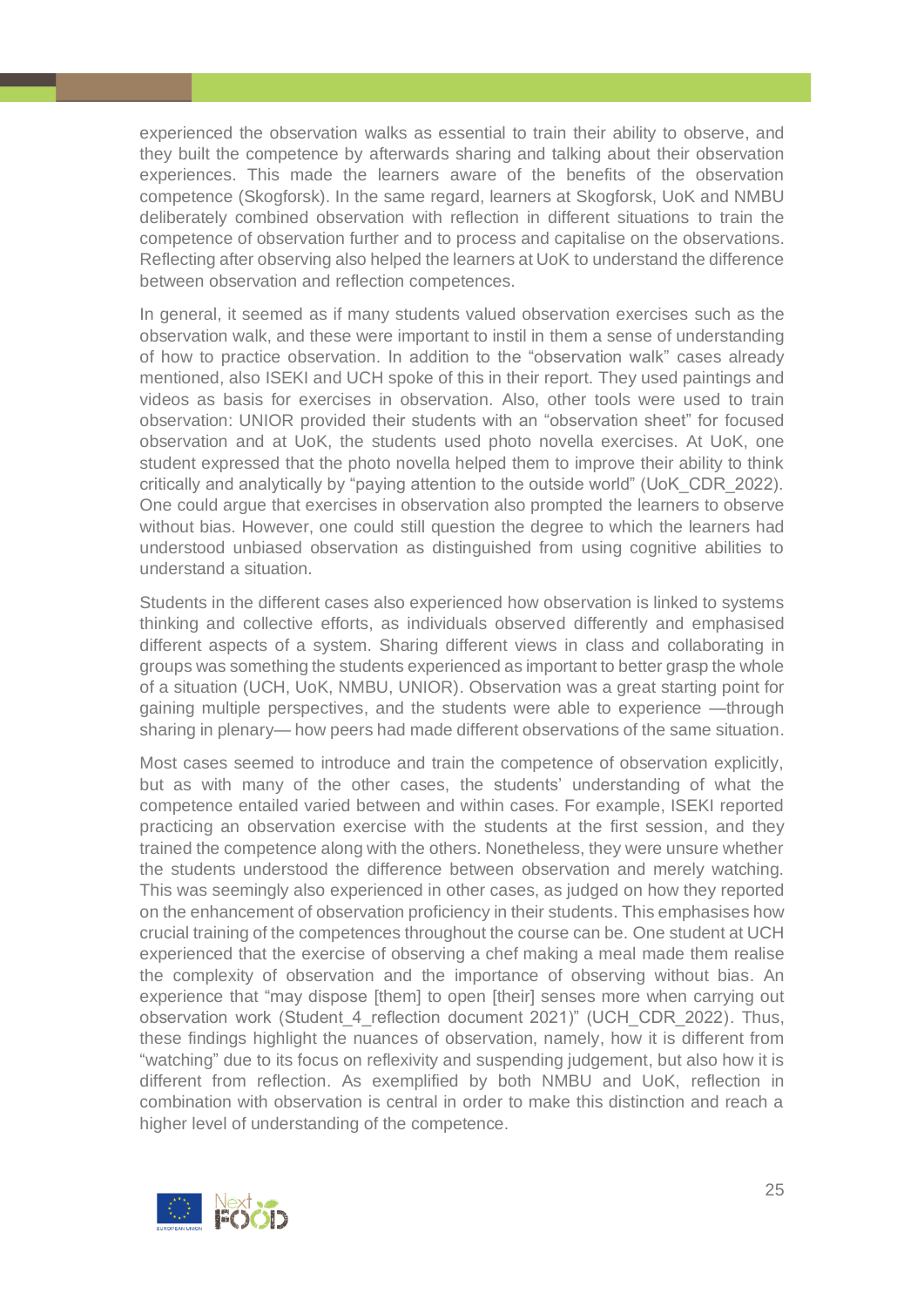# <span id="page-25-0"></span>4.2.2 Reflection

With regards to the competence of reflection, students at NMBU, UCH, UoC and UoK linked (structured) reflection to personal development, and to "making sense". For example, one student at UCH said that reflection "allows us to grow from mistakes, generate ideas and get to know oneself […] they allow us to expand our minds and knowledge to be better in the future" (Student\_2\_reflection document 2021 in UCH CDR 2022). At UCH, the students were subjected to reflective exercises throughout the course, but they also asked for an opportunity to reflect at the end of the course in order to process the learning experience. This is similar to activities that cases such as NMBU and UNISG incorporate in their courses to support the students' development and (life-long) learning. Based on these findings, one could argue that the students in these action learning courses experienced first-hand how reflection was important for their learning. This is further supported by the findings from the UoC and the UoK cases. At UoC, one student said that "methodical reflection" never before was a part of their plan, but that now reflection helped them to understand. These findings resonate at UoK, where the students spoke of using reflection to learn from mistakes, which in turn "unfolded a new path of learning" and prompted them to recognise existing competences while also building new ones (UoK\_CDR\_2022). Moreover, reflection on experience reportedly helped students at UNISG-MAFS, NMBU and UoK to link practice to theory.

*"I have probably always reflected and analysed quite a lot, but I do not always think that I do. It was good to highlight the core competences, for me it has meant that I have realized that it is useful to sometimes actually write down these thoughts and share them with those concerned. (Respondent 2)".* (Skogforsk\_CDR\_2022)

At NMBU, UNIOR, Skogforsk and the UNISG Master's program (MAFS), writing the reflection journal and the reflection document was important for the learners to build reflection as a competence because it enabled increased awareness and identification of knowledge gaps. As the Skogforsk report stated, the learners' logbook was an invitation to reflect as "thoughts thrive on paper" (Skogforsk\_CDR\_2022). Both at Skogforsk and NMBU, most learners were somewhat familiar with reflection from before, but the guided reflection facilitated more structured and deliberate reflective practice, such as written reflection. At UNIOR, the students apparently feared not being able to write valuable reflection documents, and they didn't enjoy it, although they understood the need for it. According to the case development report from UNIOR, the students seemed to appreciate being listened to and included by having to write reflection documents that in turn could contribute to developing and improving the course. One could argue that reflection can be hard to grasp and doubt whether reflection worthwhile if not understood and internalised. For example, the SEKEM, UNIOR and UoC cases all exemplified how reflection was a novel concept for many learners, and UNIOR and SEKEM reported that it was difficult for their students to reflect on their own will. According to the UoC report, reflection as a competence "was never considered by them (the students)" (UoC\_CDR\_2022). However, reflection in the course helped them improve their understanding, and a UoC student voiced having more clarity in communication (about their product). A similar development was also highlighted by USB case findings showing how enhanced understanding of the term "reflection" improved reflective capacities in the students.

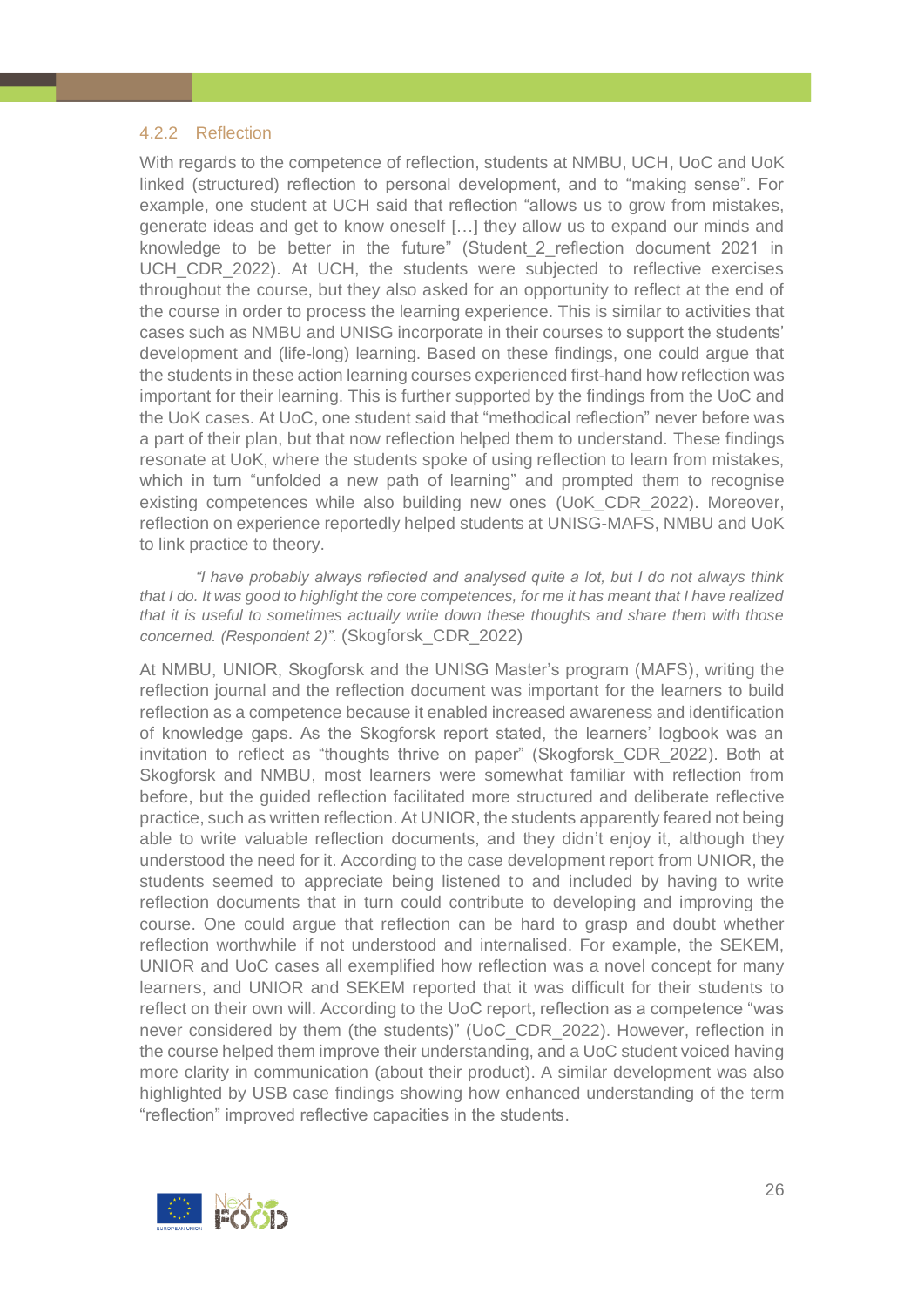Nonetheless, reports from cases at NMBU, UNISG and ISEKI showed that guided reflection, e.g., reflection sessions, collective reflective activities and writing a journal or a reflection document, is key to enhancing competence proficiency. For example, the UNISG- subcase MOG reported that rich pictures<sup>1</sup> were a helpful tool in facilitating group reflections. In general, one could say that the reported findings indicated that being encouraged to reflect is important for building competence proficiency. Notwithstanding, different understanding of the concept between individuals may affect the acquisition of the competence. SEKEM reported how facilitators encouraged students to reflect but that it was difficult and "overwhelming for them to understand and apply the reflection concept" (SEKEM\_CDR\_2022).

Digging deeper, the UNIOR case is an example that having students to reflect, can be challenging and create insecurity in the students. While UNIOR students felt supported by their teachers in writing reflections, one student also said that they were not "comfortable writing [their] thoughts and what [they] feel about certain situations and people" (LRD\_S11\_2021 in UNIOR\_CDR\_2022). Therefore, the introduction of reflection in an educational activity should be done with some caution. Moreover, the UNIOR case showed how teacher–student authority played quite a big role in making the students do the reflective activities, and it illustrated how the distinction between reflection and evaluation is easily blurred. Thus, the students' training of reflection relies on the learning facilitator's ability to build trust and clearly communicate what reflection is all about.

In the NMBU case report, the authors underlined how reflection is a competence that needs continuous training. The findings from the other cases also supported this. Both SEKEM and NMBU wrote about how reflection was challenging and energydemanding for students, and that it required commitment. Moreover, a couple of NMBU students indicated that it could be difficult to recognise the outcomes of reflection. However, when applied and regularly practiced, reflection can have transformative power, as indicated in both UoK's and NMBU's case development reports. Besides, according to NMBU findings, reflection in combination with other competences such as observation and dialogue contributed to acquisition of a holistic view of a situation or system, which means that reflection fostered systems thinking competence. According to the UoK case, reflection in groups led to co-creation of knowledge, and in the NMBU case, collective reflection helped improve group dynamics. For USB students', group discussions with other stakeholders about results helped to improve the reflection competence, and at NMBU, using an individual–group–plenary model for in-class reflection contributed to bringing out otherwise "hidden" thoughts, facilitated sharing, and was helpful for idea generation. At UoK, reflection, dialogue and observation were viewed as what distinguished Nextfood courses from conventional ones. NMBU reported that their students found reflection useful when approaching complex situations and linked it to the building of systems thinking abilities. Having reflection as an integral part of the course and the learning process, was crucial in this regard. At the UNISG subcase MAFS, data from one student in particular demonstrated how reflections brought together different views and how the educational activities were targeted towards doing so. At the UoC case, illustrating how

<sup>&</sup>lt;sup>1</sup> The technique of drawing rich pictures, described in Rosalind Armson's book, Growing Wings on the Way: Systems Thinking for Messy Situations (2011) is suggested for getting a shared overview of the present situation.

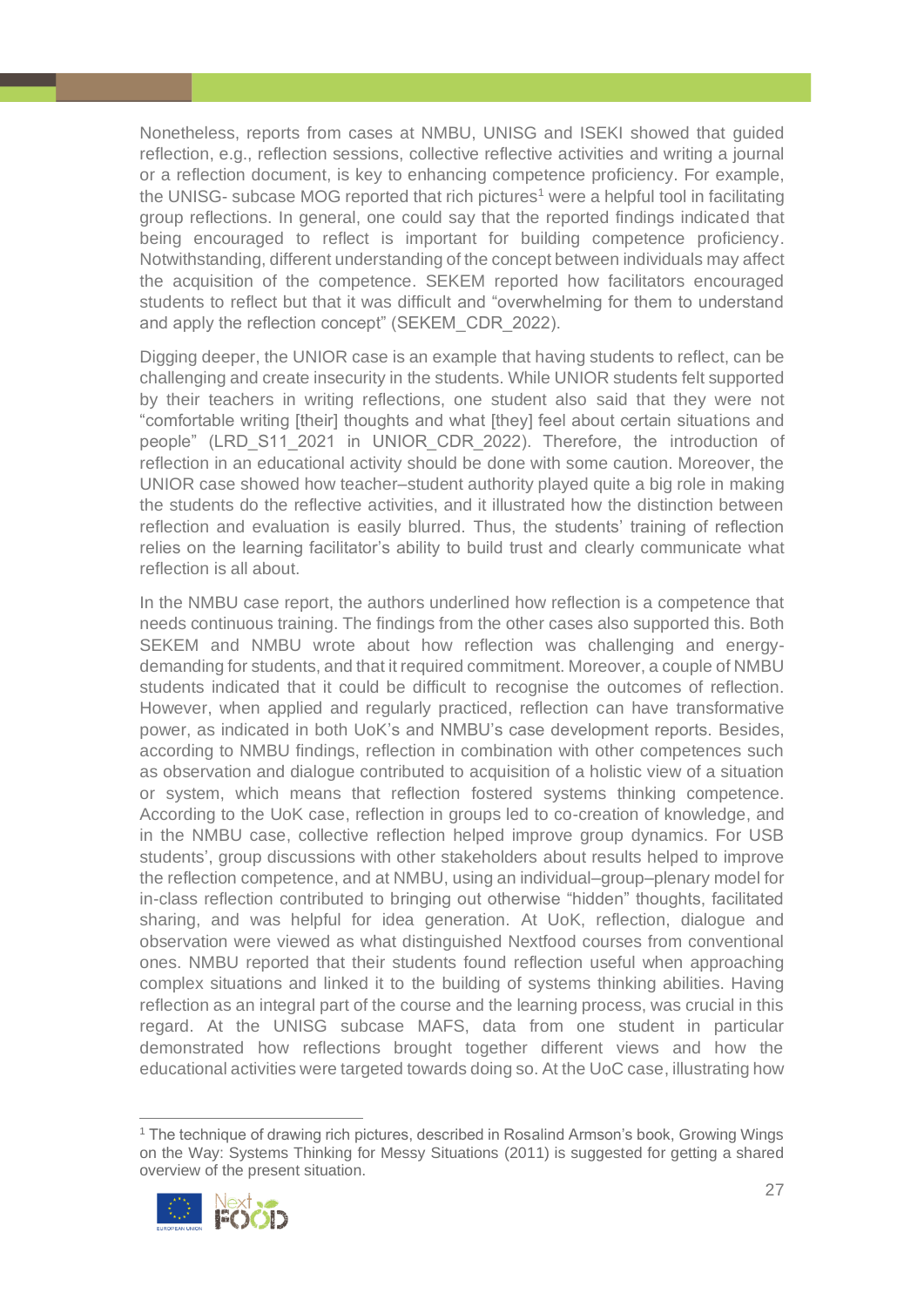reflection contributed to uniting different perspectives, was very important to understand the usefulness of reflection as a competence.

#### <span id="page-27-0"></span>4.2.3 Visionary thinking

Exercises in visionary thinking helped students to imagine a desired future state, develop a shared understanding among actors and to improve self-awareness. However, students sometimes found this competence difficult to grasp, which illustrates that guidance from teachers is needed.

Similar to the challenge of confusing reflection with evaluation, the lines between visionary thinking and "imagining the future" or daydreaming are somewhat blurred. This was illustrated in the case development reports, where many cases mentioned how it is important to introduce the competence of visionary thinking correctly, ideally in conjunction with an exercise. It is crucial for the students to experience the benefits and potential of visionary thinking first-hand, as shown by both NMBU, ISEKI, Skogforsk, UCH, UNISG and UoK. The AFS case did not have any data on this competence development and wrote: "Unfortunately we were not able to identify specific instances of visionary thinking within the student reflection logs in terms of envisioning the future of their field." (AFSIHU\_CDR\_2022). This may reflect insufficient emphasis on visionary thinking in the course module, which contained no exercise on visionary thinking, but may also reflect the students' lack of interest in the competence.

In the same regard, working with (external) stakeholders to identify future ideas and plans for how to get there —ideally in a casework project—, is an important part of building visionary thinking proficiency, as both NMBU, CIHEAM, UCH, UNISG and UoK did in their casework. Skogforsk also conducted a similar activity with their learners, where they created a vision for their forest and then held a group dialogue with other forest owners. Exercises and activities of this sort gave the learners important first-hand experience with the competence, which is identified as essential for all competences. Moreover, having the students facilitate a guided imagery exercise or a visionary thinking workshop (with stakeholders) was a great way to practice the competence and build proficiency, as both NMBU and UoK reported. Additionally, sharing visions through dialogue in groups was important for developing a vision, and for building the competence of visionary thinking. This is reported from both Skogforsk, NMBU and UoK. Moreover, students at NMBU found that reflecting after having completed a visionary thinking exercise helped to develop competence mastery. For learners at NMBU, Skogforsk and UoK, visionary thinking was a competence of multiple purposes, both academically and in their personal life. At Skogforsk, learners found that visioning contributed to self-esteem in decision-making and created hope for the future. Οne of their learners stated: *"This competence could be implemented in most contexts and situations —in everyday life as well as in work."*  (Skogforsk\_CDR\_2022).

*"I was amazed by what I was capable of creating in my head. I couldn't believe how easy it felt in the deep state of relaxation, to liberate my mind of its logistical barriers and just imagine. My peers shared my disbelief, and subsequent pride in our abilities. I still think it was one of the most personally powerful experiences I've had to date. (Student\_433\_reflection document\_2021)"* (NMBU\_CDR\_2022)

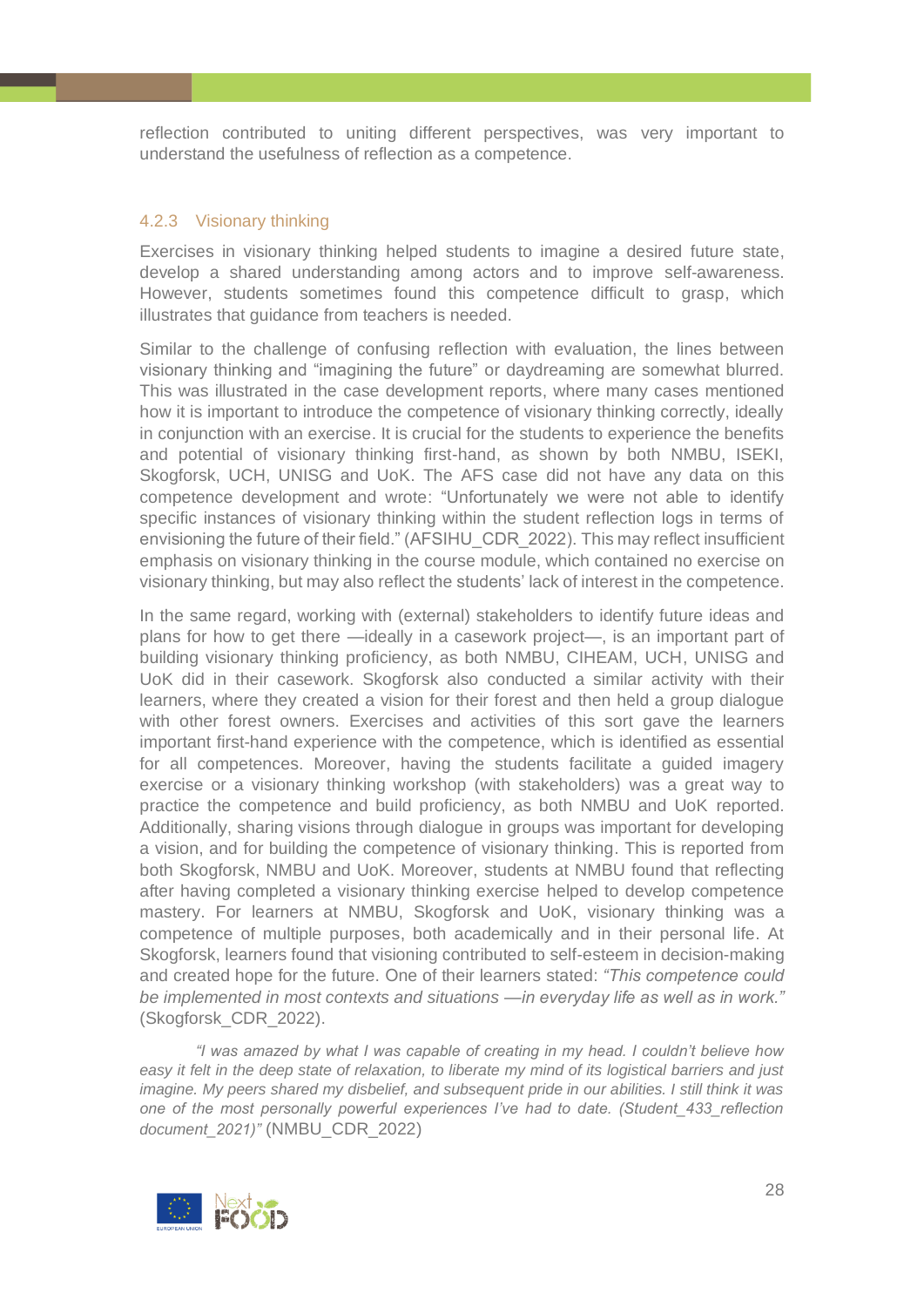Furthermore, NMBU, Skogforsk and UoK reported how visionary thinking provoked feelings in the learners related to pride, self-esteem, hope and ability to change. At NMBU and UNISG (MAFS), being exposed to visionary thinking as a competence was for many students an "eye-opener". Visionary thinking was a new and complex term for many students, as reported specifically by UCH, UNIOR and UoC students. To support the process of creating a future vision, UoK students apparently found it helpful to create a rich picture, which also helped them to better communicate it to others. Also, using visionary thinking collaboratively was for students at NMBU and Skogforsk important for gaining multiple perspectives and in reaching a shared understanding for everyone involved. Notwithstanding, Skogforsk reported that their learners' maturity made visionary thinking a competence which they were familiar with from before. However, visionary thinking and especially formulating a vision in words was still difficult and required follow-up and guidance. Similarly, at UCH the students didn't understand the competence at first and found it a "complex term". At UCH, as in other cases, successfully conducting a visioning exercise was important to enhance competence understanding. At UNIOR, the students apparently found the facilitators' support during the visionary thinking exercises to be of outmost importance to gain a feeling of mastery. During the last cycle, the UNIOR team included more visionary thinking exercises to train the competence, which is highly relevant since the course topic is food innovation.

*"For this, the facilitators took us into the world of imagination and asked us in a relaxed atmosphere to close our eyes and imagine the ideal product. (LRD\_S10\_ 2021)"*

*"Other exercise was that through which we had to imagine our own product that we want to develop, giving details about color, size, smell, texture, ingredients, taste, etc. Although at first it seemed to me that we were being asked to do something impossible, the steps that the facilitator led us through helped us to successfully complete this exercise. (LRD\_S7\_ 2021)"*  (UNIOR\_CDR\_2022)

# <span id="page-28-0"></span>4.2.4 Participation (engagement)

Participation is reported by several cases as enhancing the feeling of commitment the students have towards "the field" —i.e., stakeholders and farmers— and group members, peers and teachers. Concrete, hands-on activities are important for enhancing participation proficiency and engagement as it creates a connection to the work. Group work with peers helps students to build participation competence. Some cases did not allow enough space for students to interact with stakeholders, which decreased their possibilities to fully participate in the field.

During the last Nextfood cycle, students at NMBU, UCH, UNISG, and UoK realised the value of phenomenon-based learning and developed through participation an understanding of the experiences (rather than theory) as the starting point for learning. Particularly the students were able to reach this understanding through real-life casework projects over a given period. According to the NMBU report, students experienced how the interlinkages between participation and the other competences contributed to their learning, as exemplified with a student reflection document speaking to how *"no formal essay or textbook convey the set of impressions, feelings and information that I perceived while being there through my own senses and personal background.' Student\_430\_reflection document\_2021"* (NMBU\_CDR\_2022). At UCH, this same tendency is illustrated by how one student contrasted the needs of

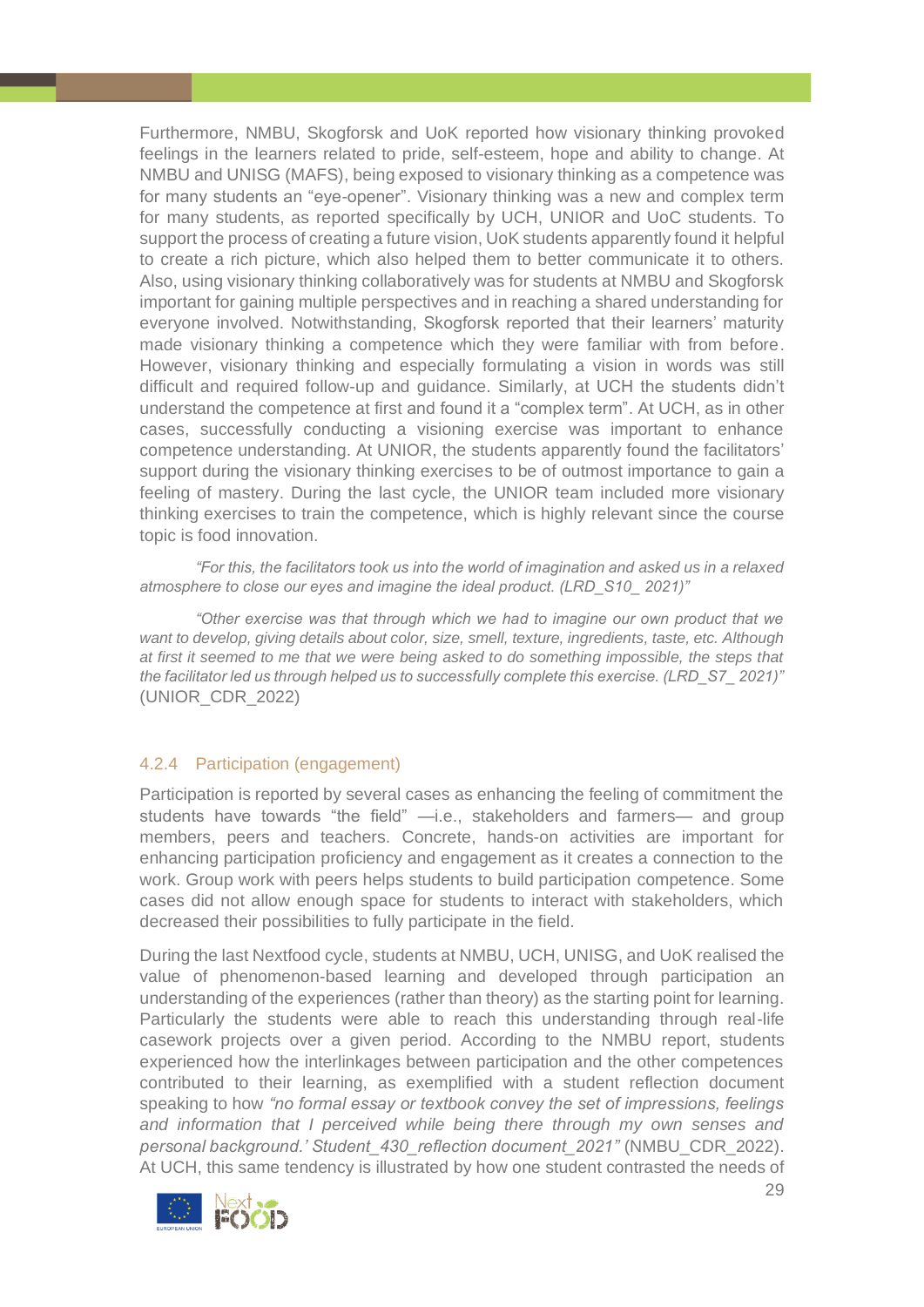the farmer with the university's requirements regarding the report they had written for the farmer. One could argue that this exemplifies the students' enhanced proficiency in participation as they were able to take into consideration the farmer's point of view as experienced in the field. Moreover, this feeling of connection or even commitment towards the farmer and their situation contributed to the students wanting to do good work and collaborate as a team. At UNISG (MOG), one student improved the ability to link theory and practice through participation and the hands-on activities contributed to feeling more "connected to the subject and the work" (St\_MOG\_6 in UNISG MOG CDR 2022). Similarly, through interacting and sharing with peers in group work a student at UoK reported being able to attain more knowledge than by reading theory.

Generally, it was found in the cases that participation linked the other competences together, especially in the casework projects, as mentioned by CIHEAM, SEKEM, Skogforsk and NMBU. Dialogue and observation were the competences most often highlighting as important in that regard. At NMBU, Skogforsk and UoK, participation in the field was reportedly also important for the students to identify their knowledge gaps. For UoK students participating in group work, participation also contributed to cocreation of knowledge. As already touched upon in the above-mentioned example from UCH, also NMBU, CIHEAM and UNISG reported how the students' participation in the field contributed to developing an enhanced understanding of stakeholders' values and worldviews, which in turn can help to build trust. Also, SEKEM reported that participation improved students' ability to interact and communicate with stakeholders, and UCH spoke of an obligation or commitment to the farmer and a wish among the students that the farmers would feel comfortable with the results they were presented. At NMBU, student participation in a situation contributed to an enhanced understanding of the complex system at hand, which links participation to systems thinking proficiency. Nevertheless, some students stated that they felt ill-prepared for entering the field, as opposed to starting with theory ("having the knowledge"). Thus, it can arguably be difficult for course leaders to facilitate just the right level of "unpreparedness" in students.

As opposed to some cases such as the NMBU example above where the students felt somewhat unprepared, other cases seemed to struggle with providing the students enough space for full participation. For the students to be able to build participation competence, it is seemingly important for the teacher and the involved stakeholders to provide encouragement and space. Both in the AFS/IHU and UCH cases this is exemplified in different ways. For example, at UCH the students wanted more independence in communicating with stakeholders to connect with them directly and not through the course coordinator as an intermediary. At AFS the students were reported to have low engagement and participation throughout the educational activities. Based on what the AFS team wrote in their report, the teachers "monopolized" the relationship with the farmer and side-lined the students, which they attributed to the students taking the role of the observer and the teacher the role of the demonstrator. Moreover, a similar, almost hegemonic relationship was observed (by the researchers) between the farmer and the teacher. Reportedly, the farmers were not participating in the project to learn with the students but to help the students learn. In an interview, one farmer had voiced not having gained anything from the experience, and that the task was to "do this for the students […] They learn a lot from the farm" (ALS B, farmer interview in AFSIHU\_CDR\_2022).

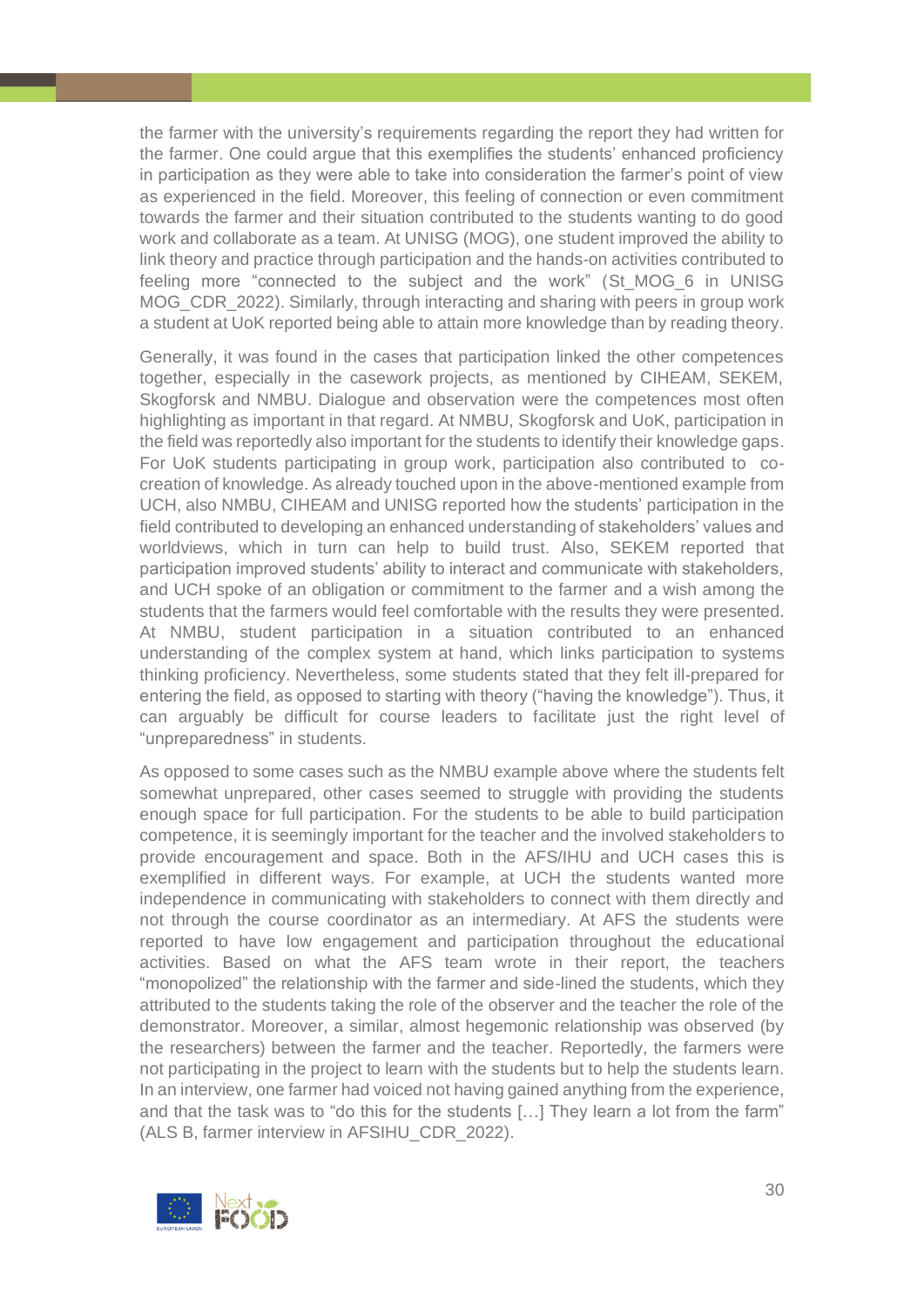*"In the final session, students manifested as a thing to improve, that they could have more independence and more responsibilities regarding their relationship with stakeholders, they wanted to be in contact to ask the needed information, rather than having an intermediary (course coordinator). In that sense, that shows their empowerment during the experience, and how they are asking to take more responsibilities in the practical steps of the process."* (UCH\_CDR\_2022)

To further build on this, it seems important to trust the students with important tasks, to develop their feeling of mastery and accomplishment, as reported by UNISG (MAFS). Arguably, being given the responsibility of a crucial task instilled a feeling of importance in the students that their participation was essential to the project at hand, i.e., important for the stakeholders and for the students' action research. Ideally, stakeholders will benefit from the learners' commitment through being entrusted with important tasks. It is thus important to think of how extra-university stakeholders can learn from this type of participation in education.

As also touched upon above, participation in the field contributed to the students being more comfortable and able to interact with stakeholders. This is highlighted in the CIHEAM, NMBU and UCH case development reports. Additionally, AFS/IHU proved how lack of student participation resulted in less contact with stakeholders. However, in most cases, for example, at CIHEAM, students experienced how meeting stakeholders alleviated confusion and enhanced understanding of "the method", as one student put it. At ISEKI, active participation from industry mentors stimulated the students' motivation to "do more" and as one UoK student said, "now it feels like we belong here" (Student 3\_UoK\_CDR\_2022). Looking at the reporting from AFS, in connection to the other cases, one could argue that active participation and engagement from "all involved parties" (stakeholders, teachers) contributes to or motivates enhanced participation from students and is important to enhance competence proficiency. Participation boosts participation, as shown by how industry mentors in the ISEKI case inspired the students to engage more, while at AFS/IHU the teachers' and farmers' actions and attitudes seemingly inhibited student participation. At UoK, farmers' enthusiasm was reported to be very much appreciated, while ISEKI students motivated each other to participate more.

Another finding is that group work and collaboration with peers is important for building participation competence. This rings true at NMBU, ISEKI, SEKEM, UNISG, UoC, USB, Skogforsk and UNIOR. At Skogforsk, they experienced this by dividing the learners into smaller groups and providing them a topic for dialogue, which seemed to enhance participation. Also, at UoC working on tasks together enhanced student participation, and at UoK, encouraged peer learning made students help and motivate each other. At UNIOR, the students arguably underwent a change in attitude towards participation from being fearful to willing. The UNIOR team attributed this to many activities in groups or pairs, which supported feeling of mastery. It could also be, they argue, due to lack of social interaction because of lock-down and covid-restrictions. Moreover, a sense of community and inclusion in a group of learners can reportedly contribute to enhance engagement, as exemplified by three cases. One NMBU student wrote about feeling "emotionally involved in the course because of its participatory nature" (Student 437 reflection document 2021 in NMBU CDR 2022), while taking walks together in the field contributed to increased participation in the Skogforsk case. At UNIOR, students were apparently fearful of participating but gained confidence to do so due to work in groups where the other members "*make the student feel in the* 

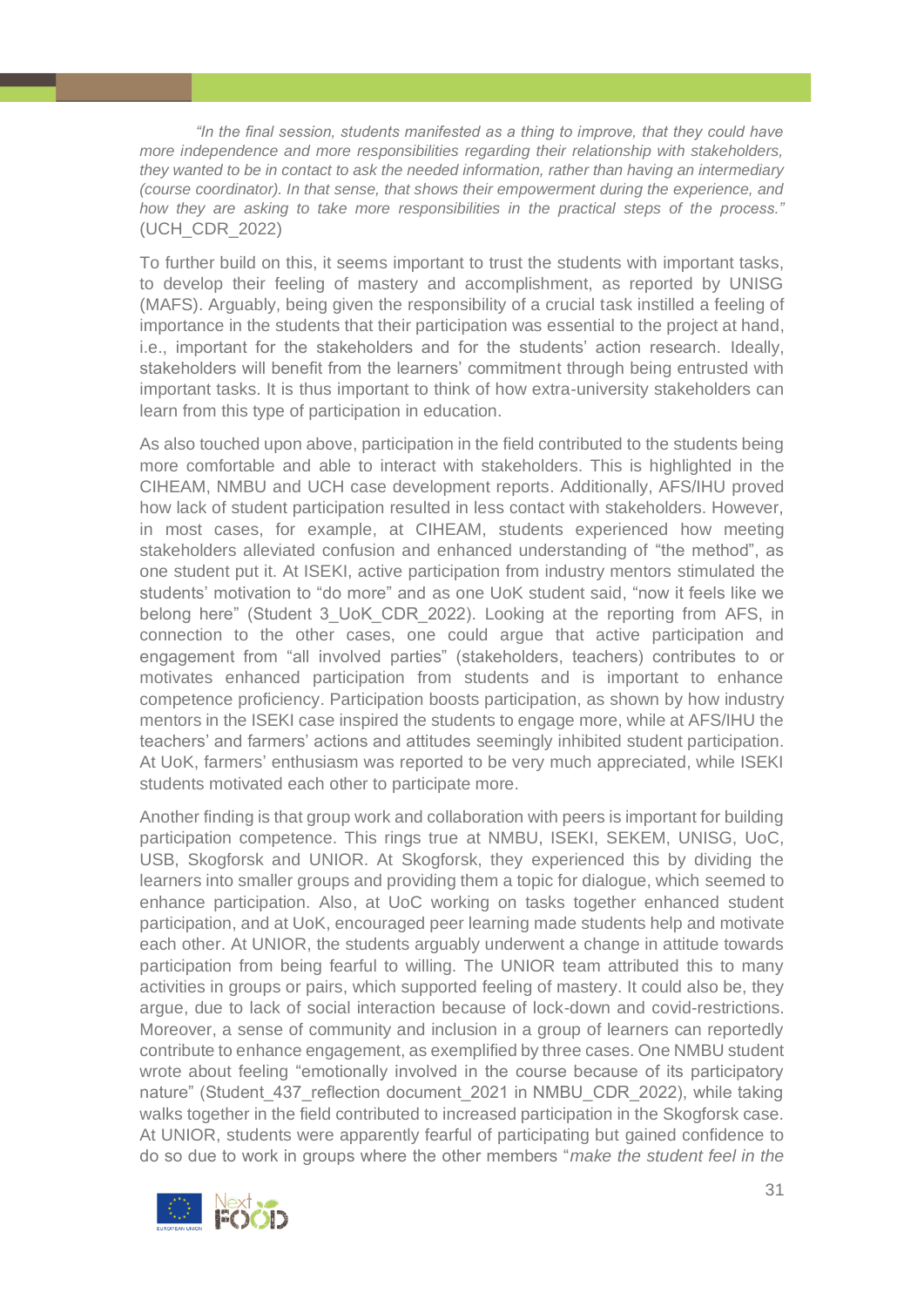*comfort zone because the space within the group is a secure one"*  (UNIOR\_CDR\_2022).

### <span id="page-31-0"></span>4.2.5 Dialogue

Dialogue was found difficult to practice by several teachers. As a result of training, students improved this competence to a varying degree in terms of enhancing communication skills and gaining a deeper insight of the value of dialogue.

According to findings from the cases at NMBU and AFS/IHU, dialogue was linked to the acquisition of a holistic, multi-perspective view (of a situation or system). This also resonates at UCH, as they mentioned "dialogue of knowledge", where different kinds of knowledge encounter and interact. At UNISG (MOG), the students spoke of dialogue as an effective way to gain new knowledge. Through the course activities, the students at CIHEAM, NMBU, UCH and UoK increasingly understood the importance and benefits of dialogue. For example, the UoK team wrote about their students initially being unaware of dialogue as a competence for conducting (action) research, but throughout the course they developed an understanding and appreciation of this competence.

In most courses, dialogue was practiced in interaction with peers and stakeholders, as mentioned in the case development reports from NMBU, AFS, ISEKI, UCH, Skogforsk, UNISG and UoK. One student at UNISG (MAFS) was reported saying:

*"Getting practice in dialoguing with various food system stakeholders is a skill I will carry with me into the future. I have learned that when speaking with farmers, you have to "speak their language" in order to have any chance of enabling positive change"* (St\_MAFS\_9 in UNISG\_CDR\_2022)

An important finding was how the students enhanced their abilities to listen, understand and respect the opinions of others through dialogue, as reported from both AFS, NMBU, CIHEAM, UCH and UoK. Moreover, the SEKEM case mentioned how their instructors focused on enhancing students' social skills, which in turn enabled them to use dialogue for networking in relation to their studies. Furthermore, findings from cases at CIHEAM, NMBU, SEKEM and USB indicated that their students gained confidence and proficiency in communication in general. For example, at USB the students were reported gaining self-confidence in discussion with external stakeholders.

At Skogforsk, NMBU and UoK, students enhanced their understanding of the difference between dialogue and discussion. Arguably, it is important to introduce and train the competence clearly and specifically for this understanding to emerge. For example, the UNIOR case wrote about having struggled with this in their course, as it was challenging to have the students understand dialogue and, especially, how it is distinguished from debate and discussion. In their case, the students used the terms interchangeably, indicating lack of understanding. This is, however, not necessarily linked only to the facilitation of the competence training, but also due to the large age gap between many learners and stakeholders in this case in particular, which ranged from high school level to adult professionals.

Furthermore, the reports from the shorter courses, i.e., at UoC and UNISG (MOG), indicated that it can be difficult to develop dialogue proficiency over short periods of

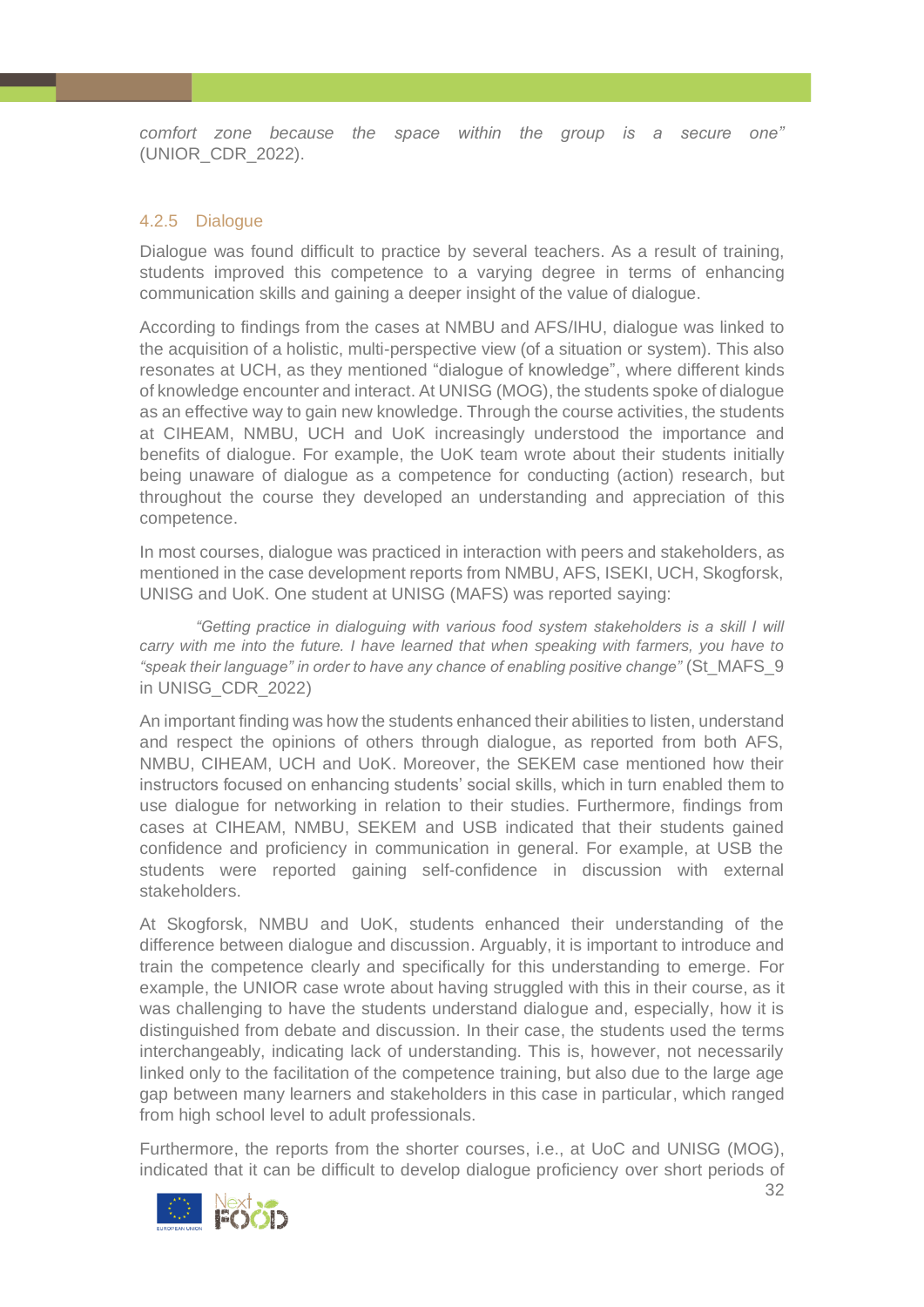time. Additionally, the online model at UoC presented an added challenge for training this competence. Nonetheless, ISEKI, also having an online course, introduced dialogue at the first meeting, and it was reported having the largest increase amongst the self-assessment of competences. At least, one could argue that the students themselves felt as though they had developed mastery of dialogue, and the students seemed specifically to appreciate the interaction with industry mentors, which motivated them to "do even more" (ISEKI\_CDR\_2022).

In the cases at UoK, NMBU, Skogforsk, UCH and UoK, the introduction of dialogue in seemed to be both a prerequisite for and a result of a trusting and safe class environment. Moreover, the learners seemed to be able to express themselves without fear of judgement. In turn, this made communication with peers more meaningful. At NMBU and UoK, reflecting on dialogue and its implementation improved dialogue proficiency. From previous reporting, this also seems to be an overarching tendency and to be related to all competence building.

Based on the findings, one could argue that there are different levels of training and improving competence proficiency in action learning courses. In many cases, it seemed to be difficult to introduce and facilitate valuable dialogue. For cases such as UNIOR and SEKEM, this resulted in a more general enhancement of communication skills (which could include all types of communication), rather than dialogue as a **competence,** with its exploratory nature and characteristics distinguishing it from both discussion and debate (as defined in D3.1 Educational approaches). At UNIOR, the report authors mentioned how the teachers had a hard time introducing dialogue and in formulating questions for the students that could "stimulate a dialogic approach or challenging the assumptions behind a group's thinking" (UNIOR\_CDR\_2022). However, the students' reflection documents —though lacking in reference to dialogue— apparently entailed mentions of "many situations in which the group members are involved in discussions that involve asking questions, accepting criticism and being open-minded." (UNIOR CDR 2022). So, even though clarity about dialogue as a competence wasn't achieved throughout the course, students' ability to communicate based on some of the principles of dialogue was to some extent improved.

Similarly, one could say that the USB case findings fall into this same category, where dialogue proficiency was evident by in how the students became increasingly active and "improved their formulation skills and often gained self-confidence for discussions with external stakeholders." (USB\_CDR\_2022). At AFS/IHU and CIHEAM, the students became better at listening and respecting others' views and opinions, which is also largely connected to the dialogue competence. However, based on the cases' reporting, it is unclear how the competence was explicitly trained. Thus, though it seemed as if facilitation of competence building in dialogue was challenging, in most cases the effort still affected students perceived competence enhancement, even if the understanding of dialogue was incomplete. Arguably, these findings, in comparison with what was reported from other cases such as UoK, UNISG (MAFS), NMBU and Skogforsk, indicated that continuous exercisising of dialogue and combining reflection with dialogue, resulted in an increased understanding and proficiency, not only in communication and "soft skills", but in the competence as a whole. The learners in these cases seemed to understand the difference between dialogue and discussion, and they apparently were comfortable with sharing their opinions regardless of whether peers agreed or not.

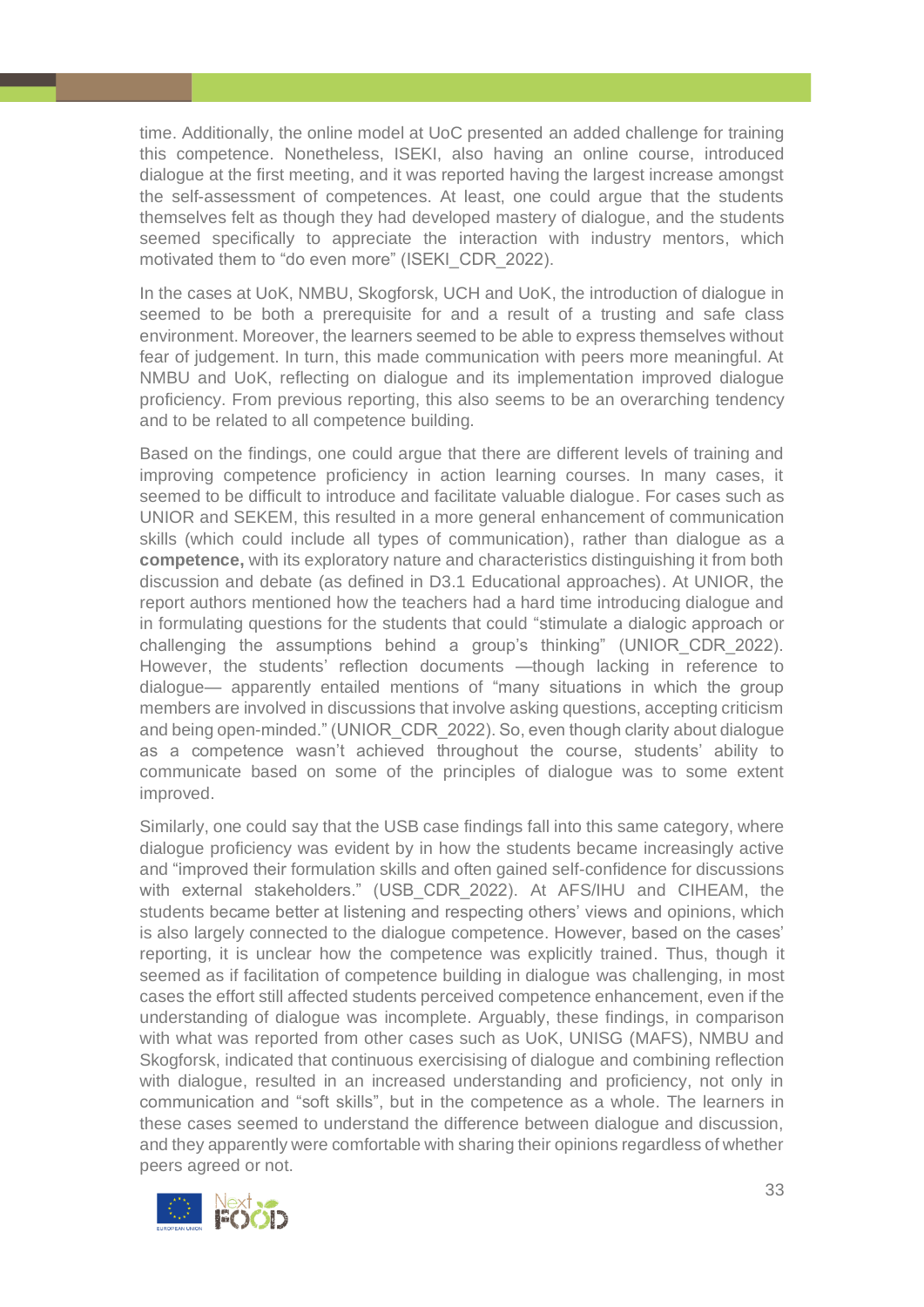*"According to results of self-assessment test, dialogue competence has a very high growth (2,87), shift from the Advanced beginner level to Competent performer and the highest statistical significance (p<0,001). These results were achieved due to regular plenary discussions and peer feedback activities, that involved all the students and forced them to express their opinions and to follow the dialogue rules."* (UNISG\_CDR\_2022)

# <span id="page-33-0"></span>4.2.6 "The challenge of the whole" (systems thinking)

Not all cases analysed their student data for the competence of systems thinking. However, their reports still contained some findings on their students' ability to deal with "the challenge of the whole". In some cases, action learning and the practice of core competences helped students to develop this ability. For example, NMBU, CIHEAM and UNISG reported how casework projects in "the real world" were important for training the core competences and systems thinking. Moreover, practicing systems thinking methodology through systemic inquiry (more than once) enhanced the NMBU students' ability to deal with complexity. At UNISG (MOG), the visits to the local farms provided the students with context for systems thinking approaches. As for the core competences, both NMBU and Skogforsk reported that when their learners used the core competences with intention, contributed to gaining a holistic view of a situation or system. Additionally, cases such as NMBU and UNISG reported how making rich pictures was linked to understanding a whole system and its interconnections, and the competence of observation was again closely linked to collecting the information to inform systems thinking. NMBU, CIHEAM, UoK and USB touched upon how learning about systems thinking methodology and action learning methods served as a toolbox for students when approaching complexity during the courses.

In the courses at UoK and NMBU, working in teams of diverse individuals contributed to understanding the importance of multiple perspectives, and groupwork throughout the the course instilled in the NMBU students an appreciation of other views, i.e., "acknowledging the complexity of different systems" (NMBU\_CDR\_2022). For the students in these two cases, writing the reflection document was a practice in systems thinking, as they had to deal with the complexity of processing the whole course experience and their learning process. Similarly, both NMBU and UNISG reported how practicing reflection throughout the course was linked to developing systems thinking proficiency. For example, according to one NMBU student, it was the act of reflecting upon the experience of using systems thinking in the casework, not the casework participation in and of itself, that enhanced the learning about systems thinking.

In the cases at NMBU, AFS/IHU, Skogforsk, UCH and UNISG, interaction through discussion and dialogue with peers, stakeholders and teachers, was important for the students to develop an understanding of "the whole". As the AFS indicated, the multiactor approach was helpful in gaining broad insights into complex systems.

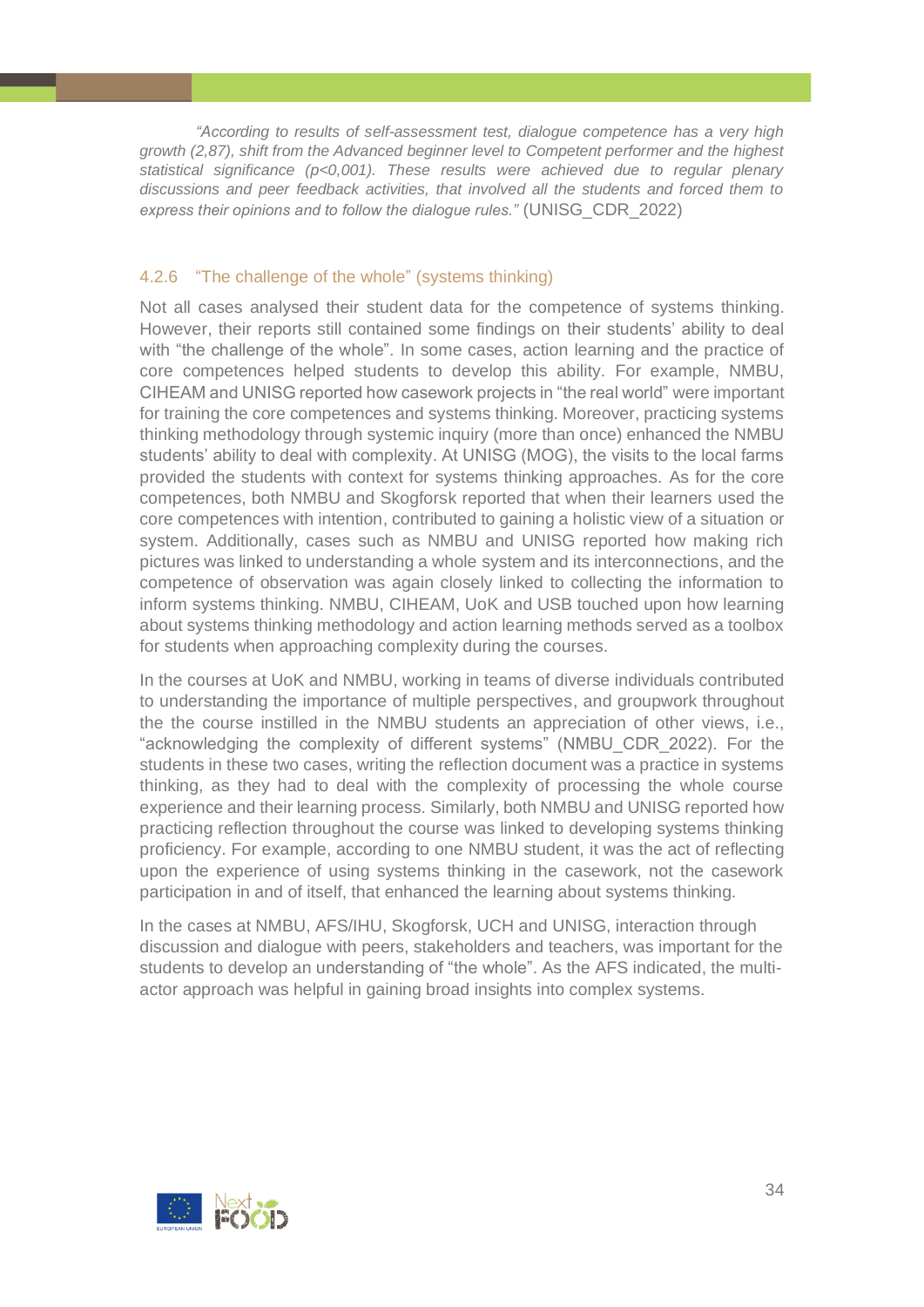# <span id="page-34-0"></span>**5 The process of case development towards the Nextfood approach: findings and discussion**

The results below present the cross-case analysis of the cases' reporting on the supporting and hindering forces for each of the six specific shifts. There are little or no results on how to build on supporting forces and how to overcome hindering forces, because the cases did not report much on this.

# <span id="page-34-1"></span>5.1 What are supporting and hindering forces for change towards the Nextfood approach with particular focus on the six essential shifts?

For each of the essential shifts, the respective sections below start with a table summarising the main supporting and hindering forces for that particular shift, followed by a more detailed and nuanced description of the results.

# <span id="page-34-2"></span>5.1.1 From lecture hall to a diversity of learning arenas

**From lecture hall to a diversity of learning arenas Supporting forces** stakeholders' involvement online learning arenas due to pandemic new learning arenas due to pandemic students' appreciation involvement of professors or teaching team as a whole diversity of field sites institutional support **Hindering forces** pandemic situation stakeholders' lack of involvement institutions' lack of support or resistance

#### *5.1.1.1 Supporting forces and how to build on them*

**Stakeholders' involvement** is most often mentioned as a supporting force for this shift. While UNISG and USB mentioned that good relationships with stakeholders are important to realize this shift, NMBU also mentioned that one teacher or facilitator should visit stakeholders (farmers) to explain the approach to the farmers before the start of the course. ISEKI had good experiences with including industry mentors during the last cycle, whose support was very motivating for several students. Moreover, Skogforsk had good experiences with having course participants hosting field visits, and thus having a course participant as stakeholder for each field visit.

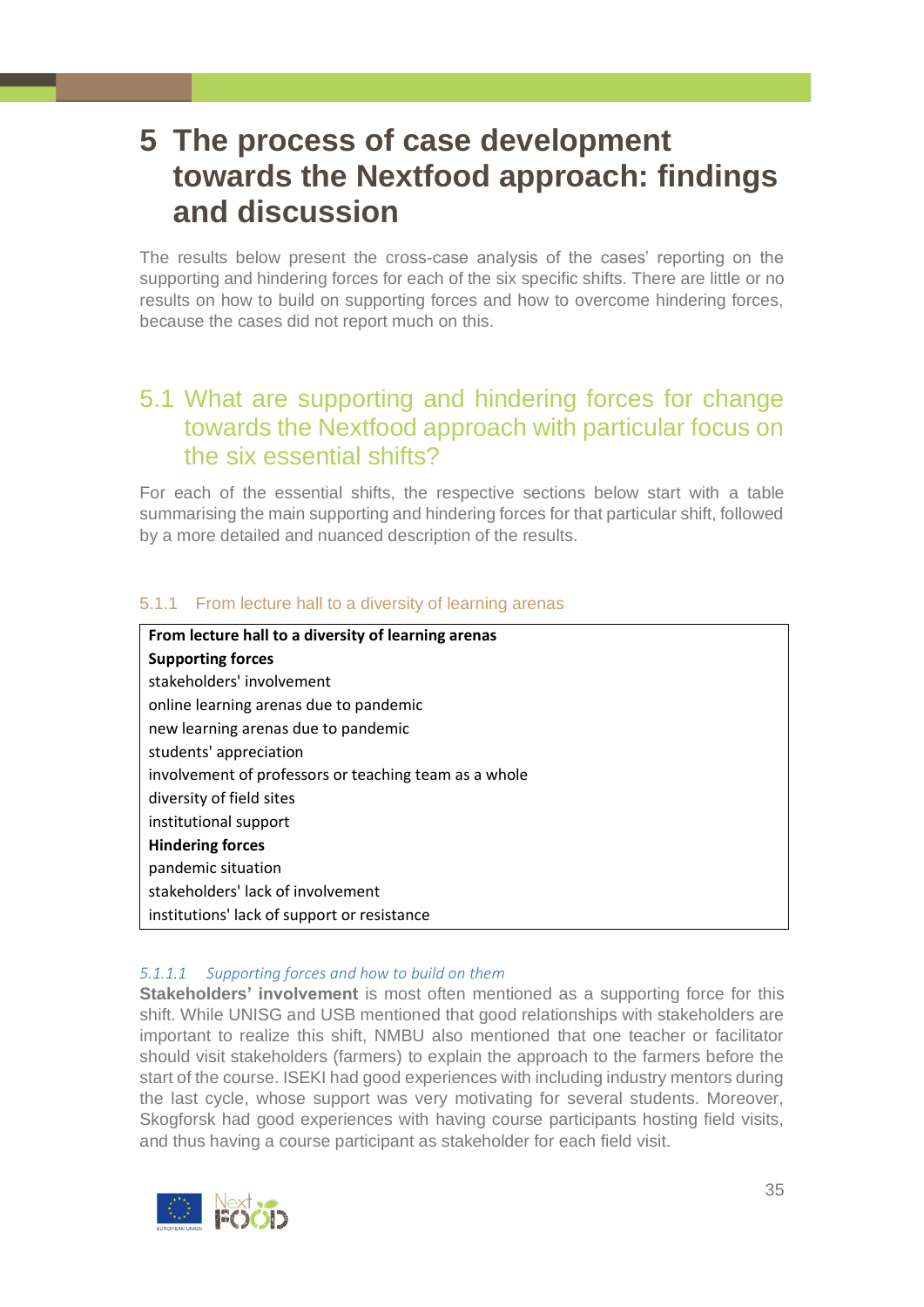**Online learning arenas** were mentioned by four cases (Skogforsk, UCH, UNIOR, UNISG) as a supporting force for this shift under Covid-19 pandemic restrictions. UNISG named the benefits of working across different countries and time zones:

*"Online education provided several benefits such as connection between professors and the students based in different countries, and recorded classes that could be used by students several times or according to their time zone. However, the action learning approach that attracted the students suffered from lack of hands-on activities limited due to red zone and lock down period."* (UNISG\_CDR\_2022)

UNIOR and Skogforsk also found the online learning arenas practical for sharing information and keeping in touch:

*"Virtual environments that supported us in the transmission of documents (theoretical courses in digital format, instructions, supporting documents, questionnaire, quizzes, literature) or keeping the contact with the students."* (UNIOR\_CDR\_2022)

*"The [Supertext] app is a learning arena that helped fostering a (short) dialogue and further knowledge transfer, acting as proof of an increased understanding of the subject. The app helped learners as well as the Skogforsk team to be reminded of the case – to keep the dialogue alive also between meetings."* (Skogforsk\_CDR\_2022)

Additionally, UCH referred to the Nextfood Toolbox as a great online resource to find tools to implement the approach.

Along the same line, three cases **discovered new learning arenas** due to the Covid-19 pandemic restrictions and named those as a supporting force for shifting to a diversity of learning arenas despite restrictions. UNISG and USB both mentioned that they used field sites on campus, while NMBU visited a farm close to campus at the start of the course. All three cases had good experiences with using nearby field sites, and therefore consider using these newly discovered learning arenas further in the future.

Skogforsk and UNIOR increased the **diversity of their field sites** over the past cycle and reported that that allowed for addressing a wider range of topics.

*"In this case we had the opportunity to visit one of Skogforsk test sites close to Uppsala as well as different private forest properties. Thereby, we have been able to meet at different sites at each of the five meetings. This gave opportunity to find different themes adapted to each of the forests visited and we could focus on various types of questions, show good examples, and discuss different problems."* (Skogforsk\_CDR\_2022)

*"From the data collected during the introductory workshop where the students were questioned about the supporting and hindering forces as well as on the learning arenas, it was concluded that we should maintain part of the learning arenas present in the first cycle but also include new ones that could better support the learning process. Thus, the learning arenas ranged from the usual lecture hall, laboratories, didactic farm of the faculty, field trips in specific locations (Bicaci bakery, Silena SRL- restaurant) to virtual environments that supported us in the transmission of documents (theoretical courses in digital format, instructions, supporting documents, questionnaire, quizzes, literature) or keeping the contact with the students.*

*In addition to these learning arenas, the students were also present in the conference hall of the Academic Library (for competitions) found in the main campus, the didactic farm (to work with two technological lines of producing dairy products and bread), the canteen of the university and Silena restaurant where they could prepare the food products under the guidance of a chef."* (UNIOR\_CDR\_2022)

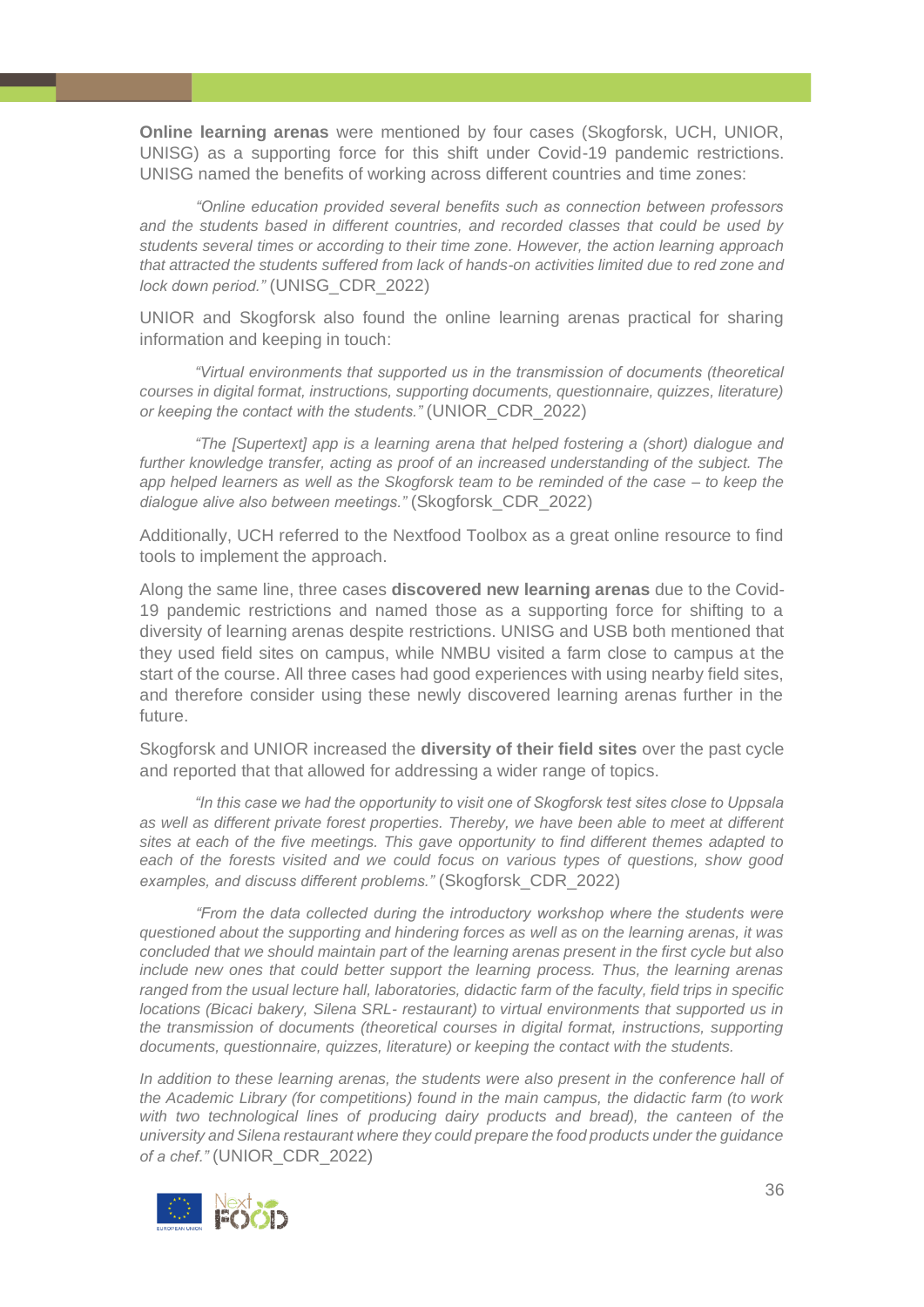**Students' appreciation** was mentioned as supporting force by three cases (CIHEAM, NMBU, UCH). NMBU formulated that as follows:

*"The students' appreciation of field trips and interactive classroom sessions thus emerged as supporting forces for including a diversity of learning arenas in the course."* (NMBU\_CDR\_2022)

**The Professors or teaching team** were also mentioned by three cases as a supporting force (AFSIHU, UCH, UoK), be it for a diverse set of reasons. While AFS/IHU regarded the opportunity for students to interact closely with Professors during different stages of their research as a supporting force, UCH focused more on the interdisciplinarity of the teaching team and its motivation to experience a new way of teaching. Along the same lines, UoK mentioned the open mindedness of the team and the team's ability to accommodate criticism, make joint decision and share responsibility.

**Institutional support** was mentioned as supporting force, by CIHEAM and UoK, either to build up the necessary human capital (CIHEAM), or for administrative support and a good contact in general (UoK).

#### *5.1.1.2 Hindering forces and how to deal with them*

The most important hindering force was the **pandemic situation**, but cases found multiple ways of dealing with that situation. CIHEAM and UNISG both used web-cases and virtual farm visits during the last cycle,

Skogforsk, UoC and UoK could count on the flexibility of staff and modern technologies to absorb some of the negative impact caused by the restrictions and implement a plan B when necessary:

*"In the current online course, we avoided powerpoint presentation and used break out rooms, field visit in student's respective location, role play, group work etc to make the learning process activity-action-reflection based."* (UoC\_CDR\_2022)

Several other cases also mentioned changes of plans. UCH mentioned the additional time needed to organize field visits complying with Covid-19 restrictions, and that *"The virtual context restricted some of the proposed exercises, so these had to be adapted. (Teacher reflection document, 2021)"* (UCH\_CDR 2022). UNIOR needed to postpone action learning until face-to-case meetings were possible and organized several meetings with only one group instead of four groups, and organized field visits in small groups of students:

*"Thus, from the moment of organizing the introductory workshop on the main shifts to necessary to embrace the action learning approach, we waited for a few weeks until to start the course on-site due to the restrictions regarding face-to-face meetings. We made the compromise of postponing the beginning of the course because both teachers and students were convinced that the on-site learning is more valuable than on-line learning when speaking about the action-learning approach."* (UNIOR\_CDR\_2022)

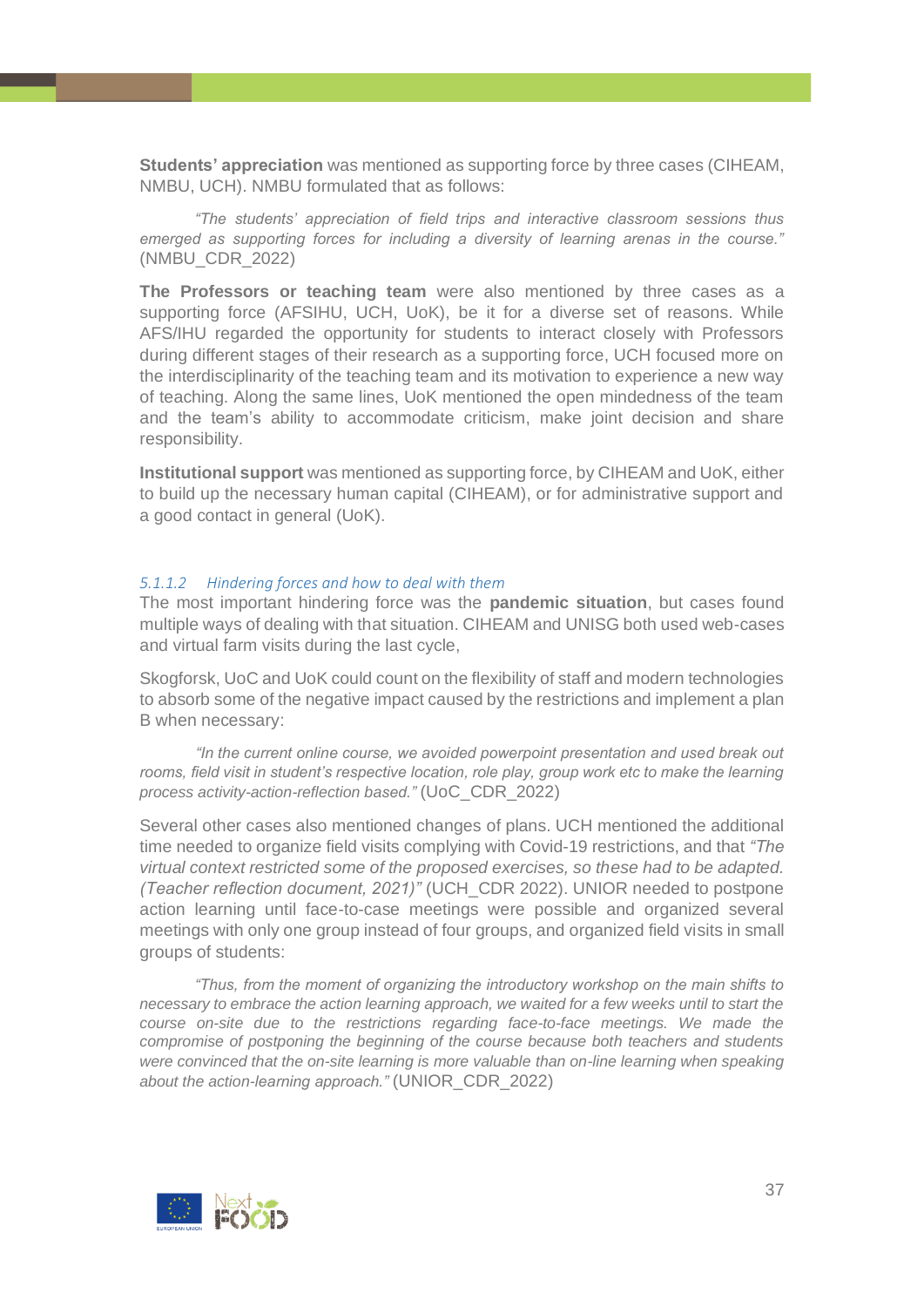UoC mentioned that students were shy to put their videos on and to interact with each other, while at USB, the online setting led to numerous absences of both stakeholders and students. These challenges were difficult to overcome.

Less important hindering forces where the **lack of stakeholders' involvement** (NMBU and ISEKI) and the **lack of institutional support** (AFSIKU and UCH). NMBU mentioned that visits to stakeholders should be a semi-safe learning space, and that therefore, the teaching team should know the stakeholders well enough and explain the approach to them. ISEKI had only two out of five industry mentors join the online training but had satisfactory interactions with those two. While AFSIHU is challenged by lack of availability of financial resources and professional networks when the project ends, UCH faces the challenges of a template for course programs that does not fully allow implementation of the complete Nextfood approach, and institutional resistance to change.

## <span id="page-37-0"></span>5.1.2 From lecturing to co- and peer learning

**From lecturing to co- and peer learning Supporting forces** good size and skills of the group of teachers or facilitators diversity in students' group non-hierarchical structure, openness and building trust **Hindering forces** challenges for students to adapt conflicts amongst students

#### *5.1.2.1 Supporting forces and how to build on them*

A **non-hierarchical structure, openness, and building trust** is a supporting force**, for teachers or facilitators, stakeholders and students alike** (USB, Skogforsk):

*"By showing the learners that we are interested in their thoughts and questions, the team succeeded in creating a good and inviting atmosphere, where everyone felt they could learn and contribute.*

*'We have been clear that there is no ranking, prestige, or stupid questions. This mindset has created openness and honesty among most of the participants.' (Member of the Skogforskteam)"* (Skogforsk\_CDR\_2022)

Time to reflect and discuss during each meeting and time for group meetings are also important for all (UCH)

For **teachers or facilitators**, the **size and skills of the group** seemed important. CIHEAM mentioned the higher number of staff involved as supporting force, and UNISG the presence of two facilitators with appropriate skills. UoK mentioned keen observation by mentors, and follow-up suggestions for group activities, and UNIOR named the presence of a stakeholder with experience in each group as well as of students in the final year of the Master programme as important to shift to co- and peer learning.

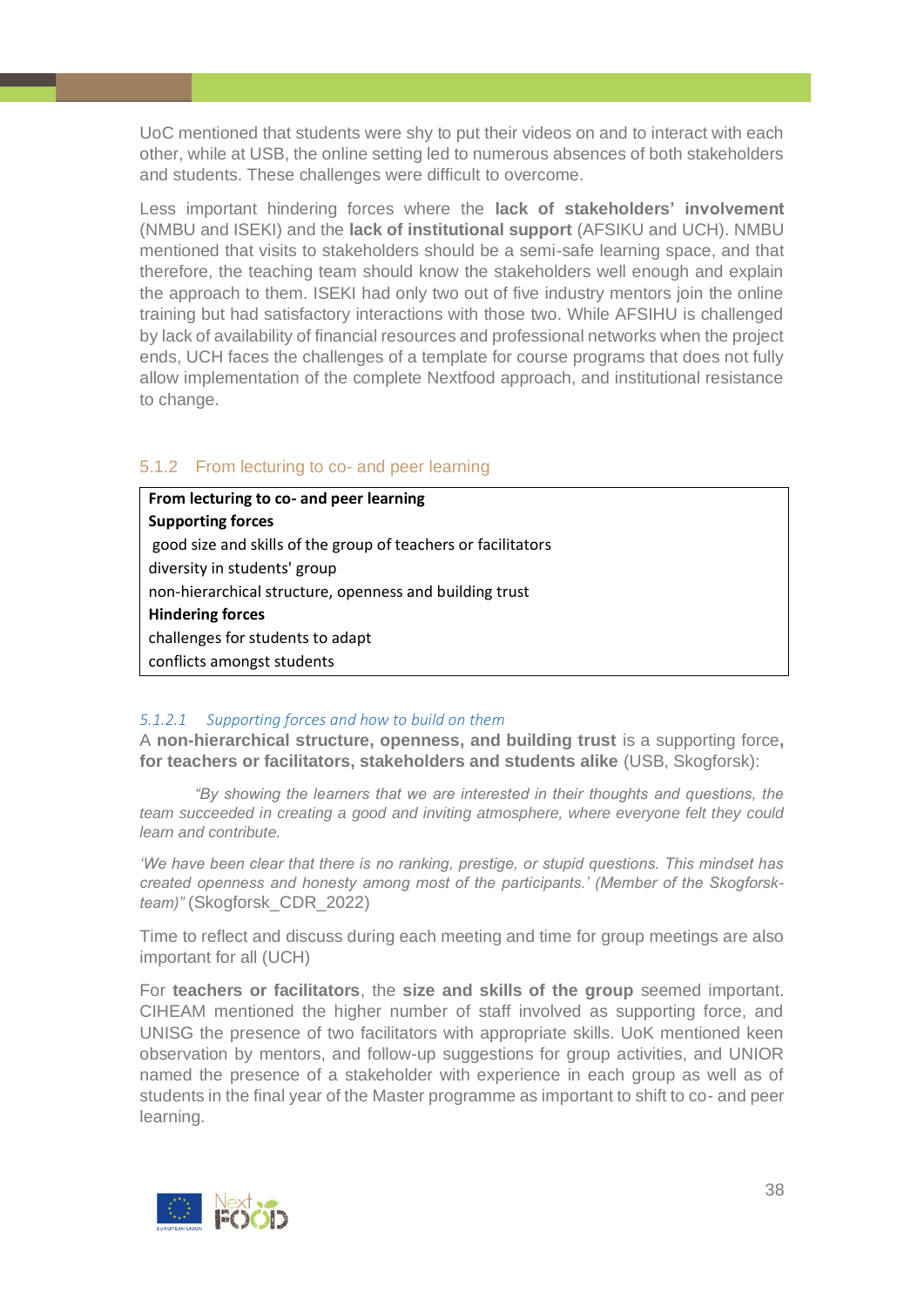UNIOR was the only case that mentioned **stakeholders** as supporting force for this shift:

*"In the same manner, the teachers' and stakeholders' documents mention how the stakeholders acquired pedagogical skills and became more familiar with making presentation, adapting their vocabulary and ways of expressing themselves so that they could be easily understood by both high school and university students."* (UNIOR\_CDR\_2022)

**Diversity** in the **students' group** was a supporting force mentioned by three cases. At NMBU, diversity in the group had a positive effect on peer learning, as mentioned by one student in a conversation with a teacher. UoK also mentioned that when screening candidates, the multi-disciplinarity in the group should be taken into account. At Skogforsk, the wide age-span, a gender-mix, different educational and professional backgrounds, and varying experience in forestry within the group supported peer learning:

*"*'In this group there was an exciting interaction between everyone's background and experiences that made us all develop at some stage.' *(Member of Skogforsk-team)"* (Skogforsk\_CDR\_2022)

#### *5.1.2.2 Hindering forces and how to deal with them*

**Challenges to adapt** were a hindering force amongst **students** in five cases (NMBU, Skogforsk, UCH, UNIOR, USB), particularly amongst students coming from a traditional education system. UoC mentioned challenges to adapt amongst **teachers** as a hindering force for this shift.

**Conflicts amongst students** was named by four cases as hindering force for co- and peer learning (NMBU, SEKEM, UNISG, UoK):

*"It was some uncertainty among the teachers of how to facilitate conflict management in the student groups, which potentially could act as a challenge for co- and peer learning. A consideration would be to take a course or somehow build competence in the facilitator team on conflict management (Teacher reflection\_S08\_2021)."* (NMBU\_CDR\_2022)

*"Sometimes the students in the biodynamic course face difficulties in dealing with each other specifically between older and newer students, and male and female students. The way to deal with such difficulties was to keep insist on mixed group members and solve insistently any conflict that could arise during the assignment. For the entrepreneurship program there was significant challenging, however, the participants were tending to work on their projects individually."* (SEKEM\_CDR\_2022)

Skogforsk also mentioned that some participants felt pushed into a corner, which was not easily overcome by the facilitators:

*"The topic of this course has recently been and still is the subject of a rather polarized debate in the media and politics. This means that questions about how we should use our forests can sometimes be delicate to discuss.* 

*In this case our learners were a group of forest owners with special interest in alternative forest management methods and nature conservation and two forestry officials employed at the forest owner's association. The officials participated in their professional role as advisors and their main task is to buy wood for the forest industry. This sometimes put them in a difficult situation, as they need to act as professionals and according to mandates from their employer. This problem was expressed by one of the officials, and also one of the learners addressed this in* 

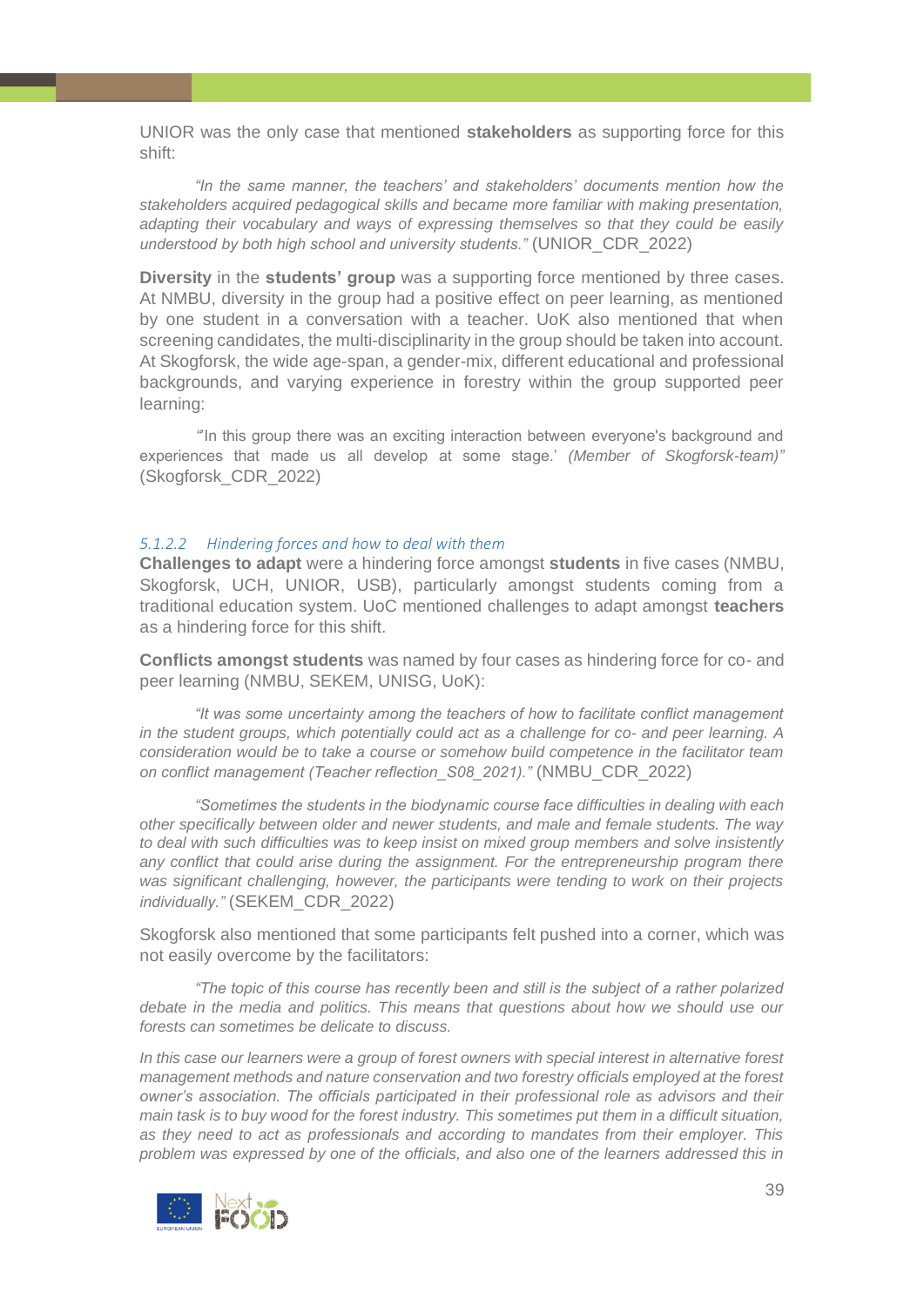*the final reflection document, as something that could hamper the dialogue in the group. We need to have this aspect in mind if we want to arrange this kind of activity again. Perhaps it would be better to arrange separate courses with one category of learners in each group."* (Skogforsk\_CDR\_2022)

#### <span id="page-39-0"></span>5.1.3 From syllabus to supporting literature/a diversity of learning sources

| From syllabus to supporting literature/a diversity of learning sources |  |  |
|------------------------------------------------------------------------|--|--|
| <b>Supporting forces</b>                                               |  |  |
| providing students with a bibliography and links to other sources      |  |  |
| technical, online solutions                                            |  |  |
| students' learning along the way                                       |  |  |
| everyone's motivation                                                  |  |  |
| <b>Hindering forces</b>                                                |  |  |
| teachers finding a syllabus convenient                                 |  |  |
| lack of clear instructions from teachers to students                   |  |  |
| challenges for students to find and use sources                        |  |  |
| students' diverse levels of understanding                              |  |  |
| institutional constraints                                              |  |  |

# *5.1.3.1 Supporting forces and how to build on them*

**Providing students with a bibliography** as well as links to other sources was a supporting force for the shift from syllabus to a diversity of learning sources for three cases (ISEKI, UNIOR, UNISG). For example, ISEKI led students take the initiative to develop an online library:

*"the suggestions for improvement included i) asking students to provide a bibliography or to present an article in an online session and ii) having teachers provide supporting literature or connections with citizens and society instead of literature. To accommodate these suggestions, students provided a 'bibliography' of their interest when in the introductory online session they worked in random breakout groups to decide on an article, presentation, or report that they would like to know more about including a suggestion for who to contact to learn more. Furthermore, the suggestion to connect with society was accommodated with the requirement of student teams to work with a mentor in industry rather than one in academia."* (ISEKI\_CDR\_2022)

UNIOR started with a literature list made by the teachers and stakeholders, and then encouraged students to also consult other sources:

*"The topics included in the courses (18 topics) were selected carefully by the teachers and stakeholders since the first cycle and they were in accordance with the stages that a product must follow from the stage of idea until it is released on the market.*

*The theoretical information related to the 18 topics was sent in digital form to the students, being accompanied by specific literature (digital/printed). The students were also encouraged to study in the academic library and they have got recommendations on scientific papers, books, catalogues, databases, etc.)"* (UNIOR\_CDR\_2022)

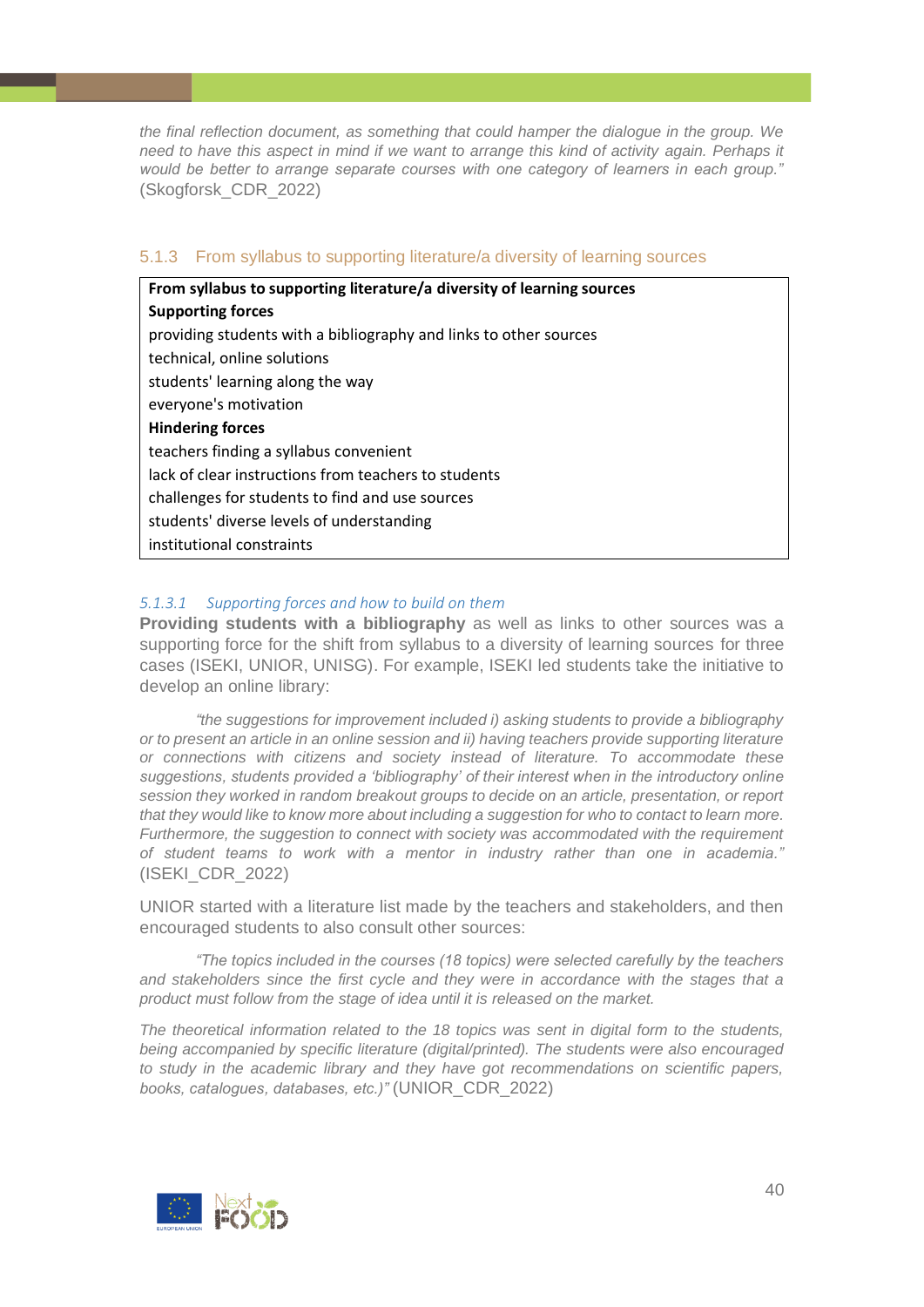**Technical solutions** were mentioned by three other cases (NMBU, Skogforsk and UoC) as supporting force, for example using the Supertext app and email to share links to sources (Skogforsk), using online resources (UoC), and using mobile phones for direct sharing of information in class (NMBU):

*"In a student-led session, a student group used mobile phones to interact and receive feedback in the classroom session. The responses came up directly on the screen, and it seemed to work well (Teacher reflection\_S10\_2021)."* (NMBU\_CDR\_2022)

**Students' learning along the way** was mentioned as a supporting force by UNISG, UoK and USB:

*"Here we observed students progress over time, in fact, they showed an improvement of their knowledge base and research abilities, which were later reflected in the improvement of the presentations delivered. Young generations nowadays are very much IT oriented, which was supportive during the online phase, which should be further exploited in the coming year."* (UNISG\_CDR\_2022)

*"Adaptive learners: Learners easily adapted to the nature of the course. They were not provided with a fixed curricula and most of the sessions were activity based, but students tried to cope up with the new learning technique. Appreciating efforts of students/ innovativeness is important in introducing diverse learning sources."* (UoK\_CDR\_2022)

and **everyone's motivation** was mentioned as supporting force by UCH and AFSIHU. AFSIHU explained this as follows:

*"It was reported in the ALS observation logs that most students were observed to engage in meaningful and constructive conversations that allowed them to exchange ideas they*  found in the literature. Brainstorming between participants during the discussions inspired *students to look for more related bibliography on the topic under investigation after appropriate prompting by the teachers. Students, in most cases, needed considerable support in searching sources and particularly in using research search engines. However, all the teachers were supportive on this front and encouraged their students to further their research. This opportunity was taken up by all students who were willing to leave the security of the textbook and to respond to the demands of their project."* (AFSIHU\_CDR\_2022)

#### *5.1.3.2 Hindering forces and how to deal with them*

The cases showed less agreement in what the hindering forces to this shift were.

**Teachers finding it convenient** to use a syllabus (UoC) because they have been striving to create a stable and clear syllabus for the course over the previous years (SEKEM) was mentioned by two cases as a hindering force to moving away from a syllabus.

While **institutional constraints** were mentioned by UNIOR as major hindering force:

*"One obstacle that remained since the first cycle is the impossibility of the department to change the syllabus due to certain limitations imposed by the Ministry of Education or to introduce the course as it is in a study programme. However, the methodological part regarding the action learning approach can be embraced by any teacher who would like to make a real change in the teaching/learning method."* (UNIOR\_CDR\_2022)

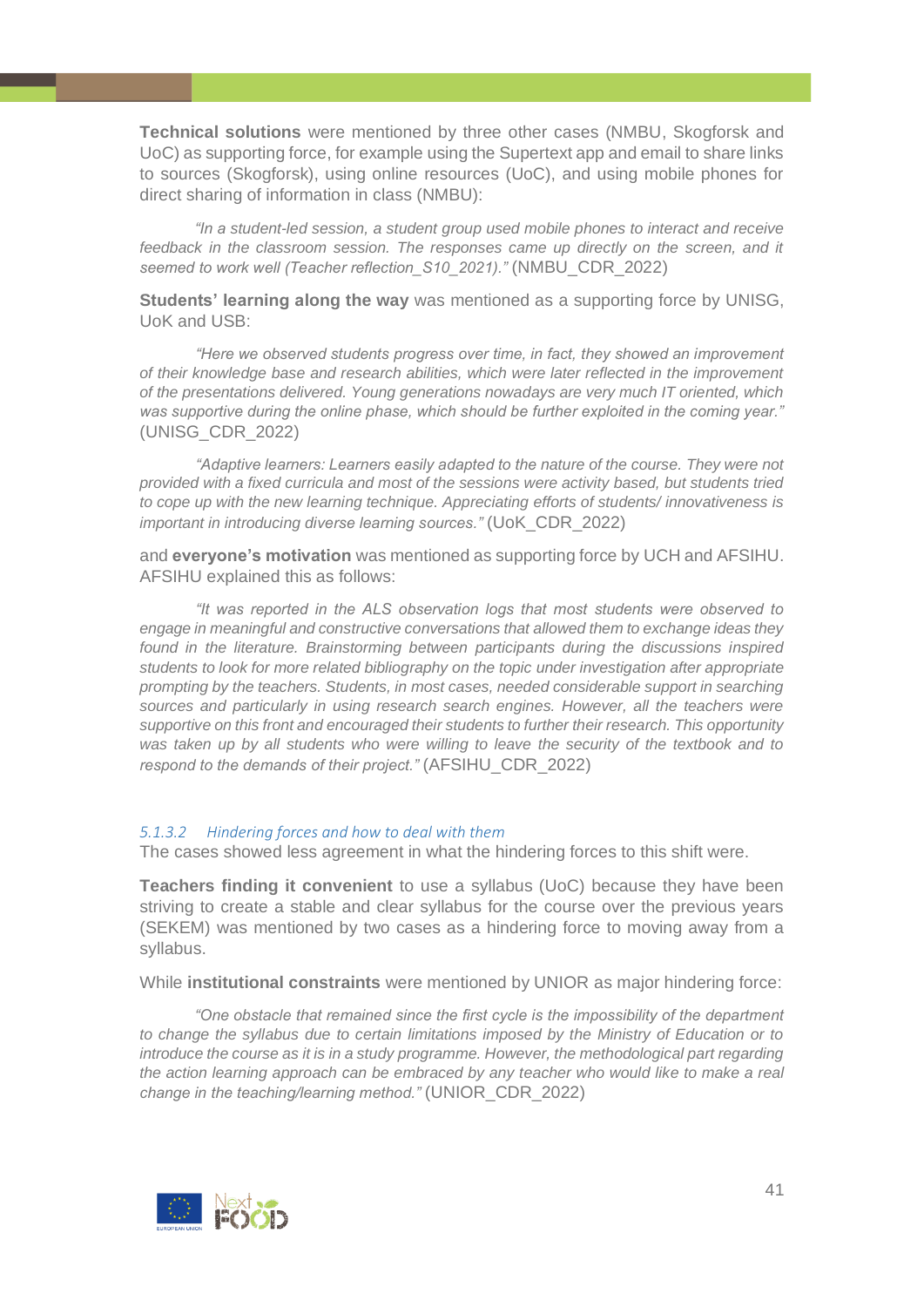A **lack of clear instructions** from teachers to students on how to go about finding and using diverse learning sources was mentioned by both NMBU and USG:

*"From the teacher reflections it appeared that there was a challenge to make the students understand how to conduct the literature seminars, and thus a need to give clear instructions; to point the direction of what type of questions to ask and give a clear structure for the process of developing those questions (Teacher reflection\_S04\_2021)."* (NMBU\_CDR\_2022)

*"Another hindering force was perception of some of the sources by some of the external experts or teachers. This is more question of different approaches of different generations, as for younger people some of sources are relevant and easy-to-use, but the older stakeholders don´t perceive them as suitable or trustworthy (e.g., some of social networks and medias) and at the same time have in some cases technical difficulties to use these sources. Looking for user friendly information sources will be a way forward as well as applications."* (USB\_CDR\_2022)

**Challenges for students to find and use diverse learning sources** were also pointed at by other cases when they described the hindering forces for students. AFSIHU mentioned that students need to further develop their **literature searching skills**, and UCH also found that the lack of exercises related to analysing literature was a challenge for students. AFSIHU also mentioned that students lacked the necessary **language skills** to find and read literature in English, something that the case leaders think can be overcome by making English language lessons widely available and obligatory, and by clarifying field-specific terminology in English:

*"Another hindering force related to language was mentioned by a student (ALS C, S) when she mentioned that she had trouble understanding the articles that they were given to read because the language was too complicated and "scientific" for her level. The professor offered extra support for deciphering the information and helping to decode the useful material. This seemed to work well."* (AFSIHU\_CDR\_2022)

**Students' diverse backgrounds –and thus diverse levels of understanding**, be it due to language or academic skills— was mentioned by SEKEM and UoK as a hindering force:

*"Difficulty in understanding/differences in academic knowledge level of students: There was an observed difficulty in adequately understanding the concept of agroecology using supporting literature, because learners were from diverse background. Allowing more time for students to read articles and giving them e a second chance to present review."* (UoK\_CDR\_2022)

#### <span id="page-41-0"></span>5.1.4 From textbook to a diversity of teaching aids

**From textbook to a diversity of teaching aids Supporting forces** online learning environments wide range of diverse teaching aids developed over the years **Hindering forces** lack of sufficient time to develop or select new teaching aids students being insecure to use a diversity of teaching aids

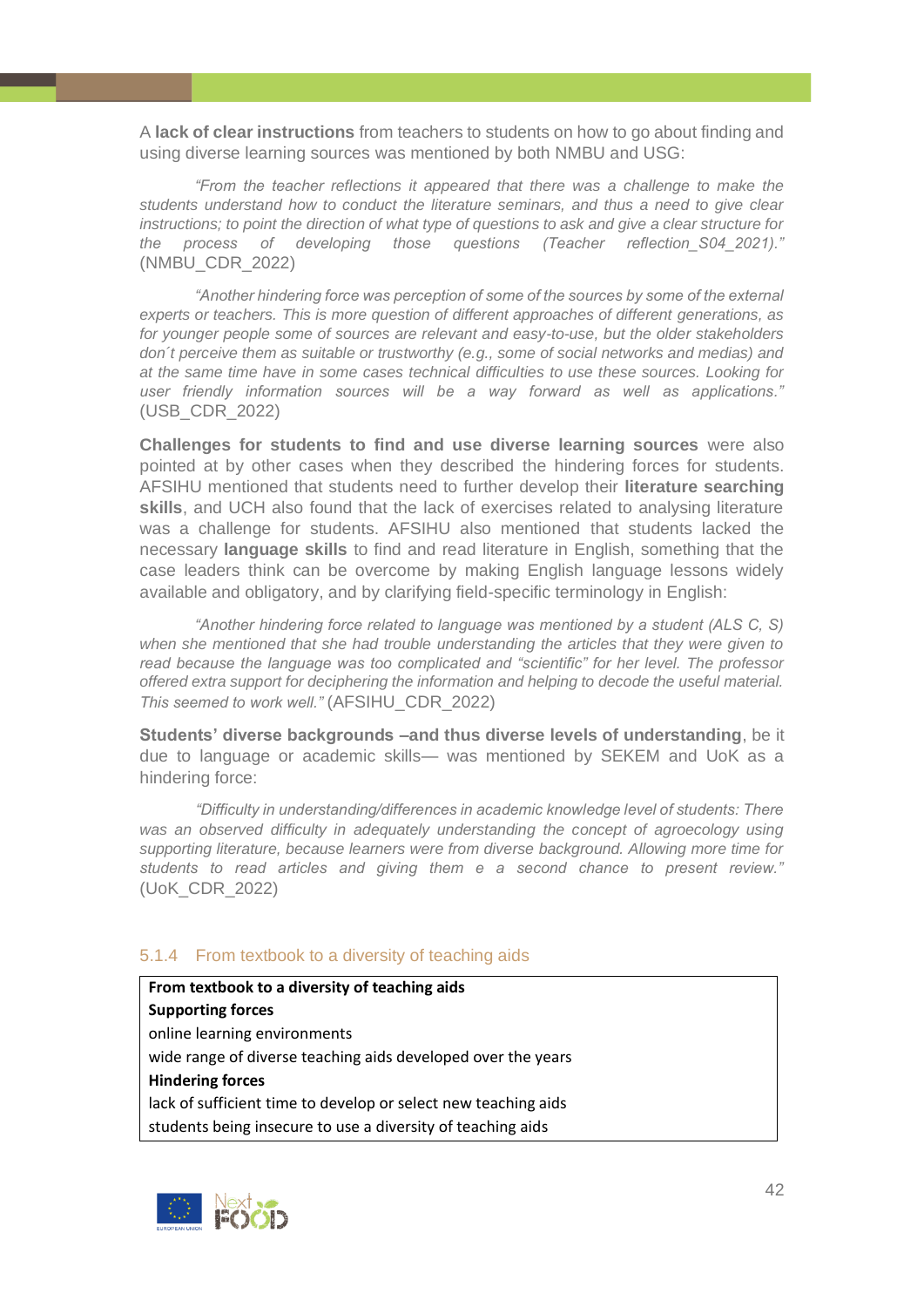## *5.1.4.1 Supporting forces and how to build on them*

**Online learning environments** was mentioned by six cases (UNISG; Skogforsk, UCH, UNIOR, UoC and UoK) as a supporting force for the shift from textbook to a diversity of teaching aids. At UNISG, for example, the online learning environment prior to the field visits spurred students to collect information before the field visit. The field visit then gave an additional positive impulse to the search for additional information. UoK made an online repository of tools that can be updated and used in future cycles too. Skogforsk made films in preparation of each field visit and used the Supertext app to share those and communicate between field visits. UCH also mentioned that the online learning environment that started due to the Covid-19 restrictions was a supporting force:

*"Virtual context allowed the teaching team to include videos and technology in the learning environment (Teacher reflection document, 2021)"* (UCH\_CDR\_2022)

Having developed a **wide range of diverse teaching aids** over the past cycles in the Nextfood project was mentioned by two cases (UNIOR and UNISG) as supporting force, and they added that this is a supporting force to build further on in future cycles.

*"In the second cycle there have been used several teaching aids, ranging from texts in digital format (word or ppt.), worksheets, quizzes, evaluation sheets, projects to using innovative technologies like smartboards, videos illustrating technological processes, mobile applications (whatsapp groups) that supported the communication among the students and platforms (Microsoft Teams) where the students could find resources or upload different materials. During the course, a serious boardgame (e.g. Simplycycle – on the importance of choosing the right materials for packages) was used and in the laboratories students had access to specific equipment such as: microscope with video camera, spectrophotometer and technological lines.* 

*The role of all these teaching aids was to make the learning process easier, more interesting, dynamic and efficient."* (UNIOR\_CDR\_2022)

#### *5.1.4.2 Hindering forces and how to deal with them*

**Lack of sufficient time** to develop or select new teaching aids was mentioned by three cases (UNIOR, UNISG, UoK) as hindering force for this shift.

*"One obstacle is the lack of time that should be allocated by the facilitators to develop new methods, instruments and supporting materials for their course (questionnaires, quizzes, observation sheets, etc.). However, all the teachers involved in the project were actively involved in this process and shared their materials with other colleagues from the faculty."* (UNIOR\_CDR\_2022)

*"Selection of the teaching aids for pre-course assignment, balance between their quantity and quality and their compatibility with learning objectives of each course are the most challenging points for identifying appropriate learning sources. More time dedicated to the selection of the right sources could be a solution for this hindering force."* (UNISG\_CDR\_2022)

This shows again that time is a recurrent hindering force to implement the Nextfood approach.

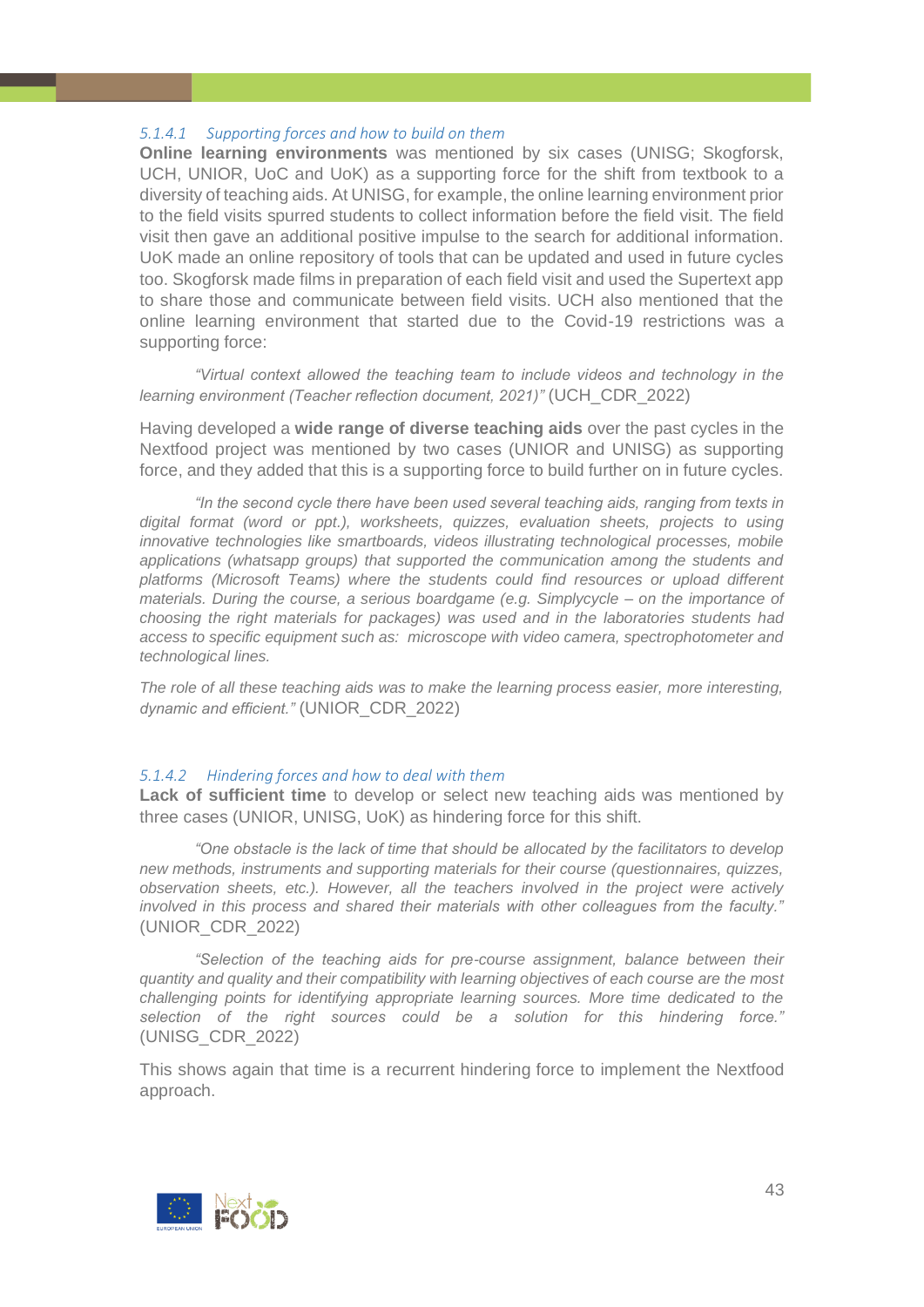**(Students were insecure** to use a diversity of teaching aids because they are not used to use something else than a textbook at AFSIHU and SEKEM, which hindered the shift to a diversity of teaching aids. AFSIHU suggested that this can be overcome by introducing students to research articles in English earlier on in their studying careers:

*"Students have reported in the past that it is a source of insecurity to leave the textbooks and venture in a vastly growing research pool. Research articles are often confusing; with difficult language and students feel unconfident about their validity (ALS D, S). They seem to need considerable support in this domain and the amount of this support means time and effort resources for their professors.*

*Dealing with this shortcoming is in most cases a matter of exposure from early in their academic career. That is, students are only made familiar with research methods and skills in a serious manner when they write their dissertations and this might be too late. If they follow a structured research skill program from earlier on they would be able to produce better assignments, become more confident researchers and bring more knowledge to the learning environment."* (AFSIHU\_CDR\_2022)

This hindering force is related to the one named under the shift from syllabus to a diversity of learning sources, namely that students are not familiar with searching and selecting relevant literature, or lack the necessary skills to understand the sources, be it due to a lack of English language skills, or academic understanding. USB mentioned in that regard that **students selected irrelevant materials**, and that not all participants were on the same line as to which teaching materials to use:

*"Some of the methods were difficult to adopt by all involved persons (more often by the external stakeholders and farmers), also the materials provided by students have very different quality and relevance and, in some cases, it is time demanding to find out, if the material is useful for our purpose. Going forward to allocate more time to certain activities to allow the involved persons to understand. To ask students to submit the materials earlier so that material quality and relevance can be checked. To organise short brief seminar and actively practice with students on how to search for quality material as well as to suggest material sources but not limiting the students."* (USB\_CDR\_2022)

# <span id="page-43-0"></span>5.1.5 From written exam to a diversity of assessment methods

**From written exam to a diversity of assessment methods Supporting forces** final group presentation at the end of the casework time to establish new assessment methods over the years **Hindering forces** difficulties to let go of the traditional methods (teachers and students) unclarities about what evaluation entails voluntary participants not easily filling in forms

# *5.1.5.1 Supporting forces and how to build on them*

**Time** is a crucial factor for this shift as well. UNISG pointed out that thanks to experiences from previous cycles, different assessment methods were already in place. Thus, less time was needed to implement this shift in the last cycle. Moreover, time was spent prior to the course to develop assessment methods within the teaching

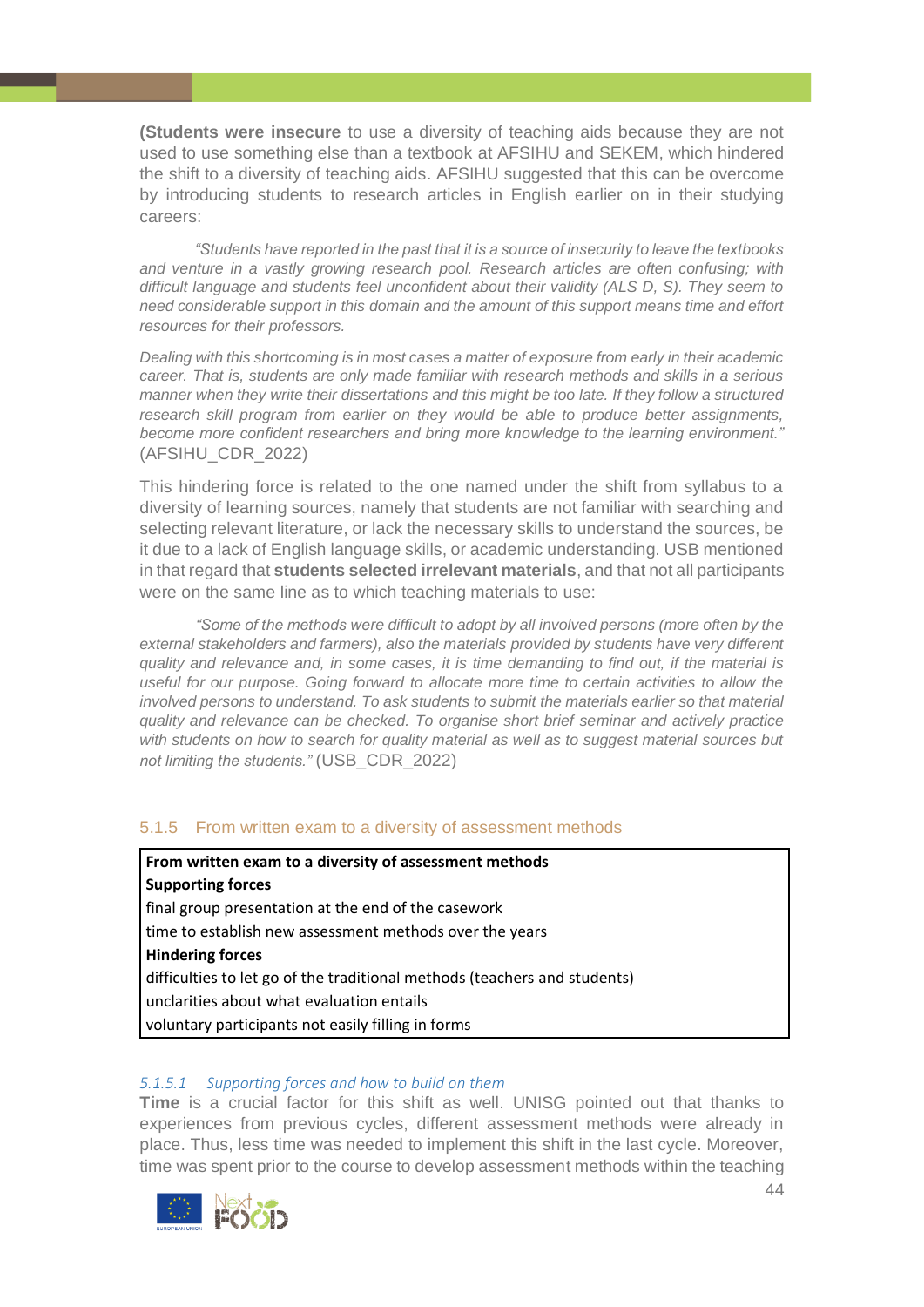team. **Time spent earlier on establishing new assessment methods** is thus a supporting force.

*"Different types of assignment were used as assessment methods: group slides and presentations, individual assignments (papers), stakeholder documents, tests and written group assignments, Portfolio (reflection journal and community portfolio). All these assignments were a part of the co-design process and a result of discussions with guest professors. This was a supporting force for this shift."* (UNISG\_CDR\_2022)

**A final group presentation** at the end of the case work, with several stakeholders attending and where students have to adapt to stakeholders' reality was mentioned by three cases (CIHEAM, NMBU, UCH) as a supporting force for this shift because it motivates students and stakeholders alike. They added that including this final group presentation as part of the assessment, enhances learning and prepares students for work-life.

#### *5.1.5.2 Hindering forces and how to deal with them*

**Unclarities or doubts** from the teachers' side about how to evaluate certain aspects, or lack of understanding of an assignment from the students' side, is a hindering force to having a diversity of assessment methods. This is certainly the case for the reflection documents, particularly in cases that recently started implementing the Nextfood approach. The lack of specific criteria to evaluate students' reflection documents was a challenge at UoK, and guidelines need to be developed to overcome this challenge. UCH's students had not fully understood what the reflection document entailed and knew that it would not be graded, and thus did not deliver it on time. UCH's teachers had doubts on how to evaluate learning outcomes.

Such uncertainties can lead to another hindering force, namely **difficulties amongst especially teachers, but also students, to let go of the traditional methods**. This was named by four cases (AFSIHU, CIHEAM, UNISG, USB). CIHEAM wrote, for example, that *"the changing and adaptive nature of the assessment methods is something the students resist"* (CIHEAM\_CDR 2022).

At ISEKI and Skogforsk, the two cases in which the participants participate **voluntarily**, participants **did not easily fill in the evaluation forms and self-assessments** at the beginning and end of the course, even though those are part of the assessment. Skogforsk then noticed *that "minimizing take-home assignments and making those time efficient helps"* (Skogforsk\_CDR 2022).

#### <span id="page-44-0"></span>5.1.6 From lecturer to learning facilitator

**From lecturer to learning facilitator Supporting forces** teachers having already become facilitators being in a group of facilitators having enough time to be involved non-hierarchical dynamics inherent to the approach good communication between participants in groups **Hindering forces**

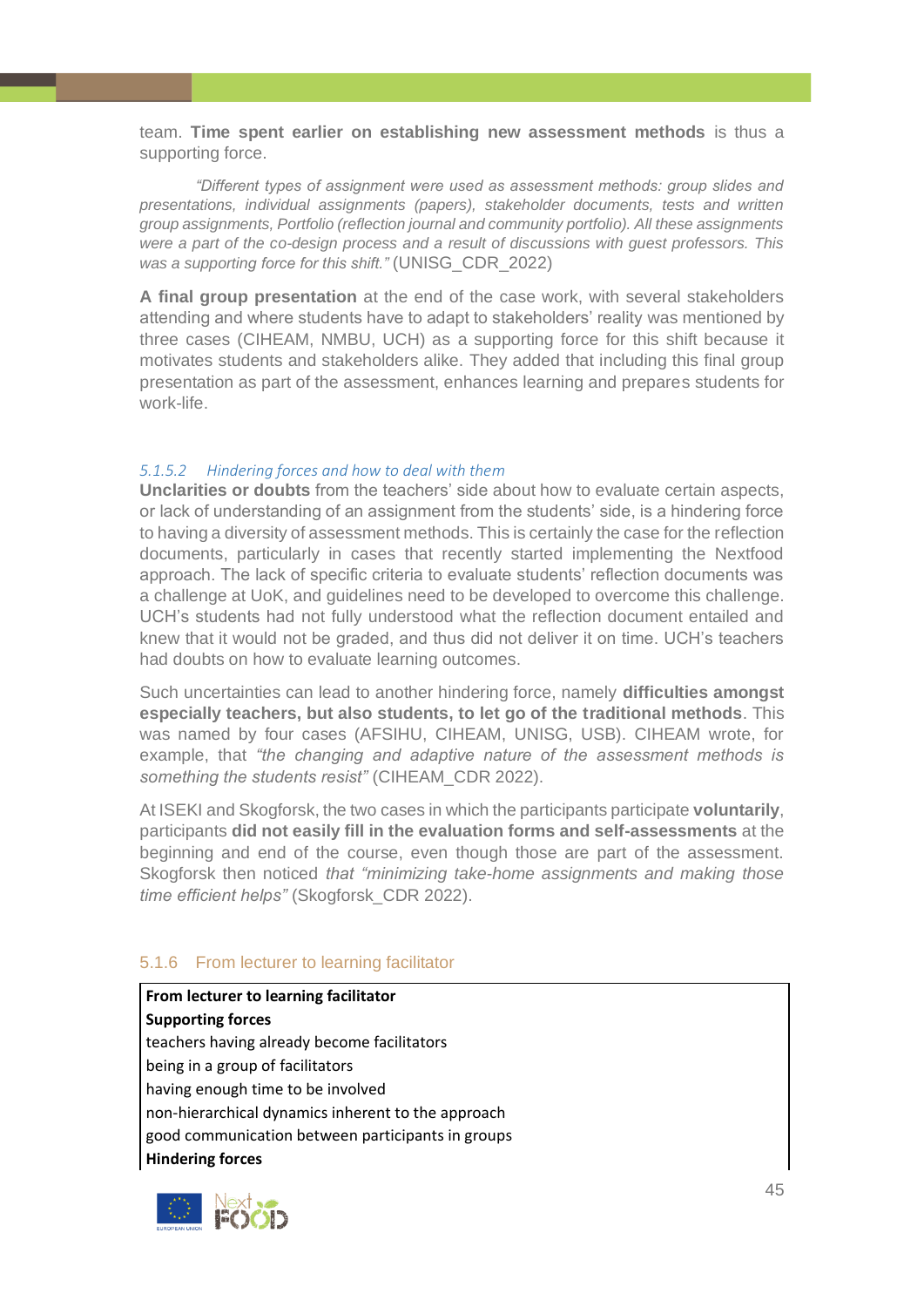group work facilitation being particularly challenging not enough time to change the mindset of students and teachers students needing much time to become confident enough to interact with facilitators

#### *5.1.6.1 Supporting forces and how to build on them*

**Teachers already being or having become facilitators** by the end of the project, was mentioned as main supporting force for this shift by five cases that have been part of the Nextfood project from the start (CIHEAM, UNISG, Skogforsk, UNIOR and USB). At CIHEAM and UNISB, high(er) involvement of staff and enough **time** to be involved, and consequent readiness and willingness of Professors to be involved (UNISG), supported this shift. Also, at Skogforsk, most experts and researchers were used to act as facilitators in different situations before the start of the project already:

*"Important factors to succeed as a facilitator is to be able to build trust within the group and to make sure that everyone is heard, to highlight those who are a quiet and support them by actively including them in dialogues and activities.*

*In our team we could benefit from that most of the experts and researchers at Skogforsk are used to act as facilitators in different situations. During the process the teachers have become better at including all learners and to make sure that everyone is involved by asking questions and actively give the word to individuals that have been quiet on previous meetings."* (Skogforsk\_CDR\_2022)

UNIOR benefitted during the last cycle from young, open-minded staff:

*"The change of position from lecturer to that of facilitators was not on easy process not even in the second cycle. However, this time we selected young teachers that were more willing to change something in the way they delivered their courses or labs."* (UNIOR\_CDR\_2022)

USB noticed that those who had been involved in previous cycles had become (better) facilitators in the last cycle:

*"The role of facilitator is difficult for some of the teachers or external experts, but it was visible, that those of them, who already participated on this approach, are able the handle it much easier. Going forward we will continue collaborate with teachers and externals that have already been part of the course and also involve new teachers but introduce facilitation more in detailed to them at the beginning. Helpful was also short example during planning meetings, where we tried to introduce this role to the stakeholders new in our course. Later during the course, this approach is appreciated by the students and leads to their higher activity and better communication as well as it appreciated buy the teachers and external experts."* (USB\_CDR\_2022)

NMBU, Skogforsk and UoK specified further that being a **group of facilitators** supports the shift even further, because of peer feedback and learning (NMBU), the complementarity within the group (Skogforsk), and the good teamwork (UoK):

*"For the facilitators it was positive to be in a group of facilitators, to discuss challenges and what role to take. The role was described as to connect students and teachers, back the teaching team, share former experiences of being students, clarifying tasks and process for the students (Teacher reflection\_December\_\_2021)."* (NMBU\_CDR\_2022)

*"It was also positive that the Skogforsk team consisted of individuals with different knowledge, skills, and experiences. In addition to the expert of nature conservation, one of the*  facilitators have practical experience from working as a machine operator and another has a *background as teacher. This gives credibility to the team."* (Skogforsk\_CDR\_2022)

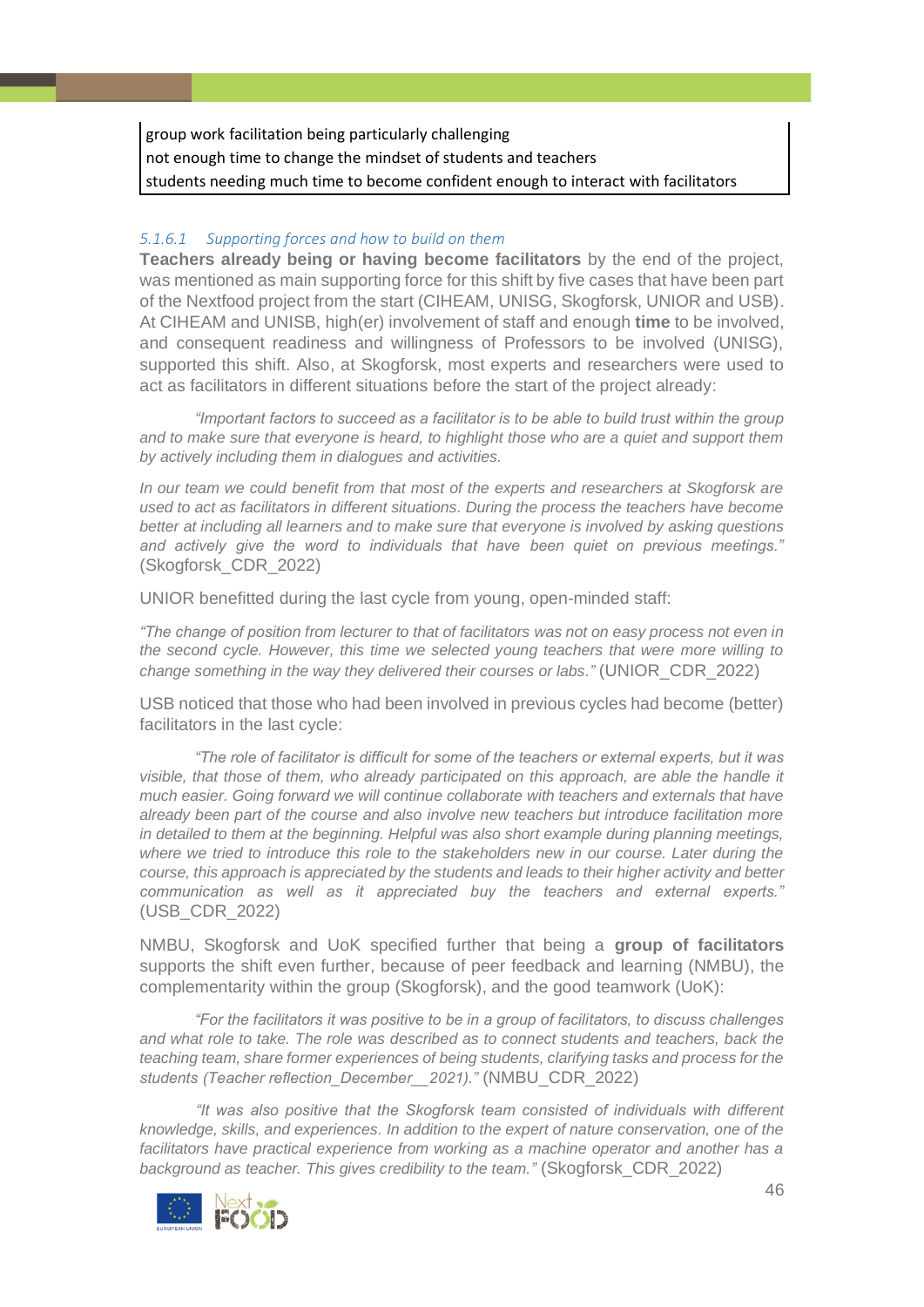*"Team work: good communication and organisation within the team is very important in materialising the intended shift of being a facilitator. Developing a good work culture and focusing on capacity building can reinforce this transition."* (UoK\_CDR\_2022)

**The non-hierarchical dynamics** inherent to the approach, are another important supporting force (UCH, UNIOR):

*"It was kept the rule as the floor to belong to the students and stakeholders and not to the teachers. A method name 3B4ME (three before me) was introduced so that the students not to ask the questions directly to the facilitator but to try to find the answer from other sources (to ask the colleagues in the group, to ask the stakeholder and to look for the answer in books, on internet, etc.). Only if these three sources are not reliable enough they should ask the teacher. The students got used with this rule and little by little they succeeded in becoming independent learners."* (UNIOR\_CDR\_2022)

NMBU built further on this supporting force during the last cycle and tried to **do away with the traditional hierarchy** in education. This was perceived as a supporting force too:

*"Two PhD-students of the faculty, who were also facilitators of student groups, participated in one reflection session with the students. Teachers said that it contributes to building a learning community and to 'flatten' the hierarchy, and that it was a nice experience (Teacher reflection\_S04\_2021). Students expressed a wish for the teachers and facilitators to be more actively involved in reflection sessions (Teacher reflection\_December\_2021). The teaching team discussed whether it was feasible to combine facilitation of and participation in sessions and noted that most reflection sessions are focused on the students' experiences. It could be considered to have teachers involve in the reflection sessions in the literature seminars, as done in earlier years. However, that was also a question of the teachers' capacity, and of to what degree the teachers should integrate with and get to know the students. (Teacher reflection\_December\_2021)"* (NMBU\_CDR\_2022)

ISEKI also tried to do further away with that hierarchy, and asked **stakeholders** (external experts) to not only present, but also **interact with students**:

*"To improve the shift from lecture to learning facilitator, the suggestions from the cycle 3 Reflection Workshop were to include inviting experts to not only present but to interact with students. Thus, in two sessions, 'Virtual Visit' and 'Student Suggestion', there was participation of industry and/or academic experts and, in both sessions, random breakout groups for students to work together preparing questions and comments for the experts. Following, a guided interactive session led to a true conversation among the students from different teams and the invited experts."* (ISEKI\_CDR\_2022)

Both AFSIHU and UCH focused in their facilitation on **good communication** between the participants in groups. This supported the shift from teachers to facilitator further with students gradually becoming more confident to express their thoughts, thanks to the Professors opening up for that dynamic too.

#### *5.1.6.2 Hindering forces and how to deal with them*

Hindering forces for the shift from lecturer to learning facilitator, are mainly **institutional**. A strong **mindset** on the traditional educational hierarchy is not easily altered, both from teachers' and students' side (UCH, UNIOR). It indeed takes **time** to change mindsets. UNIOR mentioned that one should allow teachers time to get used to and train themselves in being facilitators, including reading literature and having group discussions about facilitation. UNISG also stated that teachers *"have no time to* 

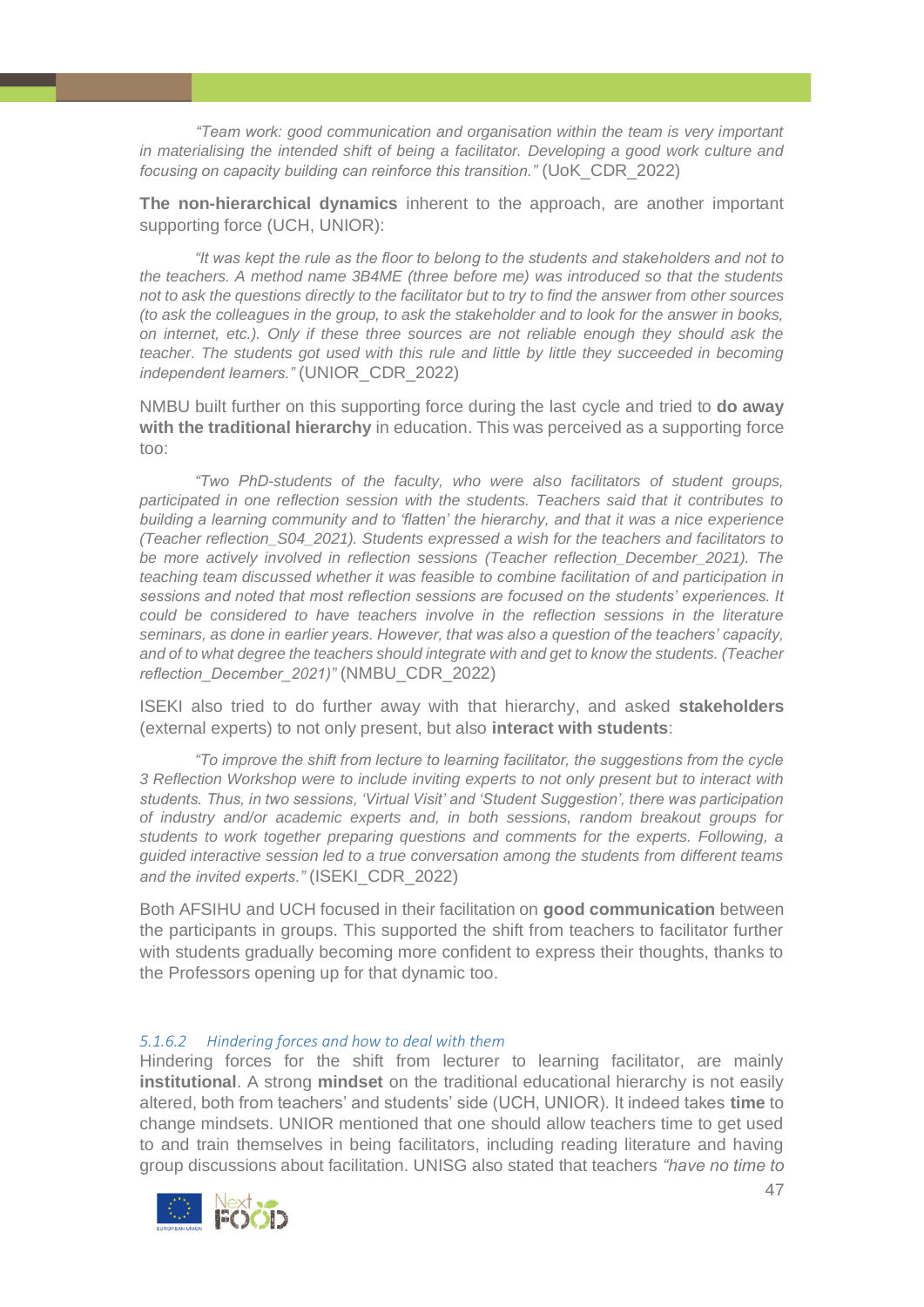*reflect, nor personal presence to interact with students"*. Critique and hesitance from colleagues-lecturers, was a challenge that UoK faced when trying to implement this shift and change mindsets. UNIOR and USB, however, found students to be still hesitant to interact with facilitators, despite teachers having become facilitators. UoC suggested that teachers need to redefine their tasks in order to implement this shift.

All these findings from different cases indicate that **changing a mindset takes time, and that especially facilitation and becoming a facilitator takes time**.

**Facilitation of group work** was named as a challenge by three cases (NMBU, CIHEAM, Skogforsk). Both CIHEAM and NMBU mentioned that facilitators should guide processes with all groups in similar ways, and NMBU specified that individual facilitators should have a clear role description and guiding template for the process:

*"Regarding the implementation of facilitators for the student groups, the teachers and facilitators questioned if it was a good idea and whether it was taken too fast from thought to action (Teacher reflection\_S08\_2021; Teacher reflection\_December\_2021). It took time and resources to have a facilitator for each group, and as there were no guiding template for the process it was also difficult for the facilitators to know what their role was supposed to be. One potential problem mentioned was that the students could think they would get a good grade if they simply followed the facilitators' advice. Still, the implementation of group facilitators could be seen as a pilot, and an action to learn from. Teachers noted that the further discussion of this measure should touch upon how close the facilitators should be to students, and how much space students should have to figure things out for themselves. Moreover, that they should communicate to students that they cannot facilitate everything for them; that the learning process is more about bringing the inside out than the opposite."* (NMBU\_CDR\_2022)

Skogforsk's facilitators found it challenging to stick to the plan and timing when participants were very engaged, and to make sure that participants who missed a session became well-integrated in the group.

# <span id="page-47-0"></span>5.2 What does a change to the Nextfood approach require?

*"Flexibility, a lot of flexibility, open mind, a bit of courage, good planning and institutional support."* (UNISG\_CDR\_2022)

UNISG summarized well what such a change requires from teachers, students and institutions. But this can be specified further.

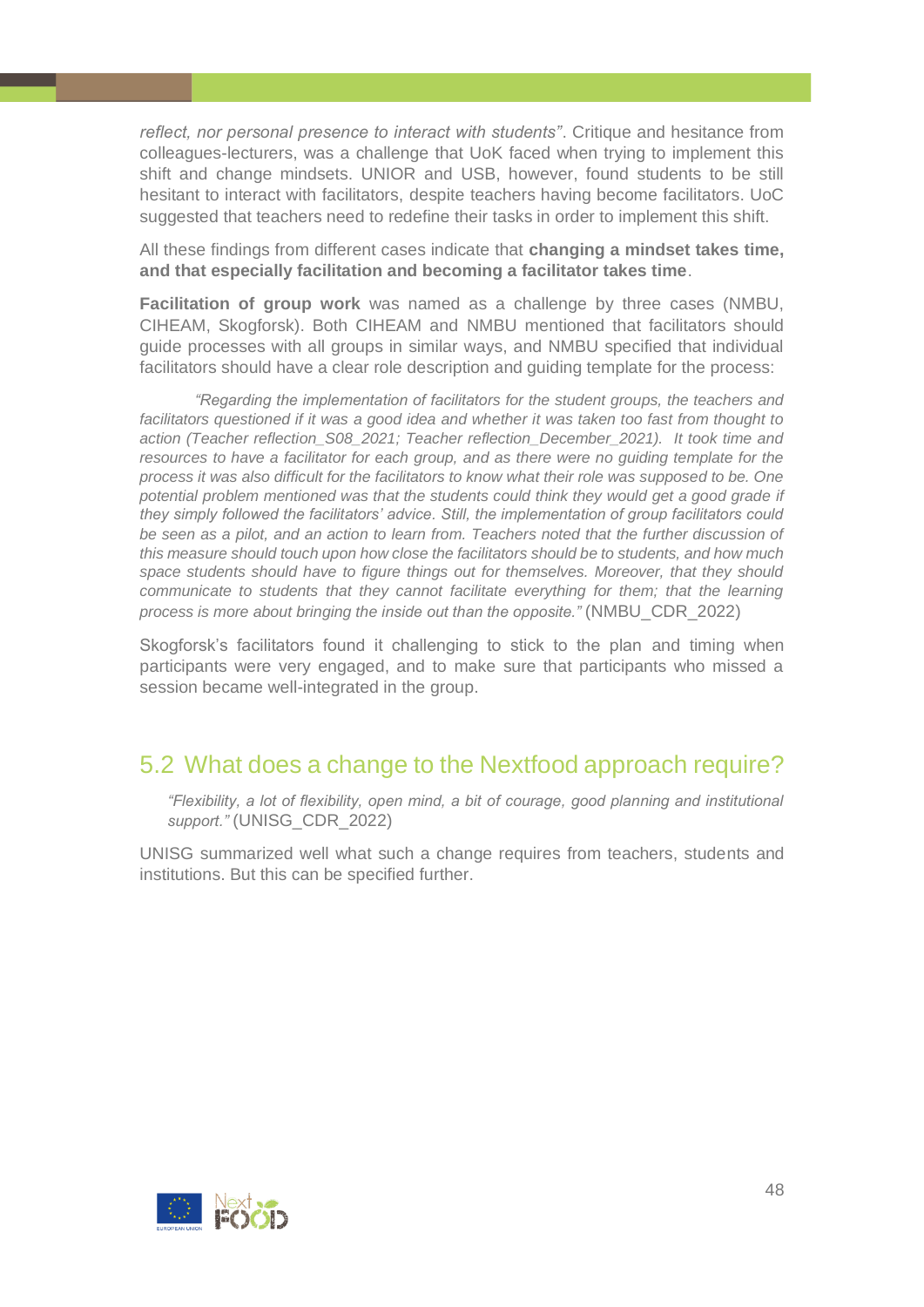

<span id="page-48-1"></span>*Figure 1: What the change requires from students, teachers and institutions*

# <span id="page-48-0"></span>5.2.1 From teachers or facilitators

**From teachers**, the change requires **becoming a good trainer or facilitator**. No less than seven cases mentioned this in their case development report (NMBU, AFSIHU, SEKEM, Skogforsk, UCH, UoK, USB). To become a good facilitator, one should

- be better at communication (USB)
- build group dynamics amongst the students (NMBU)
- participate actively while facilitating (NMBU, according to students)
- train oneself in reflection (AFSIHU)
- help students to overcome the social challenges such as different languages and interpersonal misunderstanding (SEKEM)
- build trust in the group (Skogforsk)
- build the core competences and keep it simple (Skogforsk):

*"Action learning should be fun, and we need to approach the group of learners by connecting the how and why to their own situations. Use an easy language adapted to the target group to make the approach more accessible to the learners.*

*Create easily understandable situations and a good metaphor for the different competences.* 

'It's better to explain them observation based on how you buy tomatoes rather than on the Hubble telescope.' *(Member of the Skogforsk team)"* (Skogforsk\_CDR\_2022)

However, the change requires more from teachers, namely:

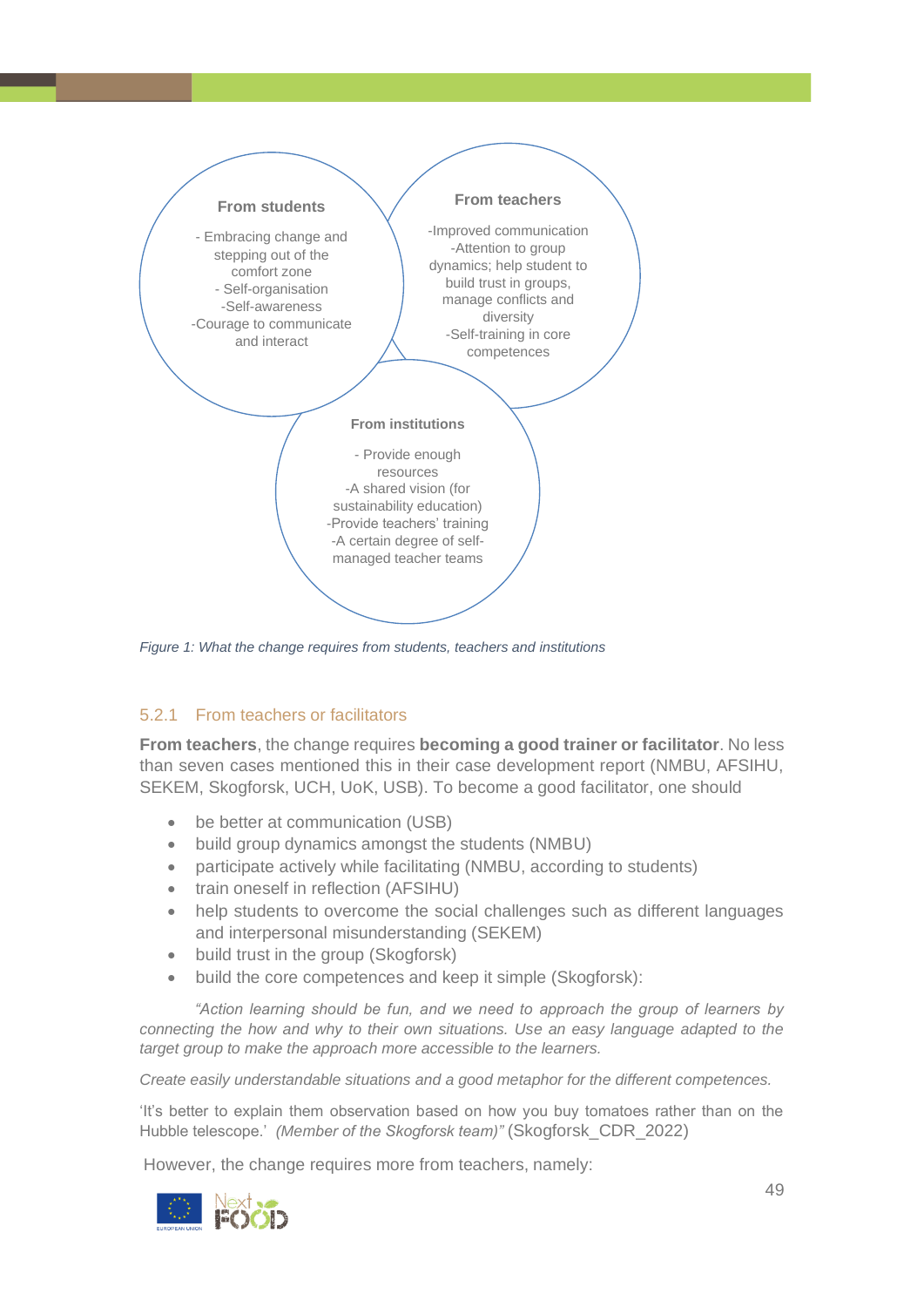- Flexibility and adaptability, embracing change, self-awareness (NMBU, UNISG, UCH)
- Good planning and time management (UNISG, UCH)
- Create a well-functioning team of facilitators with complementary competences and skills (Skogforsk, UCH)

*"[A] first step is to identify the colleagues that are willing to get involved in such an educational endeavour which means: being a facilitator (guiding the students), teacher (delivering information), researcher (collecting, processing and interpreting the collected data). The data showed us that it is not easy as a teacher to perform all these tasks alone but in collaboration with other colleagues due to the huge amount of information that must be analysed, processed and interpreted. More than this, the activities of a teacher are diverse and sometimes one person doesn't have all the competences and information to do them all."*

(UCH\_CDR\_2022)

- Being curious (Skogforsk)
- Understanding that it takes time for the students to internalize the approach (NMBU)
- Giving students clarity, for example about the paradigm shift (NMBU, UCH)
- Contribute to a good learning environment (NMBU; according to teachers, AFSIHU)
- Communicating well to stakeholders what to expect from students' case work (NMBU, UCH) and involve them in planning and re-planning (UCH)
- Giving students regular feedback (AFSIHU)
- Hearing and responding to students' reflection and ideas (NMBU, according to students), but also balance which questions to address and which not (NMBU; according to a student)

*"When answering questions during the reflection session, the teachers would never give us a proper answer. How surprising! Don't they have a key to share with us? Instead, we were openly sharing our understandings, our reflections, to come up with an answer that is shared, constructed altogether thanks to a mindmap. 'We need to encourage students to explore their own attitude toward the compelling issues of our time and then to move on to a next step of action' (Mendéz et al, 2016) is said in one of the course's books, and that implies a questioning phase that our teachers elicit in the classroom. It also resonates with Einstein's famous quotation: 'no issue can be solved with the same level of consciousness that created it'. I believe that not giving a unique answer or offering a unique path to comprehension is a way of inviting students to look 'inwards' and 'outwards' in order to find solutions. And as we are to deal with wicked problems such as solving sustainability issues within farming and food systems, we need to stimulate our creativity and look for innovative answers. Those answers can only be formulated with a whole new consciousness, that is aware of the wickedness of the situation. (student\_446\_reflection document\_2021)"* (NMBU\_CDR\_2022)

# <span id="page-49-0"></span>5.2.2 From students

**From students**, the change requires **the right attitude**. Six cases mentioned this in their case development report (NMBU, UNISG, AFSIHU, Skogforsk, SEKEM, UCH). Having the right attitude means

• embracing change, stepping out of comfort zone and try new tools, being adaptable. Being open minded and non-judgemental, ready to discover one's

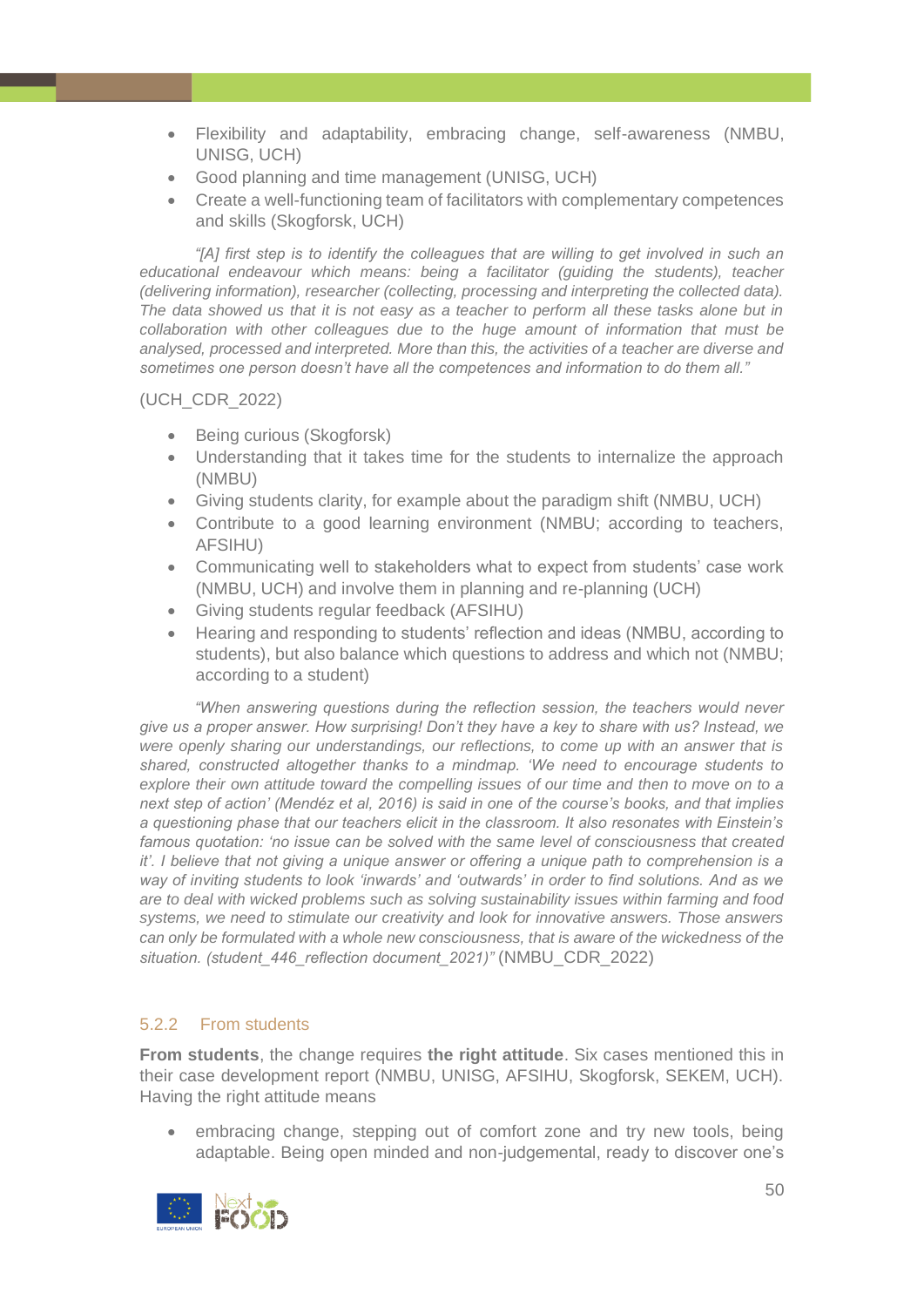own assumptions and knowledge gaps. (NMBU, UNISG, SEKEM, UCH, UoC, UoK)

- self-organizing and learning autonomously (NMBU, UNISG, UoK), and having clear learning goals (UoK)
- *"'*ERS (experience, reflection, sharing) activities were overwhelming and need better organization, this also requires a better balance between the students' free time and time for study. That could be achieved through the students' improved self organization' *(Teachers' reflection). This quotation demonstrates that a good self-organization is required from the students."* (UNISG\_CDR 2022)
- courage: Daring to communicate, facilitate and interact (NMBU, UNISG)
- self-awareness, self-confidence, humility, and being OK with being wrong (NMBU)

**Students needing enough time** was mentioned by NMBU, AFSIHU, UCH and UNISG. Students need to get enough time, but also set aside enough time themselves. This last point can be further specified in that students need to balance study time with time off (UNISG) and need to take the time to learn from mistakes (UCH).

Additionally, students need to be **willing to work (a lot) in groups**, a point made by three cases (NMBU, UNISG, UoK), and need to be **good or active listeners**, i.e., they need to be good communicators and also facilitators (NMBU, USB). This point involves reciprocity in a non-hierarchical structure, both from teachers and students, as mentioned by students from NMBU.

# <span id="page-50-0"></span>5.2.3 From institutions

**From institutions**, the change requires **support** (UNISG, USB, AFSIHU, UoK, UoC), for example by **making the right infrastructure available** (NMBU, AFSIHU, UoK). The right infrastructure should, for example allow for a horse-shoe set-up in the classroom (NMBU).

Support can also take the form of

- financial support (UNISG, USB)
- more incentives for educational achievements (USB)
- A shared vision or change in mindset (AFSIHU, UoK)
- employing and adequate number of teachers (UoC)
- providing teacher-training in action-based learning techniques and sustainability issues (AFSIHU, UoK), or employ people with the right experience and train them (UNISG)
- giving departments managerial autonomy (UoK).

AFSIHU proposed dissemination of Nextfood results to engage others, as an institutional strategy to gain more support within the institutions.

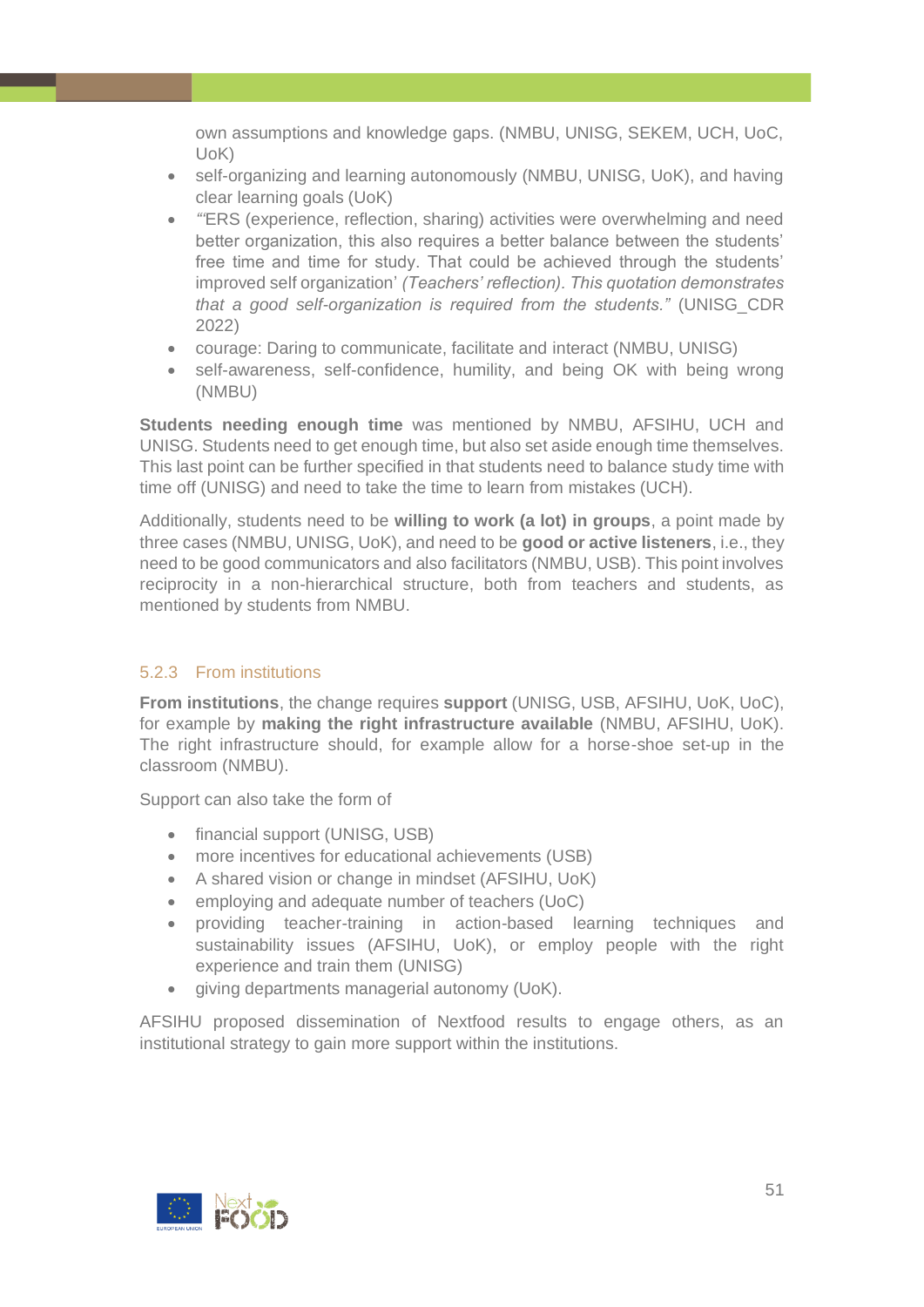# <span id="page-51-0"></span>5.3 Teachers´ perceptions of the greatest challenges to achieving a change to the Nextfood approach

**Lack of time** is according to the cases the greatest overall challenge, both during the course or educational activity and for development of a case. Lack of time was mentioned several times as a hindering force and was also named as one of the greatest challenges perceived by teachers.

**Limited resources** (AFSIHU, UNIOR, UoK) and **lack of support** (UNIOR, UNISG) are the greatest challenges related to **institutions**. Both challenges were already mentioned as hindering forces to the essential shifts and as something that needs to change to implement the approach. The following quotes specify the points made in more detail:

*"Other challenge can be the lack of money to organize the practical activities – trips, lab analysis, competitions, etc. because most of the time they are invested in other directions. For this reason, the teachers need to find funds by themselves due to the co-operation with the partner companies, which means extra time and extra effort from their part."* (UNIOR\_CDR\_2022)

*"Lack of sufficient institutional support was considered as the greatest challenge to achieving such change. This institutional support includes economic support (provided funding for people involved in action learning activities) and organisational issues (including favourable conditions for continuous application of action learning approach)."* (UNISG\_CDR\_2022)

**Lack of training** is a major challenge related to **teachers and facilitators** (AFSIHU, UoC, UoK, USB). Training requires time, and another challenge mentioned is **time management**, more specifically limited availability of time due to other professional requirements (NMBU, AFSIHU),

*"The challenges that we faced point towards the need for more time investment to engage professors in reflection and perhaps even challenging their role as instructors supporting a facilitation mindset. Flexibility and adaptation are key to this and any transition needs to be supported actively throughout the process involving all participating actors. It is also crucial to find and cultivate common motivators that will ensure all participants' engagement."* (AFSIHU\_CDR\_2022)

or the extra time required to deal with the extra practicalities that manifest themselves to the ones implementing the approach (UNIOR). A third and related challenge is **the heavy workload** if a course based on the Nextfood approach runs at the same time as other courses (UoK, USB). UoK described challenges in more detail as follows:

*"Teachers have raised challenges related to both functional and structural aspects. When it comes to functional aspect, running the course along with conventional courses at the University, creates a double burden on teachers as on the one hand, they have to lecture in conventional courses, and have to prepare more intensely to act as facilitator in action learning course, since it is offered as a add on certificate course. Both conventional courses and action learning course demand largely different attitude, skills set/competence and timing. This duality effects the quality of classes and teachers are faced with hectic work schedule. This creates issues in scheduling course activities, conducting continuous assessment and even in ensuring availability of classrooms. If the intended shift, (that the teachers were able to initiate) has to sustain, teachers need support from institutional authorities and other stakeholders. A change in attitude, flexibility in responsibility sharing, freedom to take functional decisions should be ensured for teachers. Here, ensuring additional infrastructure and resources, training new/* 

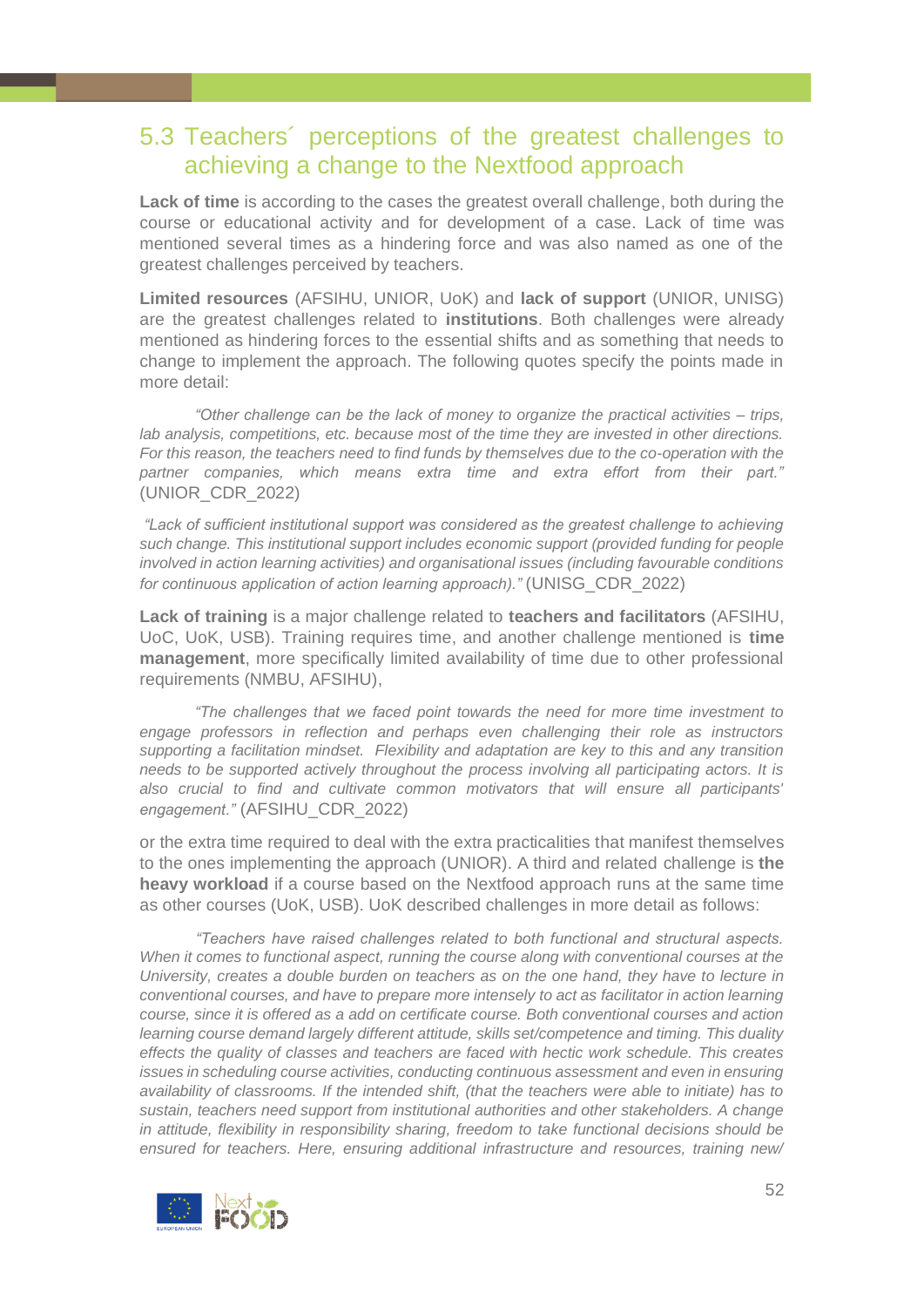*junior staff, expanding already established acceptance of the approach, networking is very important."* (UoK\_CDR\_2022)

**Good planning** is key to partially overcome this challenge (CIHEAM, Skogforsk), including having a plan B ready (Skogforsk, UoK), and *"organizational issues should be improved"* (UNISG).

Challenges related to **students** were mentioned by only a few cases and from the cases who did, only two challenges were mentioned by two cases each:

#### • **Clear communication and definition of expectations** (NMBU, Skogforsk)

*"Most of the learners in our case, i.e., forest owners at different ages and experiences are used to traditional learning situations, where they are the receivers of knowledge or instructions. Therefore, it is important to know what their expectations are on beforehand, and for us to explain the concept of centric learning – what it means and what it means to be a part of this – and to be clear about what we are expecting from them.* 

'I think we could have been clearer about the goal and the aims from the start. We offer three things in the course description: centric learning, biodiversity, and the core competences. But it was not as obvious for the participants as it was for us, I am afraid.' *(Member of the Skogforsk team)"* (Skogforsk\_CDR\_2022)

#### • **Diversity in the student group** (NMBU, UoC)

*"Students often also have very different expectations, motivations and understanding, and handling this can at times be quite difficult for the teachers. The action learning approach requires high involvement from the students, and therefore dissatisfaction can easily affect the learning environment.* 

'The difference between our programme and others is that if students are not satisfied with the course/approach, it affects the learning environment a lot in our programme.' *Teacher reflection\_S13\_2021."* (NMBU\_CDR\_2022)

Challenges related to **stakeholders** were mentioned by only four cases and they all mentioned different challenges, for example

#### • **Involvement** (CIHEAM)

*"The involvement of stakeholders has been challenging, more dictated by good relationships with teachers and/or on services provision mechanisms (paying fees to actors for their interventions) rather than by a real concern on activities and action learning results. (COACH5END\_2021)* 

*It is always a matter of concern thinking of the benefits stakeholders can draw from interacting with our course modules and to engage them in a continuous and fruitful exchange."*  (CIHEAM\_CDR\_2022)

#### • **Many uncertainties**, even risks (NMBU)

*"Sending out students to externals whom teachers are unfamiliar with also comes with a certain risk. In relation to this, teachers stated that it is important for students to have sufficient time to prepare the casework, which again connects to the challenge of time management.* 

'Another thing: When students go to the farmers, they also interact with farmers who maybe are not ready to interact with such a group. This came about with a farmer who is in a difficult situation. We also take a risk there. We don't know the farmers well enough and we send a

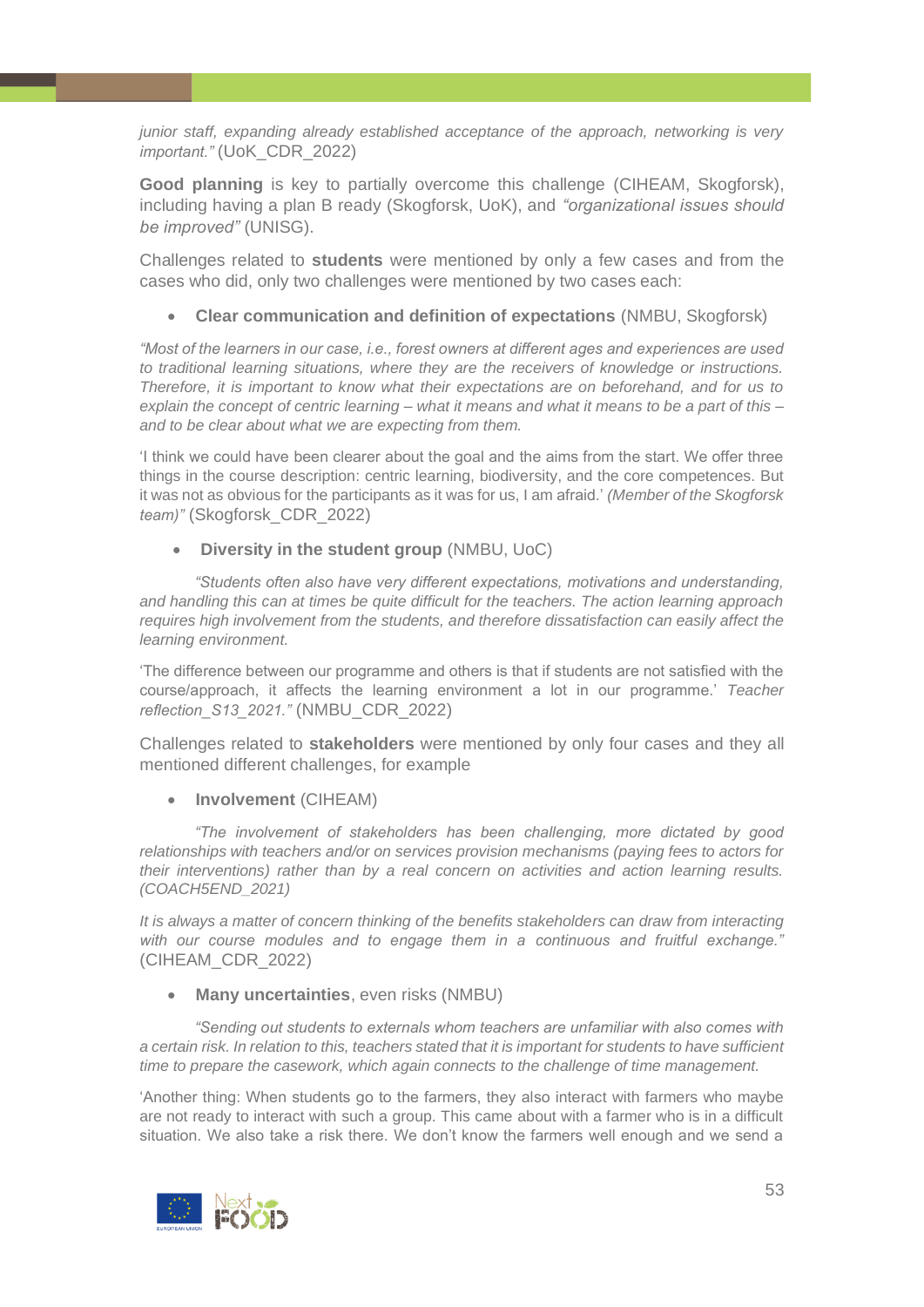group of students to them which ask very critical questions and want them to envision the future.' *Teacher reflection\_S08\_2021"* (NMBU\_CDR\_2022)

#### • **Community matching** (UNISG)

*"As was mentioned before, MAFS has case-based approach and the 3rd experiential phase was a central part of the program that allowed to the students to carry out their research and to connect theory and practice. Therefore, processes of community selection and matching the students and communities were very important as for the students as for the stakeholders (representatives of the communities). However, a great challenge was related to the organizational issues of the of community matching."* (UNISG\_CDR\_2022)

• **Motivation and lack of communication skills** (USB)

*"During the course, the motivation of the students is challenge in conditions of the Czech Republic (and probably in most of the eastern Europe countries). Specially to support their communication skills is in some cases long process. Another challenge is coordination of all actors and keeping of the course structure."* (USB\_CDR\_2022)

# <span id="page-53-0"></span>5.4 Reflections towards the end of the project on the two overarching shifts

As mentioned in the Introduction section, the six essential shifts reported on above sum up to two overarching shifts characterising the Nextfood educational approach:

- From theory to phenomenon (experience) as the starting point for the learning process.
- From transmission of knowledge to the development of key competences as the educational goal

The results below present the cross-case analysis of the cases' reporting on these two overarching shifts.

# <span id="page-53-1"></span>5.4.1 What has been accomplished to shift from theory to phenomenon (experience) in agrifood- and forestry systems as the starting point for the learning process?

Shifting from theory to phenomenon as starting point for the learning process was possible by providing the students with real-life cases to involve in and train the competences as emphasized by seven cases (CIHEAM, UoK, NMBU, UNISG, AFS, UCH, and Skogforsk). CIHEAM made progress towards this shift by making action learning the centre of the educational program. Rather than moving away from theory, they started to see theory as complementary and a support to analysing and learning from phenomena. They used a multi-stakeholder approach where students interacted with topic experts and stakeholders from the field. UoK highlighted the use of various activities to train the competences, and how factors such as a limited number of students enabled learning from phenomenon. Participation in the Nextfood project was also mentioned as important for the progress in this shift, through the cyclical and iterative process of learning and research. NMBU noted how reflection was a competence that supported the students in learning from experience and as such was an important competence for making this shift. Moreover, students were encouraged

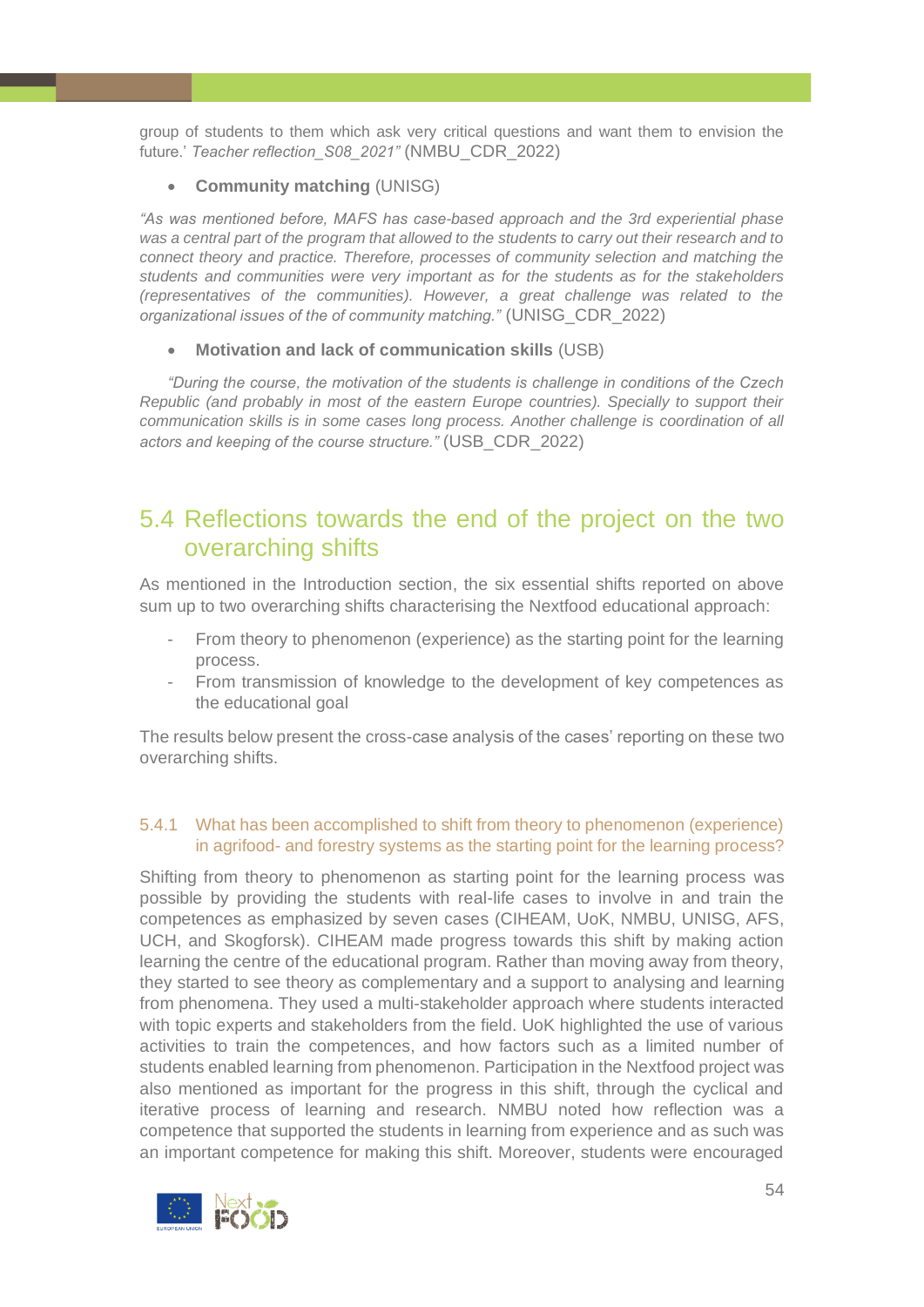to use theory as a supplement to learning from experience, as when being provided with lectures and readings 'just in time' to deal with issues that came up in their reallife casework.

UNISG introduced study trips for bachelor students that included experience and reflection to connect theory and practice. The action learning approach was adapted to an online learning environment. Moreover, they planned and implemented a master program where experiential learning and research in communities was established at the center of the learning process. For AFS, participating in the Nextfood project enabled progress towards this shift to various degree depending on the size and nature of the student group with which they introduced action learning activities. In larger groups of students, they introduced activities where students could meet with professionals in their field of study and discuss real-life issues, and they introduced new educational activities that required personal involvements from students. In the final Nextfood year, AFS implemented an Action Learning Set (ALS) methodology to introduce action learning to a small number of students, teachers, advisors, and farmers. These sets allowed for a multi-actor approach, where the students involved in real-life issues and how to deal with them in collaboration with the other participants in the learning sets.

UCH emphasized the use of innovative and diverse content for classes to prepare the students for field visits. The progress towards the shift was made by having the students involved in real-life cases and making suggestions for change. Skogforsk mentioned that focusing on co- and peer learning was important for this shift. Using real-life situations as learning arenas and relating theory to experience allowed the learner group to practice core competences and learning from phenomena. Moreover, communication in the learner group between meetings was highlighted under this shift.

For ISEKI, the shift to phenomenon as starting point for learning was adapted to their online format, taking departure in the students' experiences and needs for knowledge to learn more about a situation or topic. Training the learners to involve in the learning process helped moving towards this shift. SEKEM highlighted how good preparation and planning enabled them to provide students with real-life case studies. They started with a smaller group and gradually increased the size, to ease the control and facilitation of the shift. UNIOR expressed how the multi-actor approach and gaining knowledge and experience about action learning through discussions and reflections enabled this shift. UoC developed a course framework and network to enable actionreflection based learning. USB approached the shift by making course content more practice-oriented and focusing on linking theory to practice. The students involved in communication with external experts.

### <span id="page-54-0"></span>5.4.2 What has been accomplished to shift from transmission of knowledge to the development of key competences needed to support sustainable development in agrifood and forestry systems?

To shift from transmission of knowledge to the development of key competences for sustainable development, the cases designed, adapted, and implemented activities to train the competences. AFS used action-based activities to address the key competences. They encouraged university teachers to work on the competences and introduce them to students in existing courses. Introducing the questionnaire of

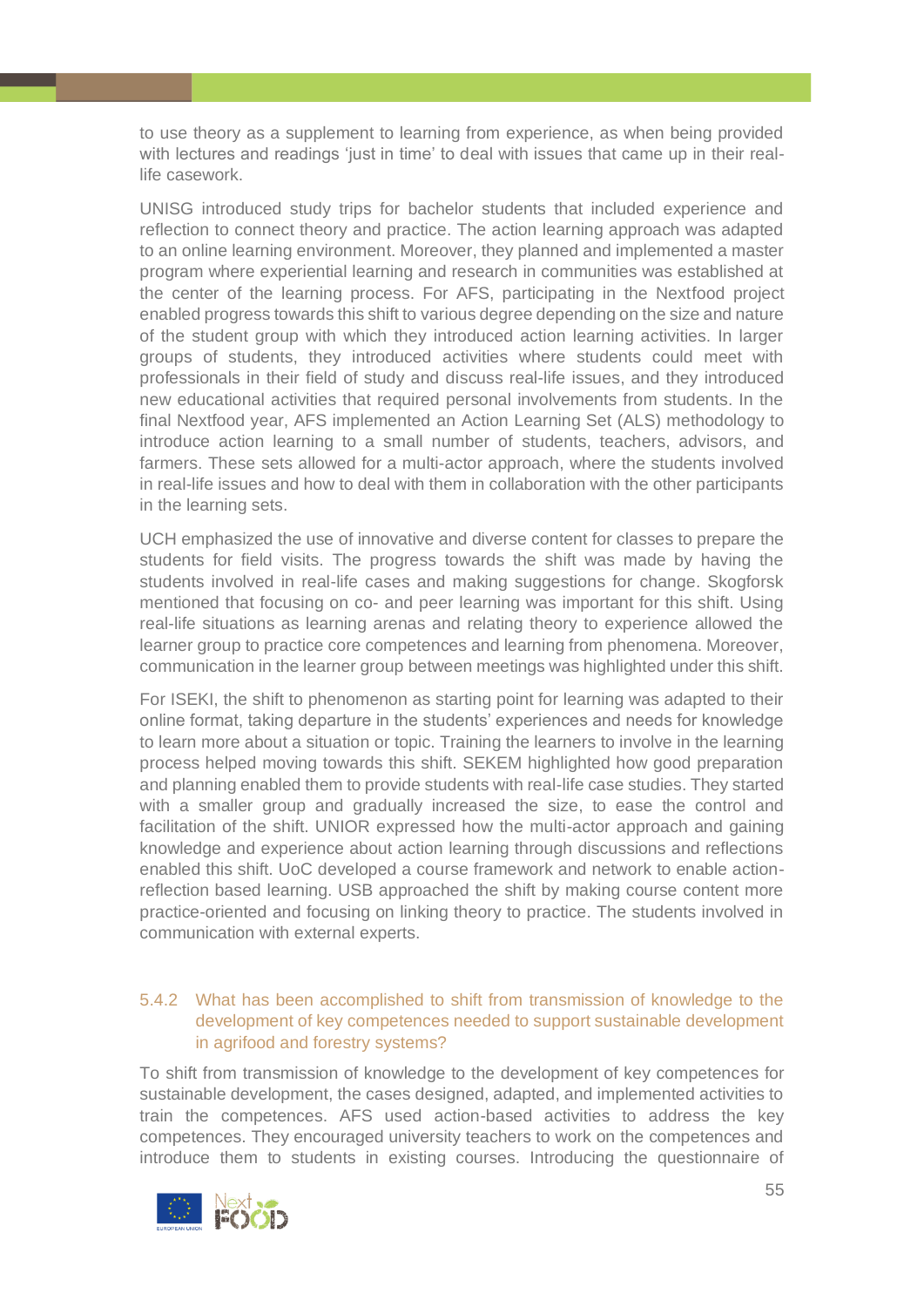competence development helped students to reflect on their competence development. Moreover, skills and competences were implemented in the vocabulary in the communication between participants involved.

UoK took departure in participatory experience and co-creation of knowledge with stakeholders to deal with real-life challenges. The practice of core competences was enabled by introducing a diversity of learning activities to the students. Teachers and facilitators made progress in becoming facilitators, allowing them to support students in the development of competences. Moreover, the establishment of an educational centre enabled UoK to work around the institutional barriers to implement action learning. Farmers took part in the learning process as facilitators during students' field visits. NMBU had already worked on implementing this shift for many years, however, during the Nextfood project, slight changes were made to further improve competence development among students, such as using course alumni as mentors and facilitators in the course. In general, competence development was enabled by practicing the competences in farming and food systems' inquiries and in class sessions.

ISEKI emphasized how practicing core competences with students through concrete exercises enabled this shift. CIHEAM reviewed their didactical approaches and encouraged teachers to place students at the center of the learning process. They designed activities for students to engage more in the learning process. UNISG included key competences in study trips for bachelor students and implemented group exercises to practice the competences. Good course organization of the one-week course for master students allowed students to improve key competences. They included numerous activities for this shift in the new master's course, introducing action learning and core competences from the beginning. Weekly reflection sessions and individual reflective journaling were included.

Skogforsk pursued this shift by practicing core competences with the learners from the beginning of the course. They encouraged the learners to write a reflective journal and included exercises to practice core competences. UCH used exercises from the Nextfood Toolbox to introduce and practice the core competences. They made the students aware of the shift to development of key competences from the beginning and thought of this shift when planning each class. In each class they worked on one or more of the key competences, using exercises to base understanding on experience. Reflection exercises were used during the whole course.

SEKEM highlighted the need to properly introduce the NextFood approach to instructors and mentors, and the need for them to become facilitators. Moreover, designing a schedule that allowed to train the core competences, being in the field, creating a shift in mindset to appreciate reflection, and increase enthusiasm towards the action learning approach. UNIOR exposed students to the new learning approach to enable improvement of key competences and working with stakeholders.

USB linked the development of key competences among students to problem-solution during real-life cases (on farms) and the communication with external experts. Communication with experts motivated the students to improve skills and competences. Linking theory in the course to practice in real-life case was mentioned as important. To make progress towards this shift, UoC put a skill and competencebased curriculum in place.

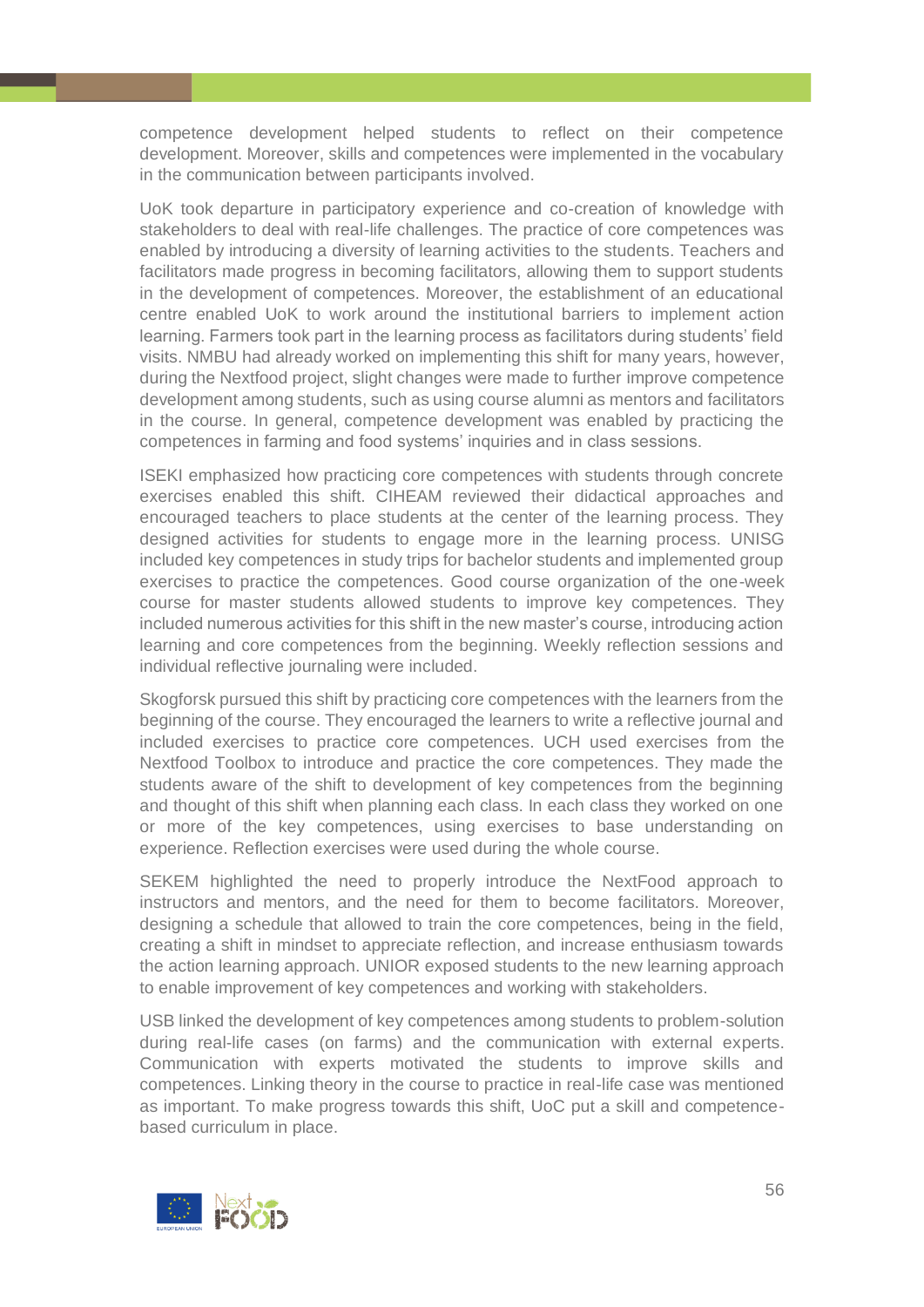<span id="page-56-0"></span>What are the prerequisites for making a successful shift from theory to phenomenon (experience) as the starting point for the learning process?

#### **Institutions**

The findings indicate that action learning need to be recognized on an institutional level, as highlighted by nine cases (AFS, CIHEAM, UNISG, NMBU, ISEKI, SEKEM, UoC, UoK, USB). This general prerequisite could more concretely include the provision of economic, logistic, and physical resources to enable action learning (arenas, tools, etc) (AFS, CIHEAM, UNISG, ISEKI, SEKEM). Moreover, the institution could allocate time and economic resources for professors to develop and engage in action learning (AFS, CIHEAM, UNISG, ISEKI, UoC). Extra-institutional collaboration appeared as important, including to identify relevant stakeholders in agrifood systems and creating synergies with them (AFS, CIHEAM, UoK, USB). Moreover, that the institution and/or department develop an understanding of the current educational system and envision action-based learning for sustainable development at institutional/departmental level was mentioend as a prerequisite (NMBU, AFS, UoK). AFS mentioned continuous evaluation of curricula and inclusion of sustainability curricula, inclusion of courses in management and communication, and enhanced communication between departments as prerequisites for institutions. CIHEAM notes as important the identification of ways to build trusts between learners and stakeholders as well as learners and learning facilitators and addressing the mental attitude to shift to and the motivation for action learning. Furthermore, clarifying the link between the sustainability concept and the connection with systems thinking and practice, and develop more holistic assessment methods (CIHEAM).

#### **Teachers**

Most cases pointed to the prerequisites for action learning on the part of teachers. There was some overlap between mentioned prerequisites for institutions and teachers.

#### *Developing as learning facilitators*

Identifying teachers who are ready to become learning facilitators and improving teaching skills to enable action learning was important, as highlighted by six cases (UNIOR, AFS, UNISG, ISEKI, SEKEM, NMBU). ISEKI mentioned the need for teachers to let go of control and clarify roles, while Skogforsk mentioned it was important to demonstrate curiosity. Besides, teachers would need to enhance their personal knowledge on sustainability issues and take steps to include it in their courses (AFS). Team- and groupwork among teachers was mentioned as a prerequisite, and building a team who believe in experiential learning pedagogy (UNISG, UoK, UoC). This would imply the training and development of facilitation skills (UNISG, UoC). UoK mentioned how acquiring managerial autonomy could be important, since action learning requires immediate and innovative decisions. Other prerequisites for teachers mentioned were proper planning of field visits, and planning for flexibility (USB, SEKEM), finding and using different learning arenas (Skogforsk), evaluating and updating course syllabi (AFS), emphasize competence development and soft skills interventions during course implementation (AFS), determine participants' background before a course (SEKEM), and the possibility to have intercultural communication (SEKEM).

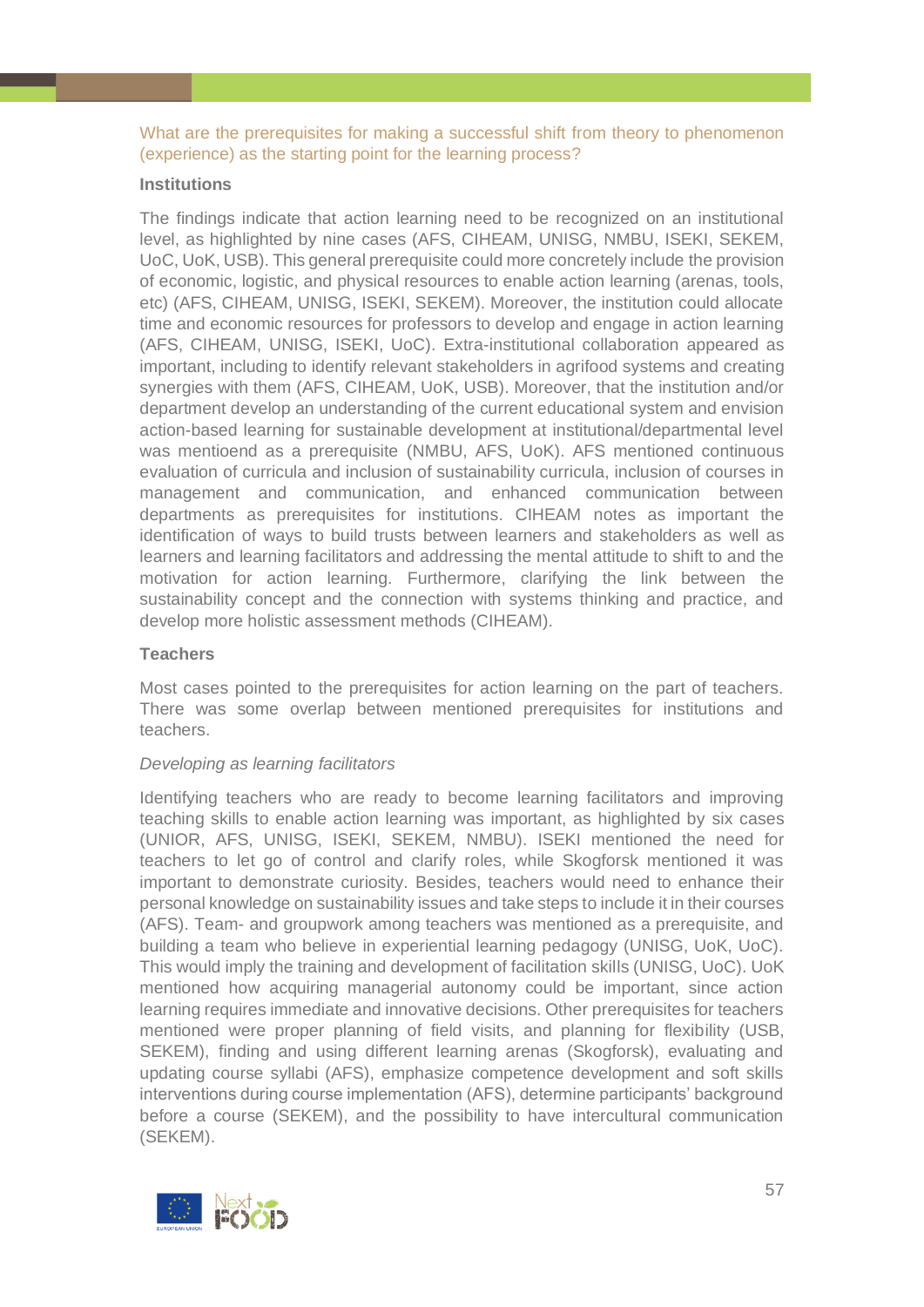# *Teachers' communication with students*

To build and facilitate a learner-centred and safe learning environment with the students was mentioned as a prerequisite, making sure that they feel comfortable to share experiences, opinions with facilitators and other students, enabling co-creation of knowledge (ISEKI, UoC, AFS). Linked to this, it could be useful to collect students' feedback, identify their needs, and allocate sufficient time for student support (AFS).

Enhancing student motivation and engagement also came forth as important (AFS, UCH), and demonstrate to students that they have the tools to make the shift towards sustainable systems (UCH), indicating that teachers should facilitate empowerment of the students. Moreover, keeping the approach "simple" by being clear about topics and boundaries and using an easy language, and clarifying learning goals (Skogforsk, UNISG), were mentioned as prerequisites to get the learners on board.

# **Students**

One prerequisite was to have motivated students (UNIOR), and another to establish students' academic commitment (AFS). Moreover, students should be ready to step out of their comfort zone to take part in the unconventional learning activities (AFS). Groupwork of students was another prerequisite (UNISG). The diversity among students and the need for strategies to deal with it should be recognized, and moreover, one should focus on the facilitation of group dynamics in student groups and action learning (NMBU).

# **Other stakeholders**

A good network of stakeholders came through as important, including to maintain trustworthy and reciprocal relationships with stakeholders and working with a transdisciplinary teaching staff (UNISG, NMBU, UCH, AFS). UNIOR mentioned the need to involve stakeholders in all stages of a course and finding their motivation to participate. Moreover, they emphasized the need to have a diversity of partners and having an experienced partner for support along the way as prerequisites. AFS highlighted how stakeholders should be ready to engage with students, open to collaborate with academia and extended networks, and open to make changes for sustainable development.

# <span id="page-57-0"></span>5.4.3 What is your concrete advice on the shift from simple knowledge transmission to the development of key competences?

Based on their experiences throughout Nextfood, cases gave their concrete advice on how to succeed making the shift from knowledge transmission to the development of key competences. Eight cases gave the general advice to put focus on the development of all core competences (AFS, ISEKI, UCH, UNIOR, USB, UNISG, UoK, NMBU). This entail enabling teachers, students, and stakeholders to practice and develop sustainability competences. More concretely, it was mentioned one should use case-based learning and group work to develop competences and explain competences clearly to students and stakeholders from the beginning, making them as concrete as possible. Students should train competences in small groups, and teachers should encourage students to keep a reflection log and consider introducing

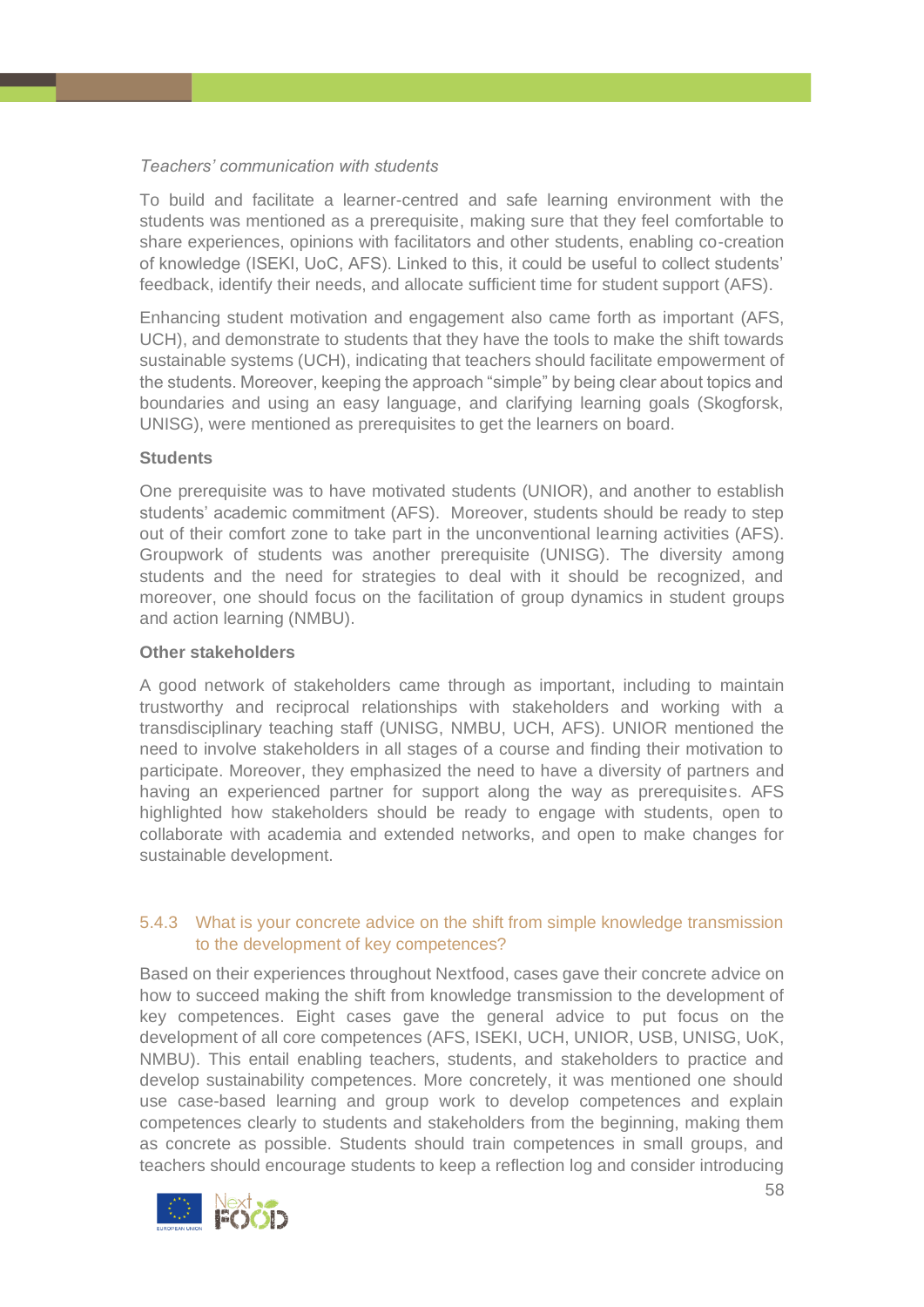a reflection document as a key assignment. Putting emphasis on reflection was in general considered important, and it was mentioned it should be concretized by setting aside time for reflection in the schedule, both for students and facilitators.

The cases' advice for facilitating action learning, as related to the development of key competences, was to organize the course as a learning cycle with a real-life case at the centre (NMBU) and to make sure to build a safe learning environment (Skogforsk, UCH). Moreover, to balance knowledge and theory with exercises and practice (CIHEAM, USB), use systems thinking to understand complexity (CIHEAM, UCH), diversify student assessment (AFS), and encourage autonomous learning by encouraging students to take responsibility for their own learning (UCH, USB).

Advice regarding teachers' development to enable this shift was to value and train the teachers as facilitators (CIHEAM, SEKEM, UoC), which could be linked to creating a team ready for action learning and research (UNIOR). Moreover, the teachers should also practice the core competences, and reflection in particular (NMBU). Regarding mindset, UoC mentioned one should accept knowledge as fluid and not static, and UoK adviced to trigger attitudinal shifts for action learning. Moreover, it was highlighted that the teacher team should include field visits and allow for interaction with multiple stakeholders (AFS, CIHEAM), that one should seek multicultural interaction amongst students and facilitators (SEKEM), keep a focus on developing higher order thinking skills amongst students (UoC), use a variety of learning arenas, tools, methods (USB), and encourage inter-institutional and international cooperation amongst students (USB).

Otherwise, in developing a course or educational program with regards to this shift, it was mentioned that one should use already existing knowledge about action learning (SEKEM, UCH) and include a cyclical and inclusive development of the case, by planning, implementation, and reflection (NMBU), together with involved stakeholders (UNIOR). Moreover, UoK mentioned one should develop infrastructure for action learning (learning arenas, resources, tools) and mobilize resources for action learning*.* AFS adviced to disseminate results from NextFood and other action learning research projects to promote action learning, which could help to increase support for implementing the approach.

#### <span id="page-58-0"></span>5.4.4 Main challenges and how to deal with them

Almost all cases defined main challenges that in one way or the other could be related to communication and motivation for action learning (AFS, CIHEAM, ISEKI, Skogforsk, UCH, UNIOR, UNISG, UoC, USB, SEKEM). Some of the challenges were directed towards specific actors, such as either teachers or students, while others were more general and directed to all actors involved. CIHEAM's challenge was how to integrate extra-institutional actors in educational activities, while UCH wondered how to implement the approach in other courses. ISEKI focused on the motivation of stakeholders and their acceptance of competence training. Two cases focused on how to make students understand and value the approach (SEKEM, Skogforsk), while another was directed towards motivation of teachers (AFS). In one case the challenge was directed towards changing mindsets to open up for the approach (UoC), while

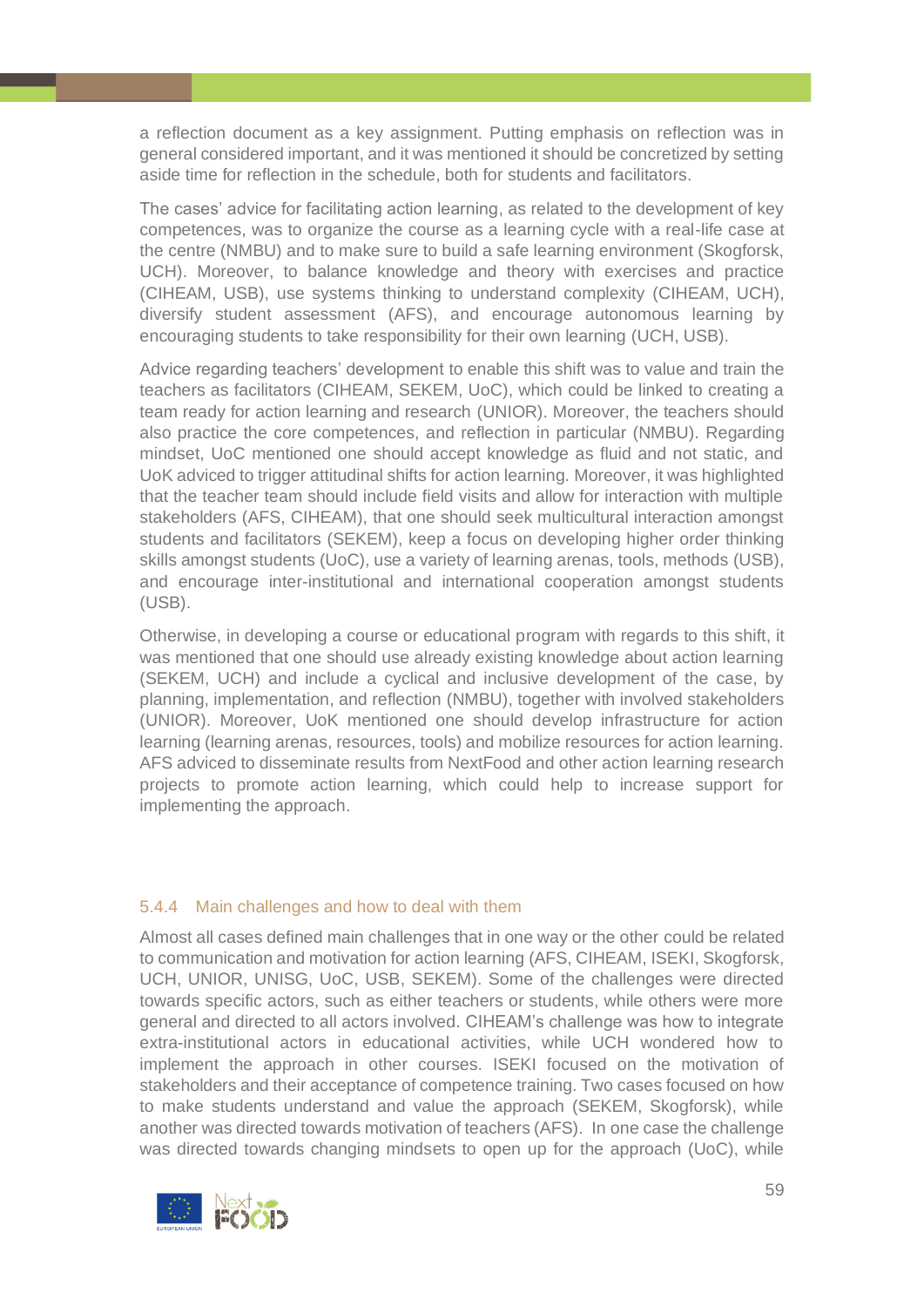another focused on ensuring long-term motivation (USB). While the challenges were formulated in different ways, one could say that the essence of them altogether was *how to spread action learning*, i.e. how to get more people involved in such an approach to education. UoK defined challenges that were more concrete on how to train new action learning staff, how to provide benefit for farmers involved, and how to gain managerial autonomy. At NMBU, the main challenge was how to create a balance between action/experience and theory/reflection, and between the focus on content and process. In essence, the challenge was how to balance the interaction between experience and theory.

The ideas to overcome these challenges pertained mainly to communication (including dissemination), involvement of relevant actors, and building a competent network of action learning teaching practitioners. Ideas on communication at the institutional and teacher level included to communicate and disseminate results from research on the implementation of action learning (ISEKI, UNISG, UoC, USB), increase the level of communication with potential partners in action learning (CIHEAM, UNISG, USB), explaining action learning theory to academics (UoC), and convince institutions of the usefulness of the approach (UNIOR). Ideas on communication regarding the students was to communicate clearly about the approach, address the of translating observations into theory, have regular interactive sessions and reflection sessions to build shared understanding of the approach and each other, and provide experiences that demonstrate the benefits of the approach (NMBU, Skogforsk, SEKEM, UCH).

Ideas on involvement included to find stakeholders who would commit to long-term participation in a course (ISEKI), and to formalize an extended learning group where stakeholders could get a course diploma for their participation (CIHEAM). More specifically regarding the students, ideas included to have students as facilitators and teaching assistants (UoC, UoK). Ideas on building a competent network included creating national and international networks of teaching practitioners engaged in action learning (AFS, UNIOR), providing teacher training to build competences (AFS), building teams with complimentary capabilities (UoC), and to formalize a network for planning, implementation, and reflection of educational activities (CIHEAM). Another idea was to make the degree of action-based learning an integrated part of teacher assessment, or course accreditation (UoK, AFS). Having a network of action learning practitioners and related actors came through as important for maintaining motivation and drive for the approach (UNIOR).

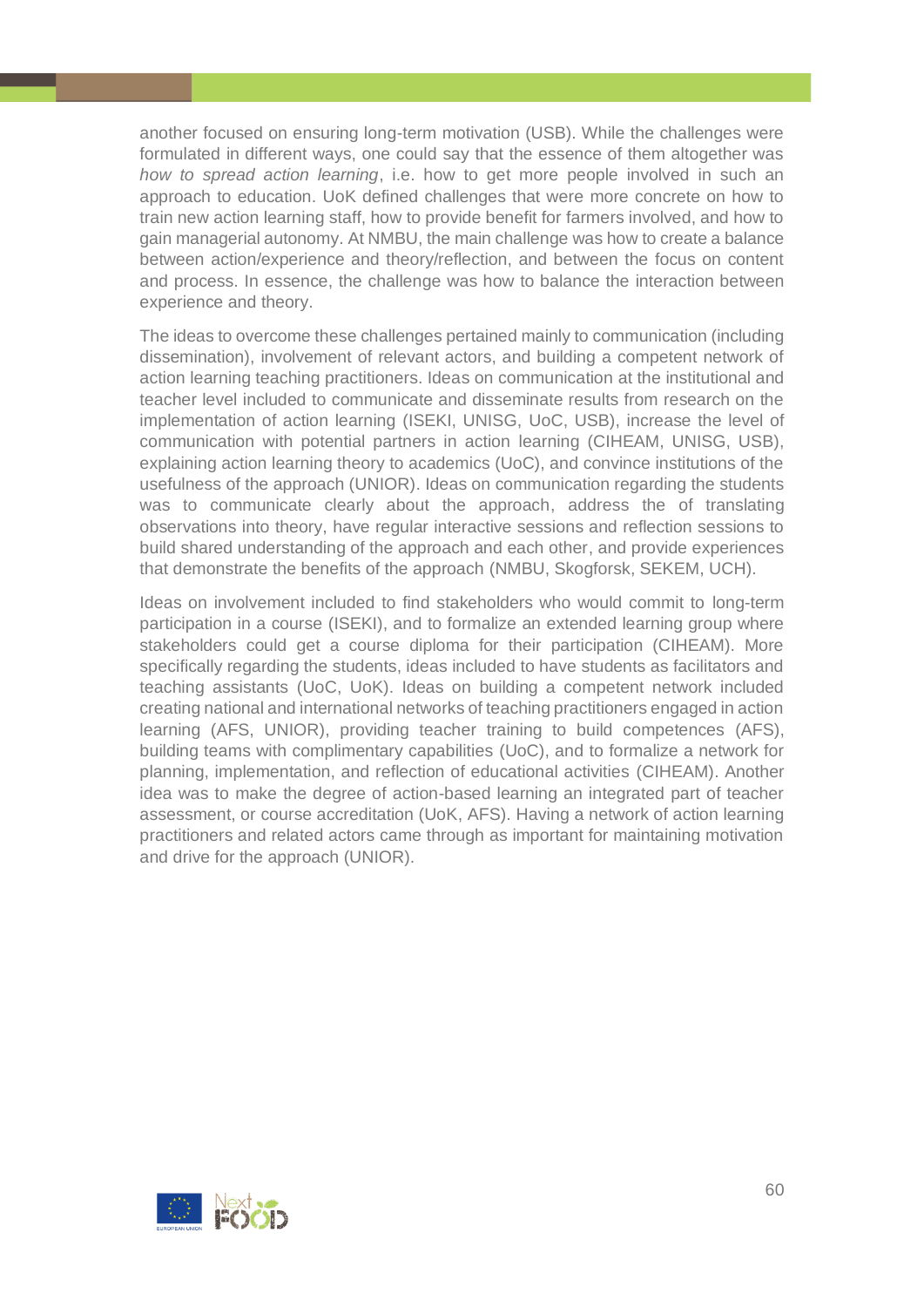# <span id="page-60-0"></span>**6 Concluding remarks on the case development**

# <span id="page-60-1"></span>6.1 On the case development since the previous reporting

In this section case leaders share what they perceive to be 'the essence' of the last cycle in their case, based on the primary data and analysis they presented in their respective case development reports. This section thus serves as a conclusion to what the results (reported on in the previous chapter) might mean for the cases moving forward.

# <span id="page-60-2"></span>6.1.1 The most useful and inspiring experiences (supporting forces)

**Enthusiasm** is without a doubt the most inspiring experience and can be best illustrated with quotes from the case development reports.

# • **Enthusiasm amongst students**

*"The most inspiring experiences for the students were those in which they interacted with the stakeholders. Someone that can inspire students and someone that can turn the session into something different, like in the case of the farmer during field visits or the session 4, in which students expressed and experienced gratitude, emotion, inspiration, and motivation 'Students are expressing a need of inspiration because they are disappointed of the current system in which they are developing as professionals' (Teacher 6\_reflection document\_2021). They were inspired by the farmer's ability to deliver their knowledge, without filter, the best disposition to teach from humility. They were inspired because through the case studies they realized that agroecology is possible but it is difficult. On the other hand, students realized about the obstacles that you can face in the field. In that sense, this relationship was also useful for them to open their eyes and face reality."* (UCH\_CDR\_2022)

*"It was very inspiring to see happiness of students when they got in direct contact with the actors."* (CIHEAM\_CDR\_2022)

*"Feedback session (FGD) with students was inspiring, as students shared their experience of learning process, in which they explained how each educational activities helped to develop particular competences, and to what extent they found the new approach to learning useful and inspiring."* (UoK\_CDR\_2022)

*"[I]t was very inspiring to see the students inspired and grateful during sessions and field visits. A very strong bond was generated between the students and the teaching team, receiving and giving positive feedback from and for the students, is an extra motivation to the teachers to continue with this path."* (UCH\_CDR\_2022)

#### • **Enthusiasm amongst teachers and facilitators**

*"In this cycle it was so easy for me to identify activities that I considered appropriate to develop the participation competence of the students. I felt as if something has changed, maybe it was my perspective or even the mind-set. (TRD\_T13\_2020)"* (UNIOR\_CDR\_2022)

*"By far the most inspiring element of the ALS activities was the participants' perception of them as a supportive setting with a positive atmosphere that promotes good communication. So, the willingness of participants to engage the rich products of this engagement were strong motivating factors for continuing the transition to action-based and multi-actor learning* 

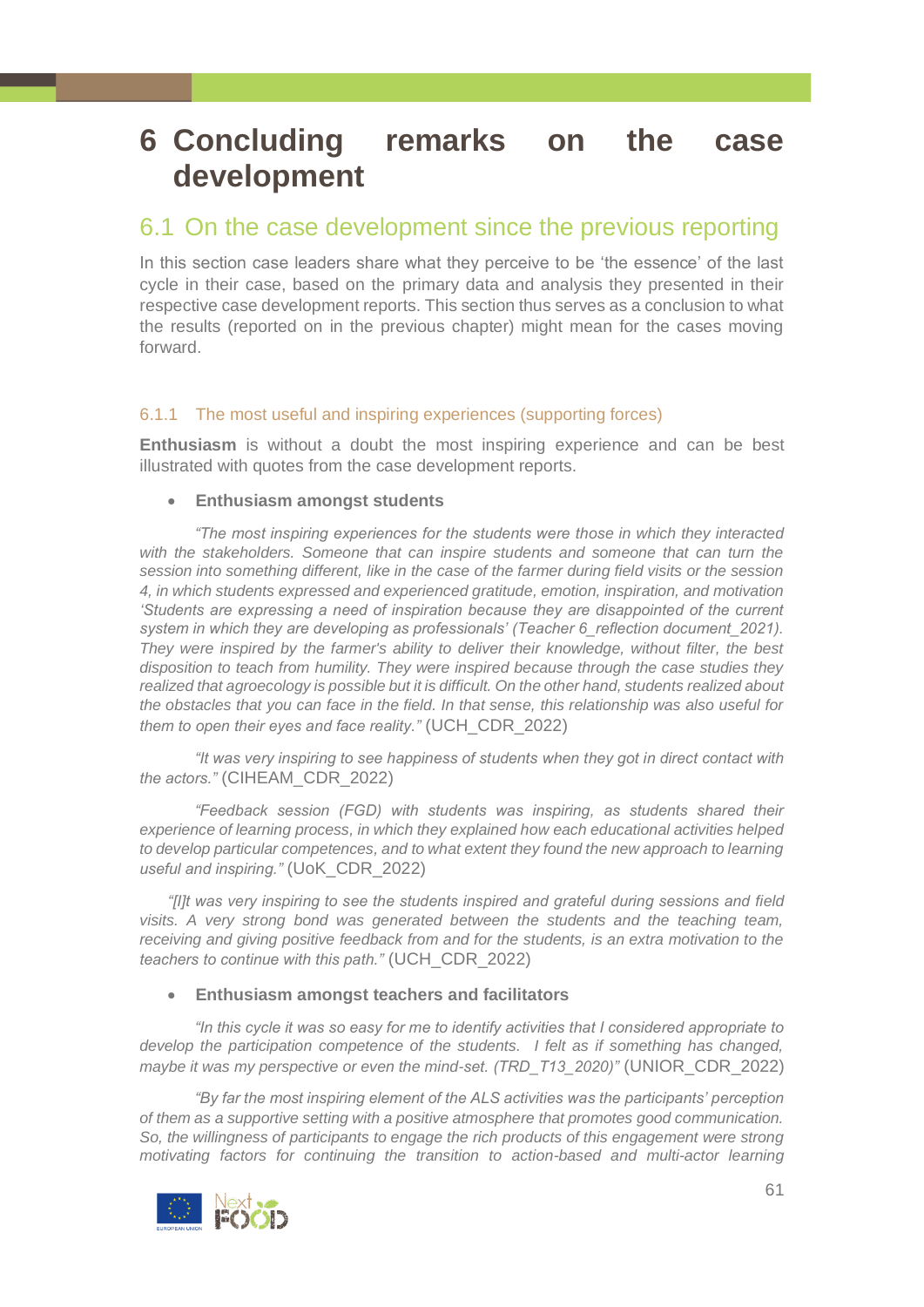*environments. As seen above, this was documented both by students and professors in their reflection logs and is also evident in the ALS observation logs."* (AFSIHU\_CDR\_2022)

*"You must have motivated teachers in your teaching team, because is a time consuming task, that requires creativity and motivation towards change '*More than agroecology, the topic of new teaching methodologies motivates me in this course, new ways of learning and teaching. I am interested in being able to offer more motivating courses, because sitting in front of a computer with a person talking and the rest in silence, it is very similar to what was done in the 1950s. New technologies have taken this (education) back in time because teachers have not been able to adapt, so the idea is to start adapting' *(Teacher 1\_notes from session 1\_2021)."* (UCH\_CDR\_2022)

#### • **Enthusiasm amongst stakeholders**

*"It is also important to count with the support and engagement of the stakeholders that participated in the field visits. Without that interaction, the outcomes of the course would be very different. Working with stakeholders, give dynamism to the learning experience, and it can*  lead you to earn 'unexpected learning outcomes'. Neither the students nor the teachers have *total control of the situations that are occurring, and that is positive because is experiential learning for every participant."* (UCH\_CDR\_2022)

#### <span id="page-61-0"></span>6.1.2 Main obstacles/challenges encountered (hindering forces)

- Restrictions due to the Covid-19 **pandemic** were still a major obstacle for several cases in the last cycle.
- **Limited time and resources**.
- **Weak participation** of students. This could be overcome by good facilitation, which engages students and thus makes them participate actively. But good facilitation requires that **teachers should become facilitators**, a process that takes time and therefore is a main obstacle in itself.

*"When speaking about facilitators, the newcomers felt the same difficulty in giving up on the control and old practice and two questions naturally emerged: 'how to teach other teachers'- passing/transferring the existent information from the Nextfood project and adding new methods and tools and 'how to become a facilitator?'."* (UNIOR\_CDR\_2022)

• **Balancing** students' workload, between studying and free time, but also between theoretical classes and experiential parts, and between letting them experience difficulties and guiding them in their learning process.

*"Besides aforementioned institutional hindering forces, there are several other challenges. Firstly, a right balance between course content (theoretical classes) and experiential part (farm visits). Both these activities are very rich and provide a lot of information to the students, that is why including them in 1 week causes time pressure for the students, as some of them need more time for understanding the course content."* (UNISG\_CDR\_2022)

- **Perception of stakeholders** that they have nothing to gain from participating, and therefore take on the role of teacher rather than facilitator or co-learner.
- **Adapting** the approach **to other types of learners** than university students, was a challenge for Skogforsk and UNIOR.

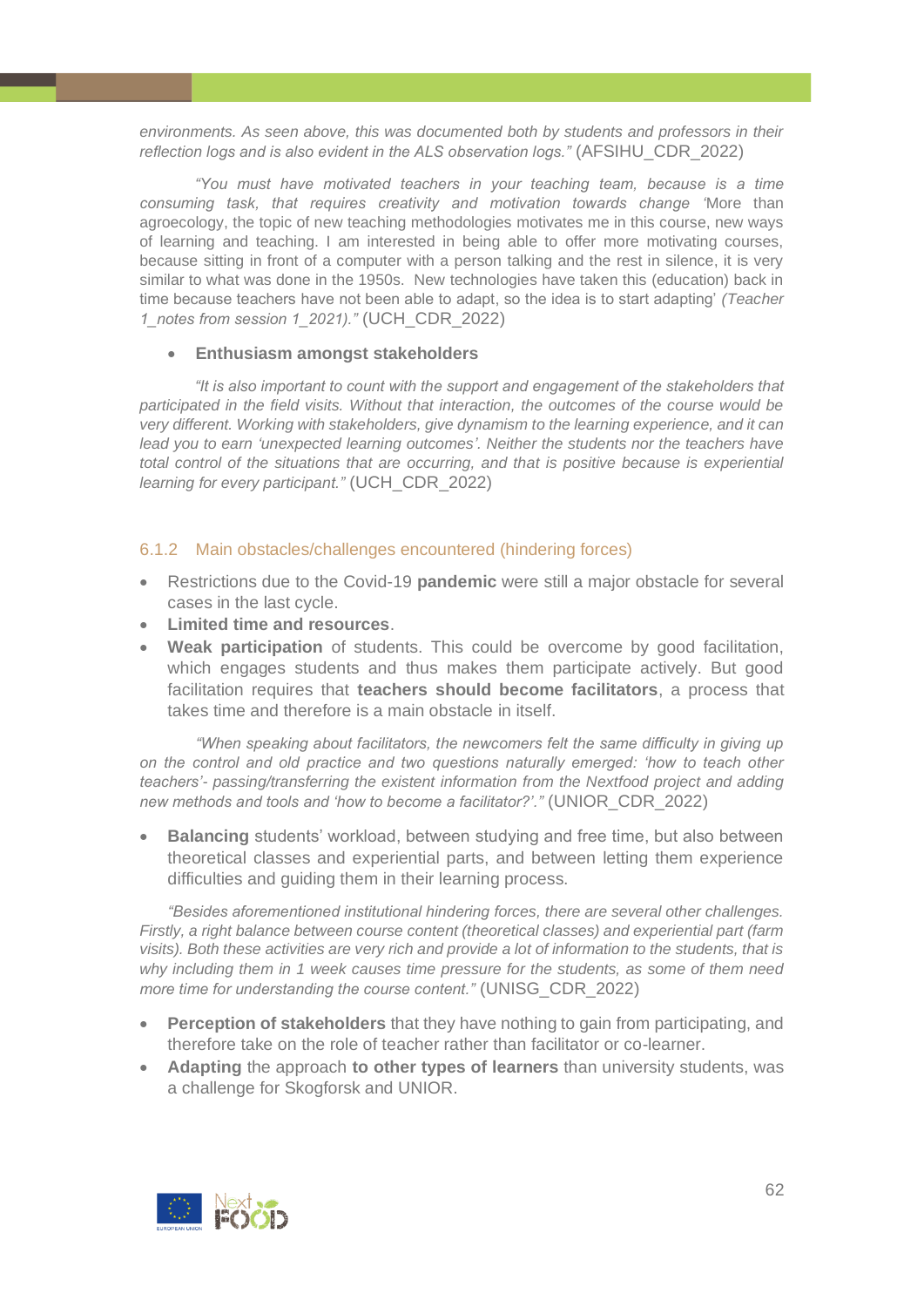# <span id="page-62-0"></span>6.1.3 Lessons learned from the inspiring experiences and from dealing with the challenges

- Good **planning** is key (CIHEAM, Skogforsk), including a plan B (Skogforsk, UoK), and *"organizational issues should be improved"* (UNISG)
- **Training teachers in facilitation** is a necessity and takes time
- The **core competences** and related tools provided by Nextfood are key but need to be defined and explained.

*"And in order to promote the development of the key core competences, the teaching team should focus in strengthen the leadership and autonomy of the students (that is, make the students face the problems, propose ideas, compare and share them among themselves and with academics and farmers, then synthesize the proposals/solutions*), 'we should keep in mind that the central focus is the "why" and "what for" of a complex problem, and then comes the "how", that is, the goal is to learn and understand a system, then how the problem can be faced. trouble. In my opinion, the simple transmission of knowledge focuses on the how and leaves aside the foundation of understanding the system' *(Teacher 5\_notes on reflection meeting\_2021)"* (UCH\_CDR\_2022)

- Indeed, **clarity** in expectations and instructions to students are a must
- This is part of **continuous communication** among all actors, which is also a must
- To include a **multi-stakeholder approach**, one should invite experts and industry representatives, or professionals, farmers, and representatives from the public sector, interdisciplinary teaching teams (i.e., more stakeholders and from more diverse backgrounds) improved students' motivation and learning. Moreover, one should have permanent contact with stakeholders, improve collaboration between stakeholders and university, and identify the added value for all involved stakeholders.

# <span id="page-62-1"></span>6.1.4 Plans for how to move forward into the next cycle

- **Disseminate results** (AFSIHU) to **convince others** to also implement the approach through a series of relevant seminars (CIHEAM) or sharing of experiences with colleagues that might be interested (UCH)
- Improve further on implementing a **multi-stakeholder approach** by organizing various intermediate meetings with stakeholders (CIHEAM), or by collaborating more closely with stakeholders to improve their participation and make it more useful and interesting for the students (UNISG).

Looking beyond the next cycle, AFSIHU stated that the Nextfood project has given the insights into what needs to be done to transition to education for sustainable development

*"The Nextfood transition experience has given us valuable insights into the factors that need to be taken into account, on a personal and institutional level, in order to provide effective*  education supporting sustainable development. It has given us insights into the hierarchy of *needs that need to be covered, the attitudes and mindsets that need to be challenged and adapted and the active involvement and networking that need to take place."* (AFSIHU\_CDR\_2022)

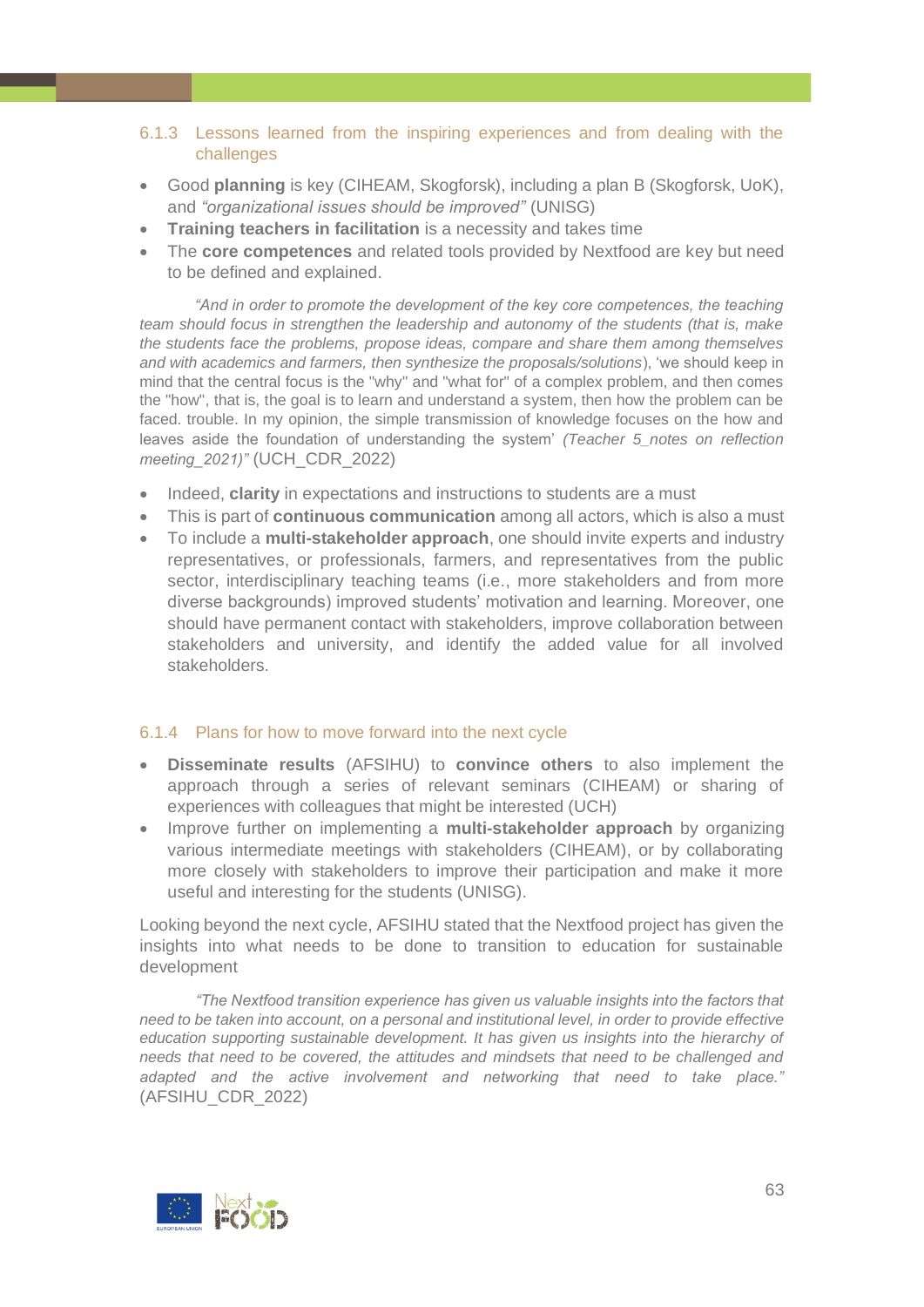But given the challenges and hindering forces that need to be dealt with, not all cases foresee that they can continue implementing a full-fletched Nextfood approach.

• UoK and NMBU plan to continue their courses and develop them further

*"Centre for Agroecology and Public Health is determined to continue with the course, as it received recognition from university and there is demand from students to join the course. The course hopes to make use of the Nextfood tool box for technical support. Other plans include, offering the course in online mode and offering the course as a credit course to affiliated colleges so that graduate students can participate."* (UoK\_CDR\_2022)

- USB wants to slightly improve structure and content of the courses and UNISG plans improvement of didactic activities.
- At the time of writing the case development report, Skogforsk did not plan a new cycle of the course.
- At UCH, it was under consideration if the course would be implemented as such again.
- SEKEM planned strong collaboration between this project and other educational projects, and also other cases mentioned the need for further support in order to continue:
	- o *"There are future plans to continue this course if partnership agreements could be achieved with other Universities or funding bodies."* (UoC\_CDR\_2022)
	- o *"Planned is also further cooperation with institutions from other countries focused on similar topics, in form of the joint on-line meetings and workshop (as motivation of the students for the communication and valuable experience)."* (USB\_CDR\_2022)

# <span id="page-63-0"></span>6.2 Suggestions for further research

Developing educational programmes in line with the Nextfood approach is a comprehensive and complex task, as demonstrated by the findings presented above. As shown by the cases' different takes on and experiences with action learning, the approach needed to be adapted to each specific case and context. Implementing the action learning approach through action research also implied remaining open to continuously improving the educational programmes. It appears that the Nextfood approach and similar approaches could be used as guidelines to implement action learning but should still give actors space for alternative takes on the approach. While it appeared that having students involve in real-life casework allowed them to practice and develop sustainability competences, it was in some cases difficult for the learners to understand and distinguish the core competences trained, from other skills or everyday activities. Besides, a major challenge faced by teachers when making the shifts towards the Nextfood approach was the lack of time, as it implied becoming facilitators and spending more time on educational activities and case development. Moreover, the involvement of stakeholders was both a major challenge and source of support and inspiration.

Our findings suggest that further research should be done on how to adapt the Nextfood approach or similar approaches to a diversity of cases. More research is also needed on how to facilitate the development of sustainability competences for a diversity of students. Moreover, further research should investigate how educational

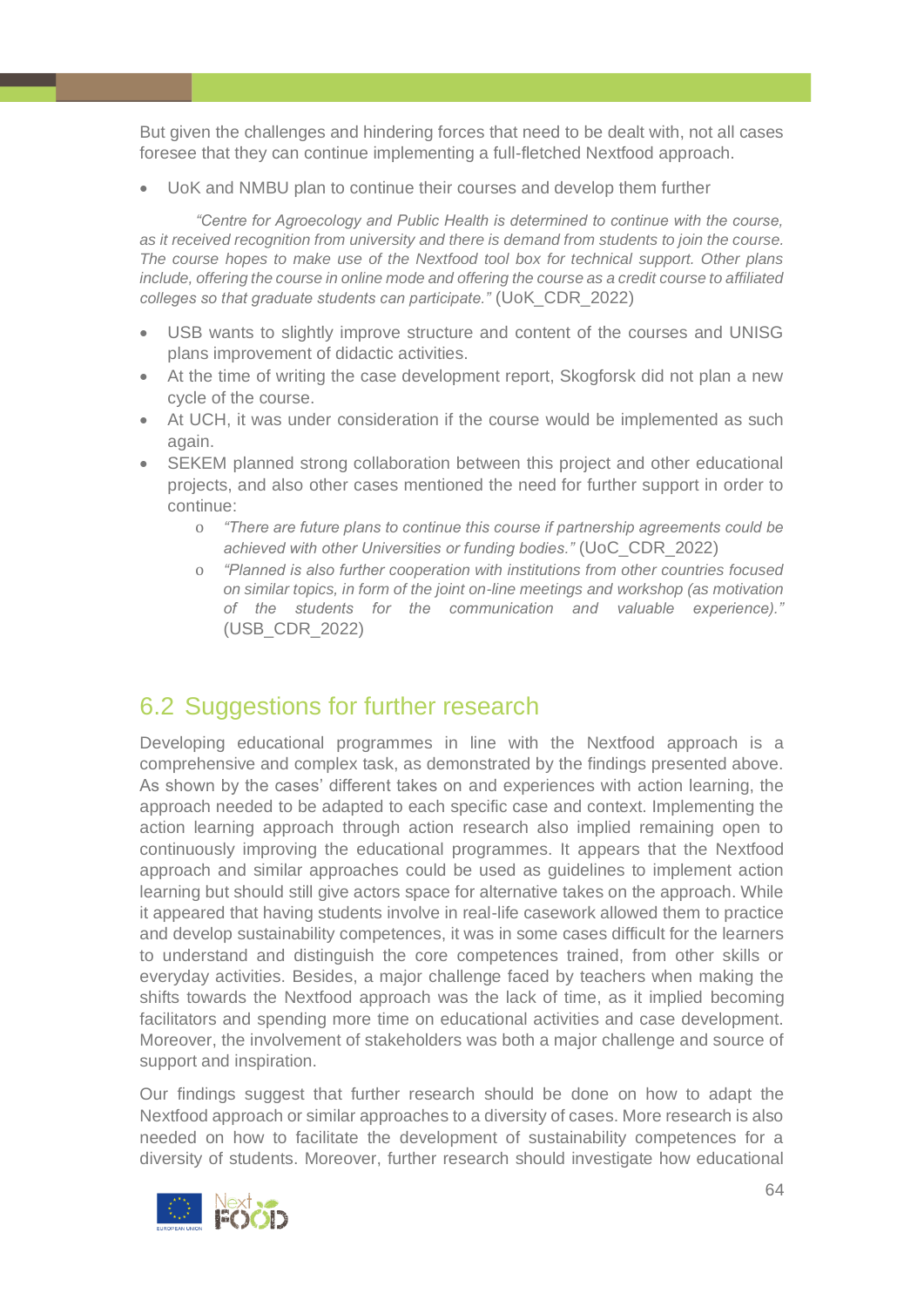institutions can facilitate the implementation of action learning in their educational programmes. Finally, research should be done on what it would take to implement the Nextfood approach at a whole-institution level.

More specifically, the following are interesting, emerging research questions to be addressed in further research:

- How can the action learning approach be adapted to different types of learners?
- What are prerequisites for becoming a facilitator of learning and how can these be met?
- How can stakeholders contribute to and benefit from their involvement in action-oriented education?
- How can the action learning approach be implemented at a whole-institution level?

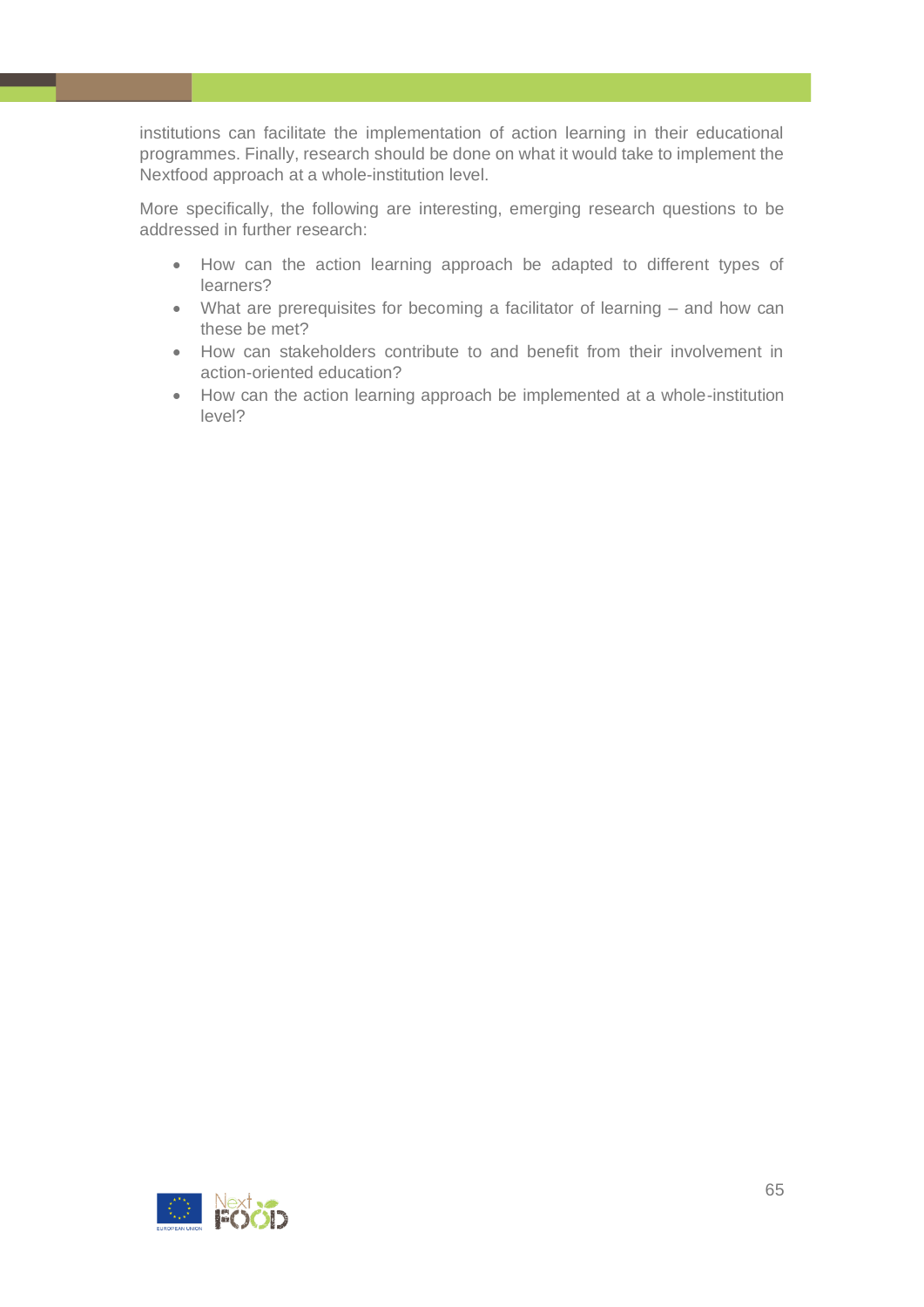# <span id="page-65-0"></span>**7 References**

Armson R (2011) Growing wings on the way: systems thinking for messy situations. Triarchy Press, Devon, UK

Batie, S. S. (2008). "Sustainability science: statement of the Friibergh Workshop on Sustainability Science." American Journal of Agricultural Economics 90(5), 1176-1191.

Bernard, H. R. (2006) "Research methods in anthropology – Qualitative and quantitative approaches." (4<sup>th</sup> edition) AltaMira Press, A Division of Rowman & Littlefield Publishers, Inc. Lanham, New York, Toronto, Oxford*.*

#### **Nextfood deliverables**

D2.1 "Action research protocol (M14)": Lenaerts, L., et al. (2019) "D.2.1 – Action research protocol" NEXTFOOD: Educating the next generation of professionals in the agrifood system. EU Horizon 2020 research and innovation programme under grant agreement number 771738. URL: https://www.nextfood-project.eu/deliverables/

D2.8 "Annual case development reports (year 4, M48)": Brudevoll, K. et al. (forthcoming) "D2.8 – Annual case development report, year 4" NEXTFOOD: Educating the next generation of professionals in the agrifood system. EU Horizon 2020 research and innovation programme under grant agreement number 771738. URL: https://www.nextfood-project.eu/deliverables/

D3.1 "Review report of educational approaches (M14)": Lieblein, G. H. et al. (2019) "D3.1 - Review report of educational approaches" NEXTFOOD: Educating the next generation of professionals in the agrifood system. EU Horizon 2020 research and innovation programme under grant agreement number 771738. URL: https://www.nextfood-project.eu/deliverables/

D3.5 "Report on educational strategy (year 3, M36)": Bogstad, M. H. et al. (2021) "D3.5. – Report on educational strategy, year 3" NEXTFOOD: Educating the next generation of professionals in the agrifood system. EU Horizon 2020 research and innovation programme under grant agreement number 771738. URL: https://www.nextfood-project.eu/deliverables/

Dewey, J. (1916) Democracy and Education. New York: Macmillan.

Frisk, E. and K. L. Larson (2011). "Educating for sustainability: competencies & practices for transformative action." Journal of Sustainability Education (2March 2011).

Hjortso, C. N., et al. (2005). "Rapid stakeholder and conflict assessment for natural resource management using cognitive mapping: The case of Damdoi Forest Enterprise, Vietnam." Agriculture and Human Values 22(2): 149-167.

Levin, M. and J. E. Ravn (2007). "Involved in praxis and analytical at a distance." Systemic Practice and Action Research 20(1): 1-13

McGill, I. and Beaty, L. (2001) Action Learning. London: Kogan Page.